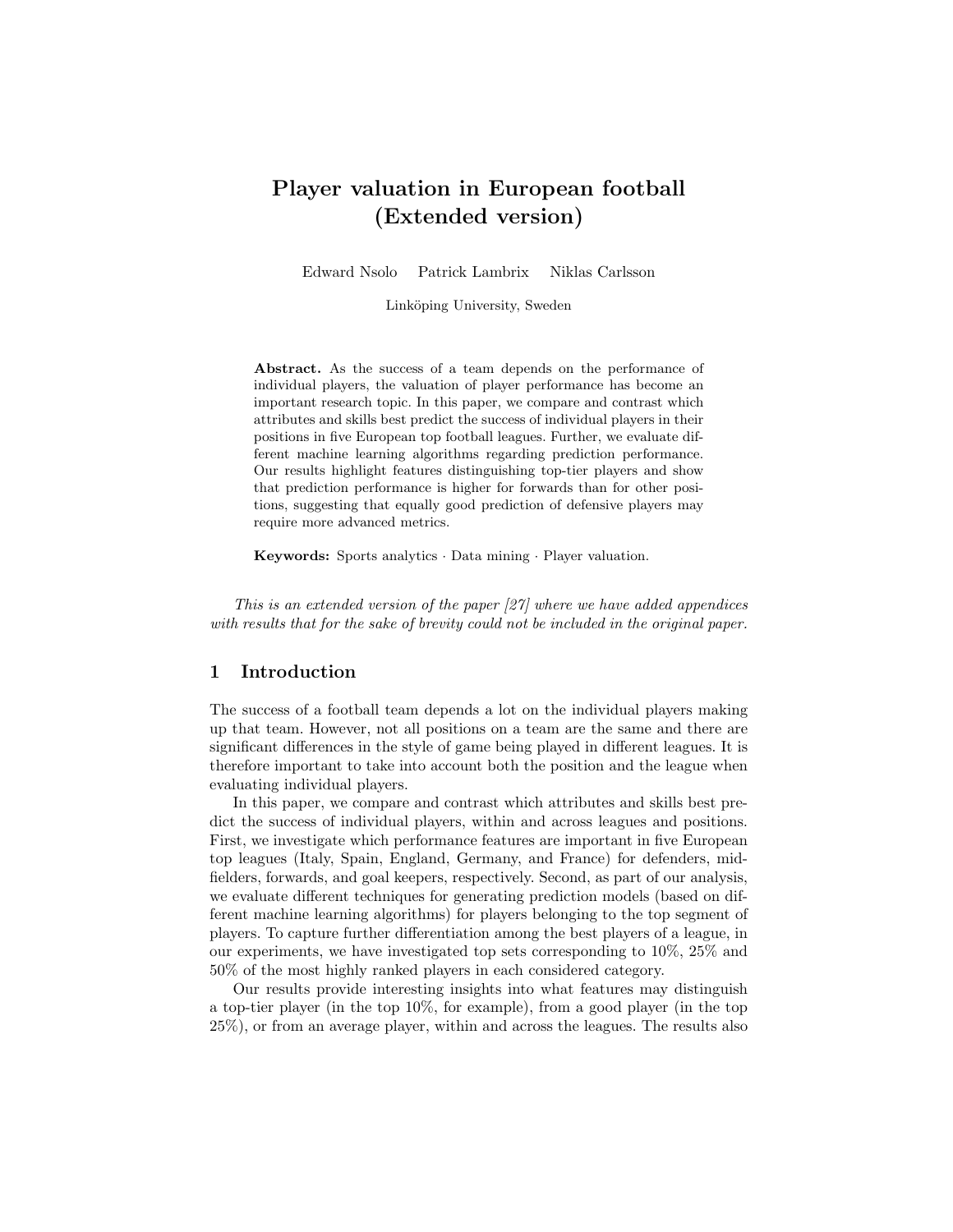suggest that predicting performance may be easier for forwards than for other positions. Our work distinguishes itself from other work on player valuation or player performance, by working with tiers of players (in contrast to individual ratings) as well as by dealing with many skills (in contrast to some work with focus on a particular skill).

The remainder of the paper is organized as follows. Section 2 presents related work. Section 3 discusses the data sets and the data preparation. Sections 4 and 5 present the feature selection and prediction methods, respectively, and show and discuss the corresponding results. Finally, conclusions are presented in Section 6.

## 2 Related work

In many sports, work has started on valuation of player performance. For the sake of brevity, we address the related work in football.

Much work focuses on game play, including rating game actions [9, 28], pass prediction [18, 5, 7, 31, 13], shot prediction [25], expectation for goals given a game state  $[8]$ , or more general game strategies  $[24, 3, 15, 11, 12, 4, 14, 1]$ . Other works try to predict the outcome of a game by estimating the probability of scoring for the individual goal scoring opportunities [10], by relating games to the players in the teams [26], or by using team rating systems [21].

Regarding player performance, in [29] a weighted  $+/-$  measure for player performance is introduced. The skill of field vision is investigated in [20] while in [32] the authors develop a method to, based on the current skill set, determine the skill set of a player in the future. The performance versus market value for forwards is discussed in [17]. Further, the influence of the heterogeneity of a team on team performance is discussed in [19].

## 3 Data collection and preparation

#### 3.1 Data collection

Data was collected from five top European leagues, i.e., the highest English (English Premier League, EPL), Spanish (La Liga), German (BundesLiga), Italian (Serie A) and French (Ligue 1) leagues for the 2015-16 season. WhoScored (https://www.whoscored.com) was used as the main data provider. Most of its data is acquired from Opta (http://www.optasports.com) which is used by many secondary data providers. WhoScored and other secondary data providers use internal schemes developed by a group of soccer experts to rate player and team performances. The differences in rating players is relatively small. Therefore, we used the WhoScored rating as the gold standard in our experiments. The data contained information about 2,606 players. The list of attributes is given in Table 1. These are the attributes of WhoScored except for some where we aggregated the attributes, as for instance, goals represents goals by right foot, goals by left foot, goals by head and goals by other body parts.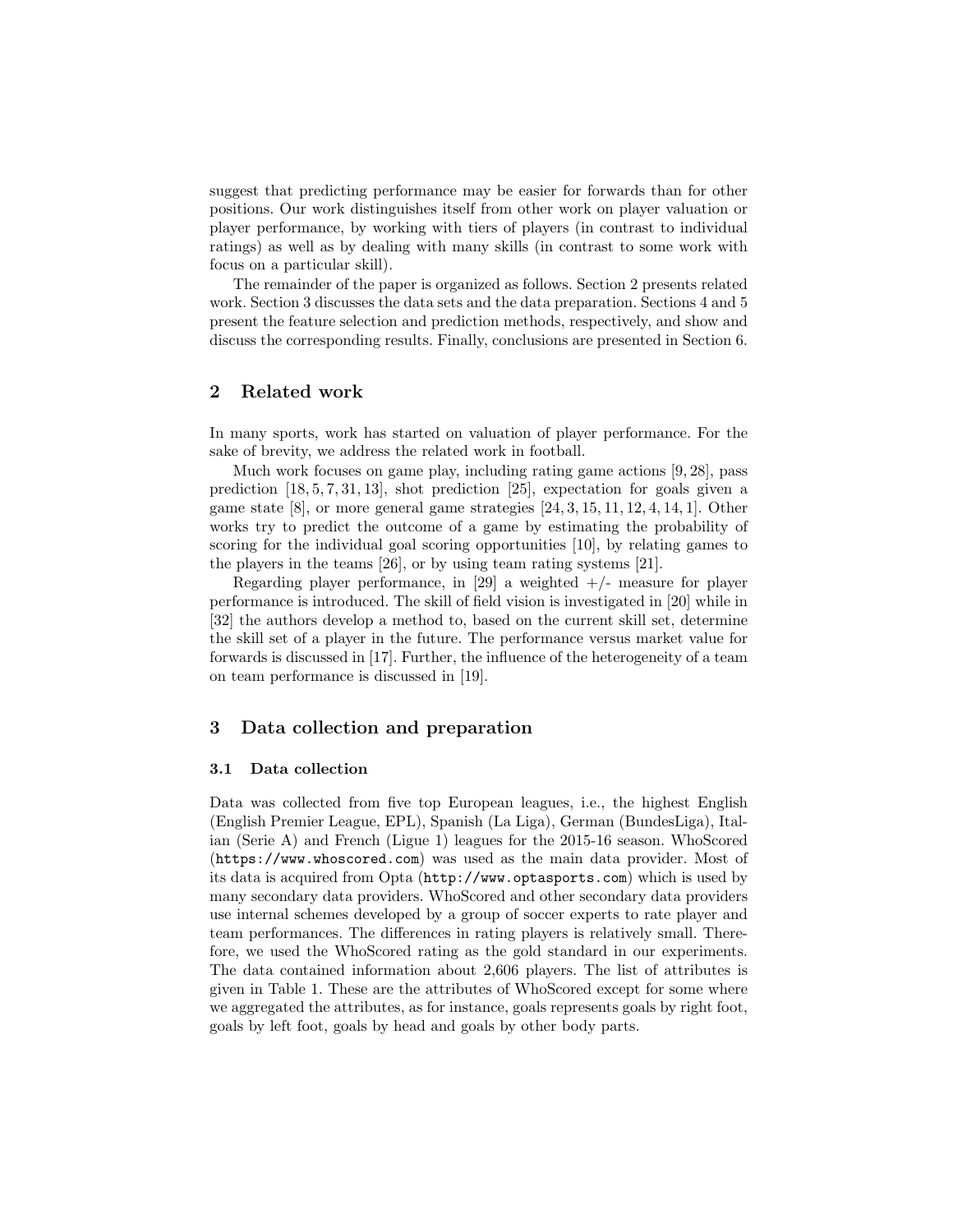Table 1. List of attributes. The defensive, offensive and passing categories are as they are defined in WhoScored. Note that some attributes are in several of these categories. We added the two other categories for the remaining attributes used in WhoScored.

| Type      | attributes                                                                      |
|-----------|---------------------------------------------------------------------------------|
|           | Identifying player id, nationality, player name, age, position, height, weight, |
|           | team name, league                                                               |
| Defensive | tackles, interceptions, offsides won, clearance, blocks, own goals,             |
|           | dribbles, fouls committed                                                       |
| Offensive | goals, assists, shots per game, key passes, fouled, offsides committed,         |
|           | dispossessed, bad control, dribbles                                             |
| Passing   | assists, key passes, passes per game, pass success rate, crosses, long balls,   |
|           | through balls                                                                   |
| l A II    | man of the match, fulltime, halftime, minutes played, aerials won,              |
|           | red cards, yellow cards                                                         |
| Class     | rating                                                                          |

We generated six groups of data sets, one group for each league as well as one for all leagues together. This allows us to find differences and commonalities between the different leagues. For each group, we divided the players with respect to their position on the field into 222 goalkeepers (GKs), 970 defenders (DFs), 1,109 midfielders (MDs), and 305 forwards (FWs). For the field players, players whose primary role and position on the pitch were defending and back were categorized as defenders. Players whose primary role and position on the pitch were playmaking and central were categorized as midfielders. Finally, players whose primary role and position on the pitch were attacking and front, were categorized as forwards.

#### 3.2 Data preparation

For each data set representing a position (GK, DF, MD, FW) within a group (specific league or all leagues), we generated three final data sets representing the top 10%, 25% and 50% players for that position and group. We used Weka [16] with TigerJython in this phase.

We filled in some missing values in the data, such as nationality for some players, and used a uniform way to represent missing values over the data sets. We detected duplicates of players which transferred to other teams during the season and merged the data for these players. This affected 3 GKs, 20 DFs, 20 MDs, and 71 FWs. Each data set was normalized using the min-max method which transformed given numerical attribute values to a range of 0 to 1. The normalized value of value x is  $(x - \min) / (\max - \min)$ , where  $\min$  and  $\max$  are the minimum and maximum value for the attribute, respectively. The rating of WhoScored was used for the binary class attribute (deciding whether the player is in the top  $X\%$  or not). The data was discretized to reflect this. We used SMOTE [6] to overcome the class imbalance for the  $10\%$  and  $25\%$  data sets. It is an oversampling technique that synthetically determines copies of the instances of the minority class to be added to the data set to match the quantity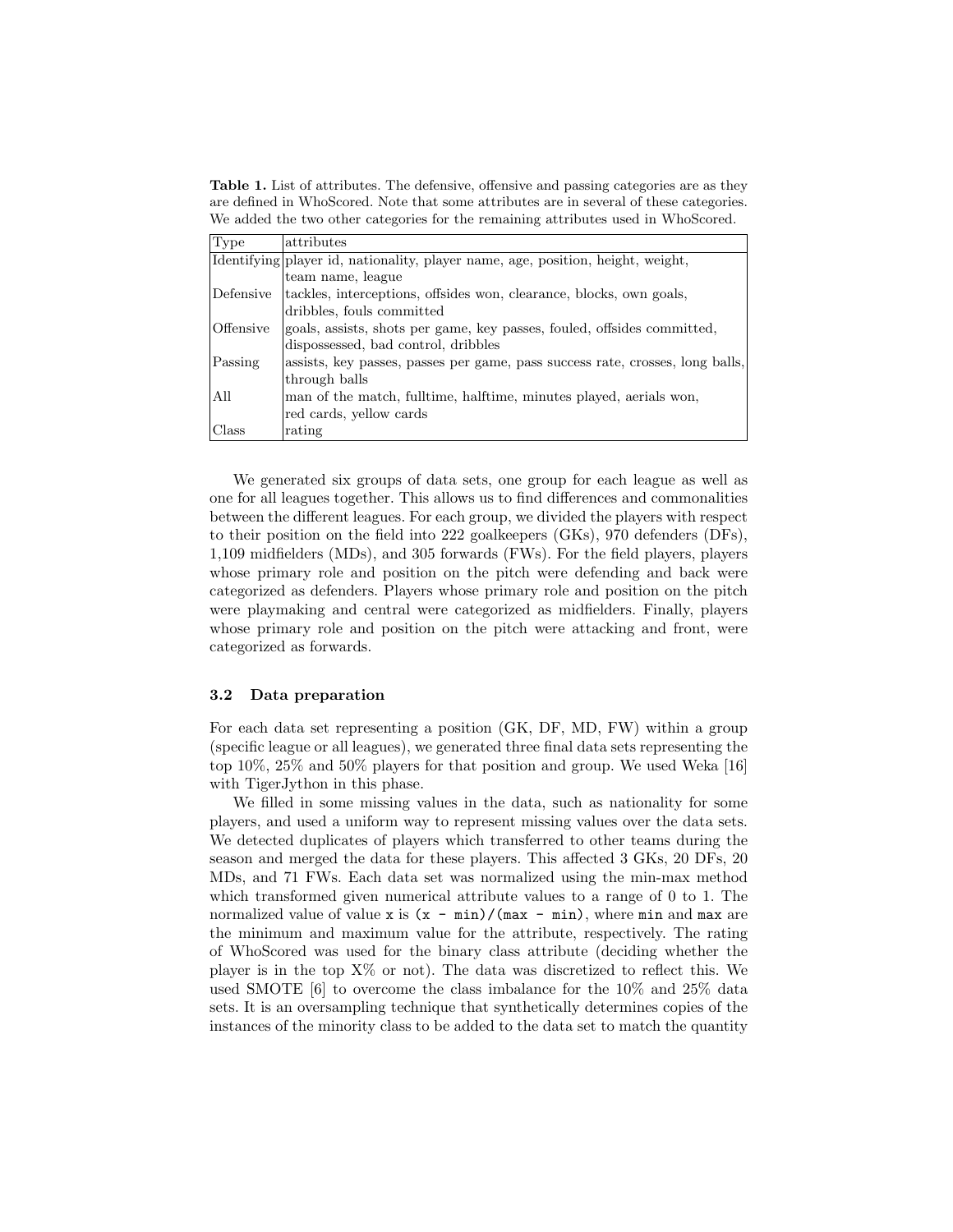of instances of the majority class. We refer to these final data sets (after all preparation steps) as LEAGUE-POSITION-Xpc where LEAGUE has the values EPL, Bundesliga, La-Liga, Ligue-1, Serie-A and All; POSITION has the values GK, DF, MD, and FW; and X has the values 10, 25, 50 (e.g., EPL-GK-25pc).

### 4 Feature selection

For each data set we used two ways implemented in Weka [16], a filter method and a wrapper method, to select possible features that are important for player performance.

#### 4.1 Filter method

With the filter method we computed absolute values of the Pearson correlation coefficients between each attribute and the class attribute. In our application we retained all attributes that had a Pearson correlation coefficient of at least 0.3.

The results for the combined leagues are shown in Table 2. For the results regarding the individual leagues, we refer to the appendices.

This method is fast and runs in milliseconds for the different cases.

#### 4.2 Wrapper method

Wrapper methods use machine learning (ML) algorithms and evaluate the performance of the algorithms on the data set using different subsets of attributes. We used the Weka setting where we started from the empty set and used bestfirst search with backtracking after five consecutive non-improving nodes in the search tree. We used seven ML algorithms that can handle numeric, categorical, and binary attributes and that were chosen from different types; i.e., BayesNet (Bayesian nets), NaiveBayes (Naive Bayes classifier), Logistic (builds linear logistic regression models), IBk (k-nearest-neighbor), J48 (a C4.5 decision tree learner), Part (rules from partial decision trees), and RandomForest (random forests). The merit of a subset was evaluated using WrapperSubsetEval that uses the classifier with, in our case, five-fold cross-validation. Then we computed a support count for each attribute reflecting how often it occurred in a selected attribute subset computed by the different ML algorithms. Attributes that were selected at least twice were retained as important attributes.

The results for the data sets for the combined leagues are shown in Table 3. For the results for the individual leagues we refer to the appendices.

The run times for this method depend on the ML algorithms and the data sets ranging from below a minute to several hours (see appendices). Logistic and RandomForest were the slowest. For the Bayesian approaches there was not much difference between the different data sets.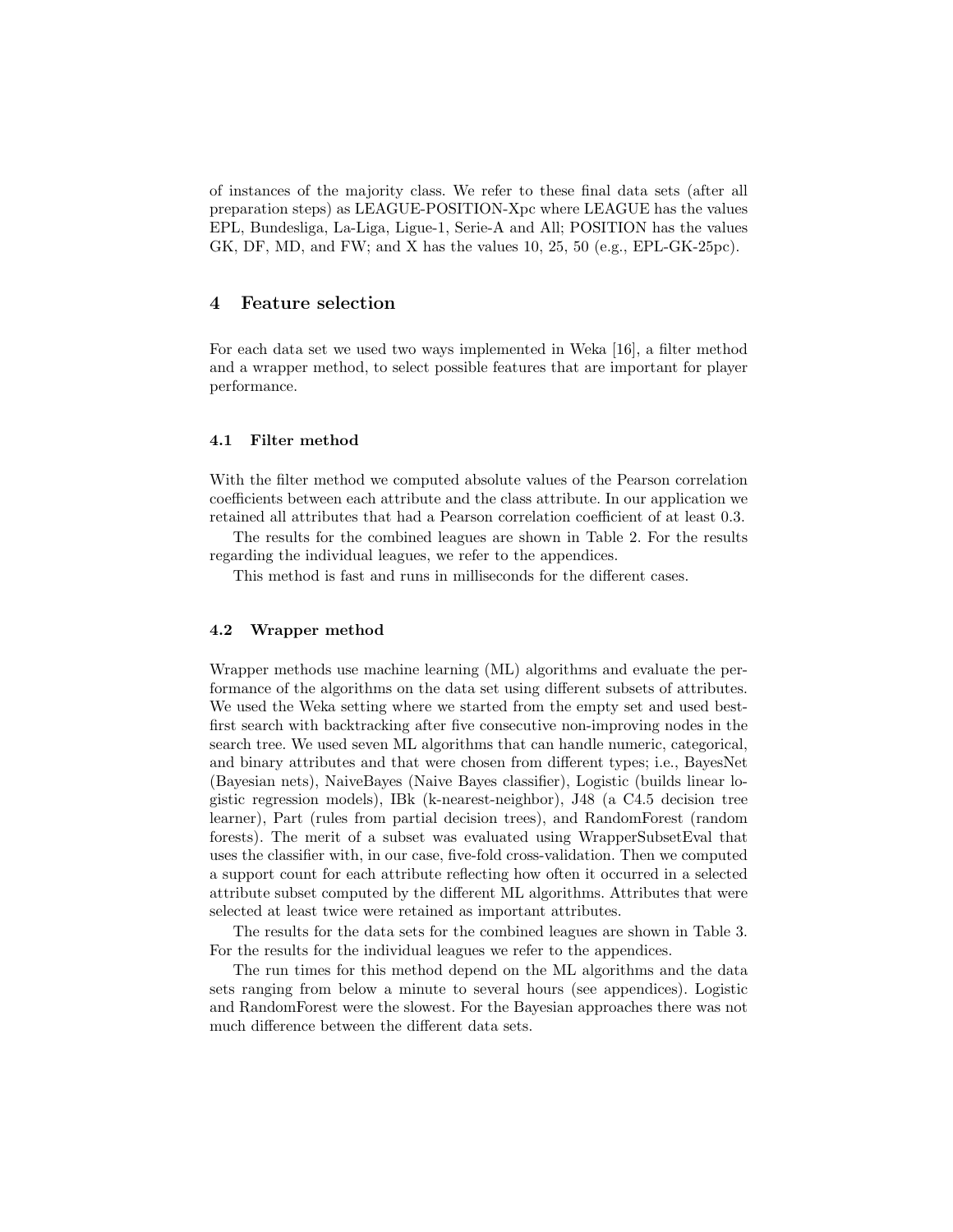Table 2. Attributes filter method for combined leagues. Attributes in italics are in common with the other data sets for the same position (All-X-10pc, All-X-25pc, All-X-50pc). Attributes in bold are in common with the same data set for the wrapper method.

| Selected attributes                                                                        | Data set        |
|--------------------------------------------------------------------------------------------|-----------------|
| minutes played, fulltime, clearance, dribble, yellow cards                                 | All-GK-10pc     |
| < none>                                                                                    | All-GK-25pc     |
| man of the match                                                                           | $All-GK-50pc$   |
| interceptions, man of the match, aerial won, crosses, tackles, halftime, assists,          |                 |
| <i>fulltime</i> , minutes played                                                           | $All-DF-10pc$   |
| man of the match, crosses, aerial won, interceptions, minutes played, fulltime,            |                 |
| <i>tackles</i> , goals, halftime, shots per game                                           | All-DF-25pc     |
| crosses, fulltime, minutes played, interceptions, man of the match, aerial won,            |                 |
| <i>tackles</i> , goals, through balls                                                      | $All-DF-50pc$   |
| man of the match, key passes, fulltime, minutes played, shots per game, assists,           |                 |
| crosses, goals, fouled, dispossessed, halftime, long balls, through balls,                 |                 |
| <i>bad control</i> , tackles                                                               | All-MD-10pc     |
| fulltime, minutes played, man of the match, key passes, crosses, assists, fouled,          |                 |
| shots per game, goals, dispossessed, tackles, halftime, through balls, long balls,         |                 |
| bad control, dribble                                                                       | All-MD-25pc     |
| fulltime, minutes played, crosses, key passes, assists, man of the match, fouled,          |                 |
| tackles, shots per game, interceptions, yellow cards, goals, through balls, dribble,       |                 |
| dispossessed, bad control, long balls, fouls committed, clearance                          | All-MD-50pc     |
| crosses, shots per game, fulltime, goals, man of the match, minutes played, assists,       |                 |
| passes per game, key passes, fouled, aerial won, through balls, dispossessed, bad control, |                 |
| offsides committed, clearance, yellow cards, halftime, age, tackles, fouls committed       | All-FW-10pc     |
| fulltime, minutes played, shots per game, crosses, goals, passes per game, key passes,     |                 |
| man of the match, assists, dispossessed, bad control, fouled, offsides committed,          |                 |
| aerial won, through balls, tackles, clearance, yellow cards, fouls committed, age          | All-All-FW-25pc |
| crosses, fulltime, minutes played, shots per game, key passes, passes per game,            |                 |
| bad control, goals, dispossessed, fouled, aerial won, assists, offsides committed,         |                 |
| through balls, fouls committed, man of the match, clearance, tackles,                      |                 |
| yellow cards, age                                                                          | All-FW-50pc     |
|                                                                                            |                 |

#### 4.3 Discussion

Filter method: As expected, the selected attributes did not include any of the identifying attributes such as team name, nationality, player name and league, which all received low correlation coefficients.

As we used the absolute value of the Pearson correlation coefficients, the impact of the selected attributes could be positive as well as negative on the class variable. In our results most of these are considered positive (e.g., goals for forwards). We note that for the offensive and passing attributes the values are the highest for the FWs, while for the defensive attributes they are usually highest for the DFs.

The top 10 of selected attributes over all the different leagues (see appendices) (i.e., they are selected for most combinations of league, position and top  $X\%$ ) contain attributes related to all player responsibilities, such as tackles for defense,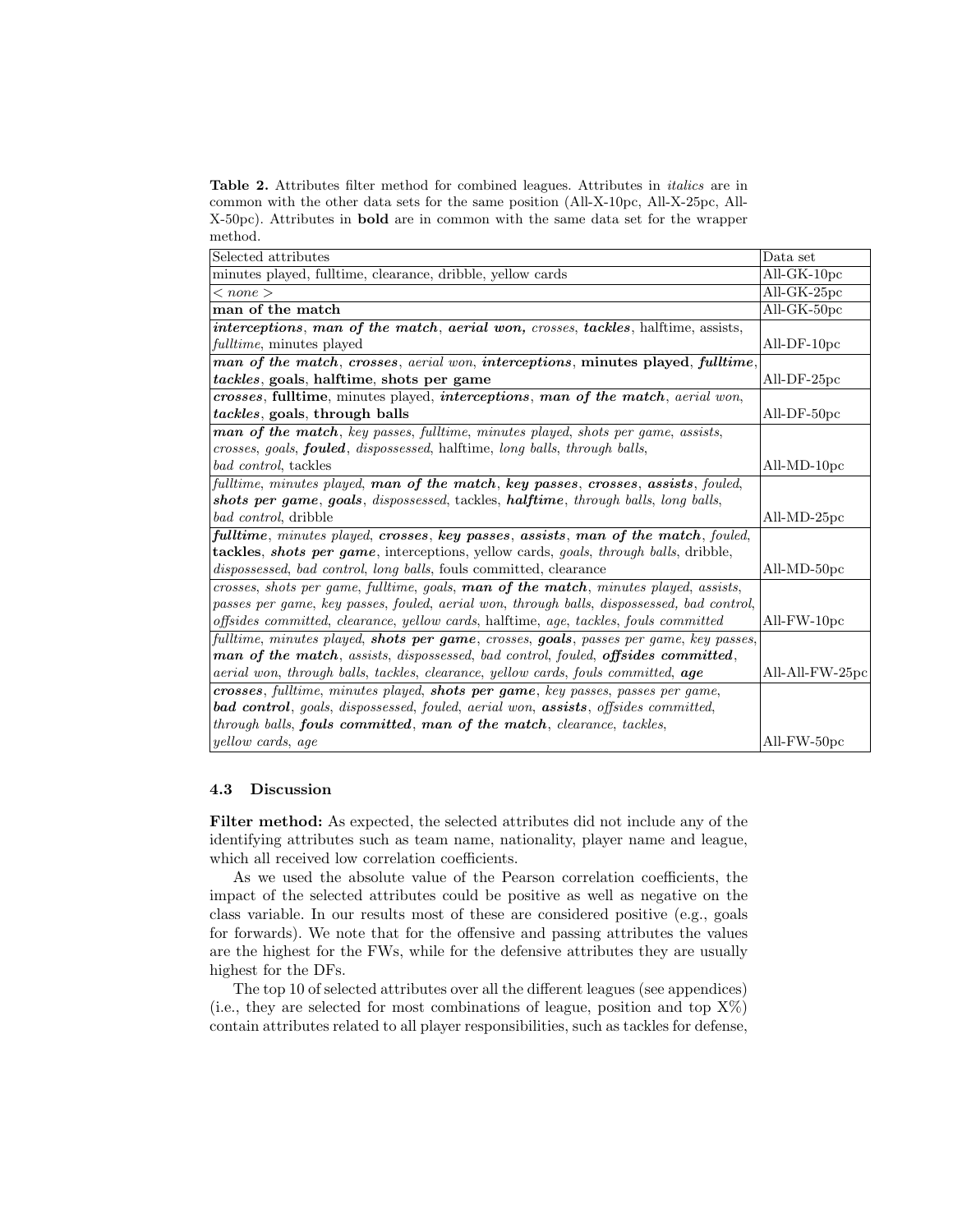Table 3. Attributes wrapper method for combined leagues. Attributes in italics are in common with the other data sets for the same position (All-X-10pc, All-X-25pc, All-X-50pc). Attributes in bold are in common with the same data set for the filter method. The numbers in parentheses show the support counts. For attributes without a number the support count is 2.

| Selected attributes                                                                                            | Data set       |  |  |  |  |  |
|----------------------------------------------------------------------------------------------------------------|----------------|--|--|--|--|--|
| <i>player name</i> $(5)$ , player id $(3)$ , tackles, own goals, halftime, long balls                          | $All-GK-10pc$  |  |  |  |  |  |
|                                                                                                                |                |  |  |  |  |  |
| <i>player name</i> (4), team name (3), player id (3) own goals, through balls                                  | All-GK-25pc    |  |  |  |  |  |
| man of the match $(7)$ , player name $(3)$ , aerial won, player id                                             | $All-CK-50pc$  |  |  |  |  |  |
| <i>interceptions</i> $(4)$ , player name $(4)$ , aerial won $(3)$ , man of the match $(3)$ ,                   |                |  |  |  |  |  |
| shots per game $(3)$ , tackles $(3)$ , team name $(3)$ , age, passes per game, blocks,                         |                |  |  |  |  |  |
| red cards, yellow cards                                                                                        | $All-DF-10pc$  |  |  |  |  |  |
| player name $(5)$ , man of the match $(5)$ , shots per game $(4)$ , tackles $(4)$ ,                            |                |  |  |  |  |  |
| team name $(4)$ , crosses $(3)$ , halftime $(3)$ , goals, own goals, dispossessions,                           |                |  |  |  |  |  |
| fulltime, offsides committed, <i>interceptions</i> , minutes played                                            | All-DF-25pc    |  |  |  |  |  |
| man of the match $(7)$ , interceptions $(7)$ , crosses $(6)$ , shots per game $(5)$ ,                          |                |  |  |  |  |  |
| tackles (4), assists (4), blocks (3), goals, team name, through balls,                                         |                |  |  |  |  |  |
| offsides committed, league                                                                                     |                |  |  |  |  |  |
| player name $(5)$ , team name, <b>fouled</b> , own goals, <b>man</b> of the match                              | All-MD-10pc    |  |  |  |  |  |
| <i>man of the match</i> (6), player name (4), halftime (4), assists (3),                                       |                |  |  |  |  |  |
| shots per game, crosses, pass success rate, league, red cards,                                                 |                |  |  |  |  |  |
| goals, blocks, key passes                                                                                      |                |  |  |  |  |  |
| fulltime $(7)$ , crosses $(6)$ , man of the match $(4)$ , key passes $(3)$ ,                                   |                |  |  |  |  |  |
| tackles $(3)$ , shots per game $(3)$ , pass success rate, assists                                              | All- $MD-50pc$ |  |  |  |  |  |
| <i>man of the match</i> $(5)$ , player name $(5)$ , own goals $(4)$ , blocks $(3)$ , player id                 | $All-FW-10pc$  |  |  |  |  |  |
| <i>man</i> of the match $(7)$ , player id $(4)$ , name $(4)$ , aerial won $(3)$ ,                              |                |  |  |  |  |  |
| shots per game $(3)$ , halftime $(3)$ , goals, offsides committed, age                                         | All- $FW-25pc$ |  |  |  |  |  |
| man of the match $(6)$ , crosses $(5)$ , shots per game $(3)$ , assists $(3)$ ,                                |                |  |  |  |  |  |
| interceptions $(3)$ , red cards, offsides won, <b>fouls committed</b> , weight, <b>bad control</b> All-FW-50pc |                |  |  |  |  |  |

shots per game and goals for offense, crosses for passing, and key passes and assists for both offense and passing. Further, there are other attributes such as man of the match, minutes played, full time and aerials won. Identifying attributes as well as red cards, own goals, and offsides won are rarely selected.

For all leagues, fewer attributes are selected for GKs and DFs than for MDs and FWs. In Tables 2 and 3 we have marked the attributes that are in common for the same position in italics. In particular, for FWs and MDs many attributes are selected for each of the top 10%, top 25% and top 50% data sets, for DFs there are fewer common attributes while very few for GKs.

Interception is selected more often for Serie A than for other leagues and is important for all positions in Serie A. Through balls is selected less in La Liga than in other leagues. Height is only selected for top 10% GKs, DFs and FWs in the Bundesliga and top 10% GKs in the EPL. Tackles are selected for all DFs in the Bundesliga, Ligue 1 and Serie A, while only for some of the DF data sets for EPL and La Liga. Offsides committed is selected for all FWs in all leagues, except for the EPL where it is only selected for the top 50% data set.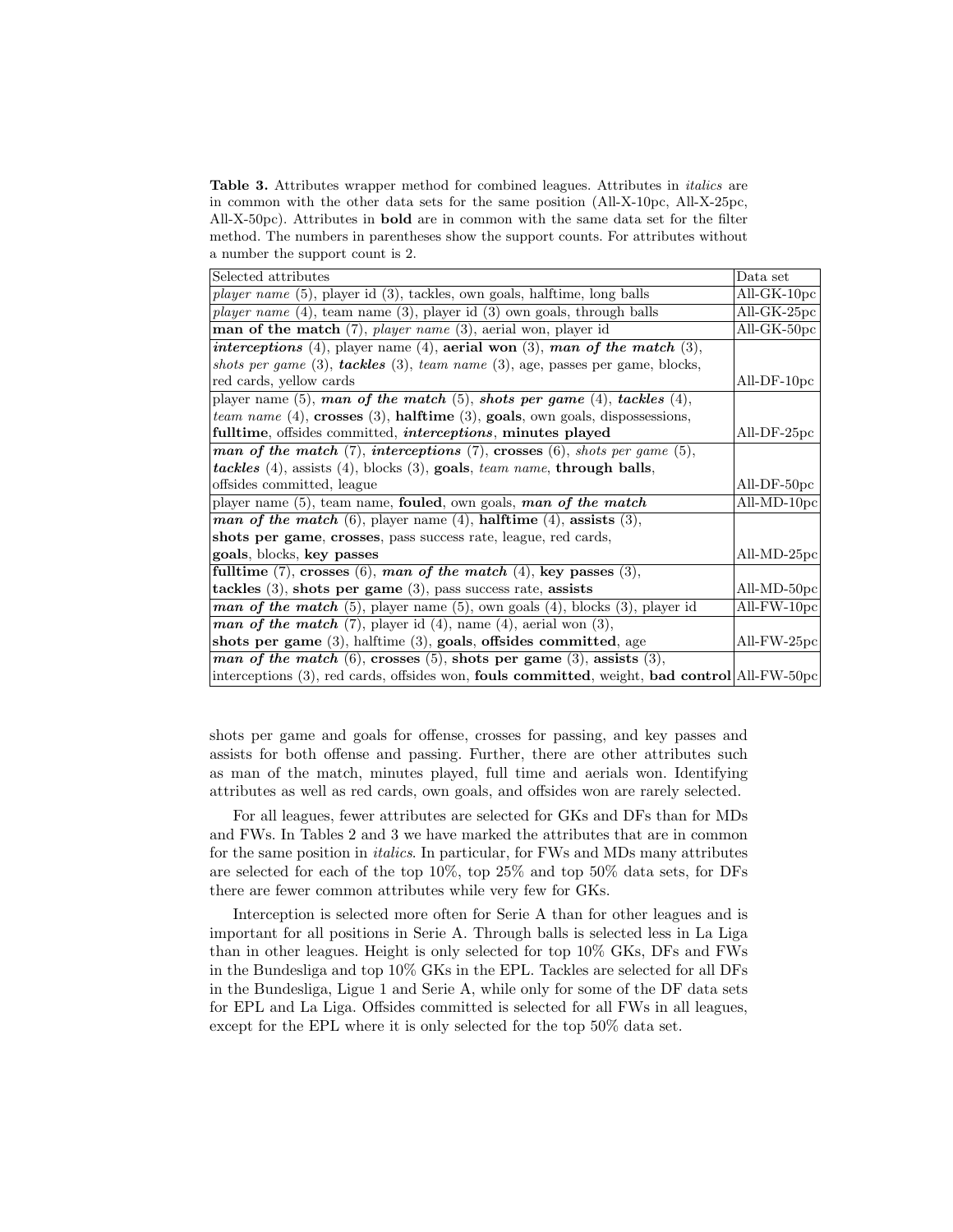Wrapper method: The subsets produced by WrapperSubsetEval had merit scores of over 68% for the data sets of the combined leagues and 77% for the data sets of the individual leagues. IBk, NaiveBayes and Logistic had on average the highest merit scores (of over 90%) across all data sets, except for some GK and top 50% data sets. The selected subsets for the top-10% data sets for all four categories of players for all individual and for the combined leagues had the highest merit scores while the selected subsets for the top-50% data sets had the lowest merit scores. This might be caused by the amount of instances added when handling class imbalances. Further, the merit scores for the selected subsets for FWs were always higher than those for MDs, which in their turn were higher than for DFs and GKs.

In general, few selected attributes are common for the data sets related to the same position. For instance, for the Bundesliga there were no selected attributes in common for the different data sets at all. For the EPL, clearance was in common for GKs, aerials won and man of the match for DFs and man of the match for MDs. In contrast to the filter method, identifying attributes do appear in the selected lists.

Both: We note that the selected attributes for the combined leagues and the individual leagues are different. This suggests that players doing well in one league will not necessarily do well in another leagues and may reflect the fact that the playing style is different in different leagues.

A larger ratio of the selected attributes for the wrapper methods are in common with the selected attributes for the filter methods for the same data set. For the combined leagues the overlap is larger than for the individual leagues and the overlap is largest for DFs and MDs. For the individual leagues the Bundesliga has a small overlap which is mostly situated in the MD data sets.

### 5 Prediction

#### 5.1 Methods

For each LEAGUE-POSITION-Xpc data set, based on the results of the feature selection procedure we created two data sets with the selected attributes from the wrapper and filter methods, respectively. Using Weka [16] we ran several ML algorithms: RandomForest, BayesNet, Logistic, DecisionTable (a decision table majority classifier), IBk, KStar (nearest neighbor with generalized distance), NaiveBayes, J48, Part, and ZeroR (predicts the majority class for nominals or the average value for numerics). ZeroR was used as a baseline. We split each data set into a training (66% of the instances) and a testing set (34 % of the instances). All experiments were run 10 times and we calculated averages for the performance values.

#### 5.2 Results

As performance metrics we used the standard measures of accuracy, precision, recall, F1 score (or f-measure), and AUC-ROC. Given the true and false positives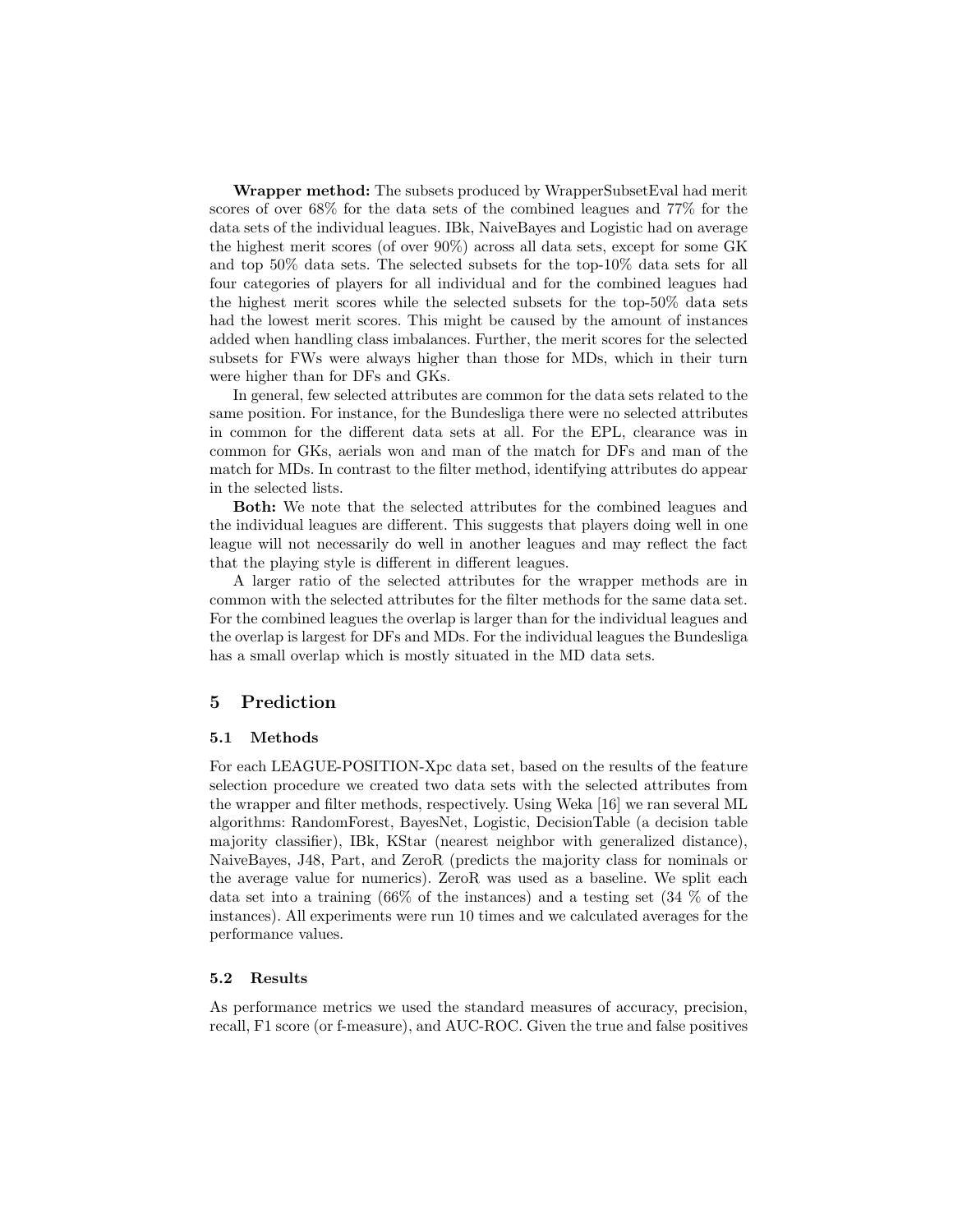

Fig. 1. Distribution statistics when keeping the reported factor fixed and varying all other factors.

(TP and FP) and the true and false negatives (TN and FN), the accuracy is (TP  $+$  TN) /(TP  $+$  TN  $+$  FP  $+$  FN), the precision is TP / (TP  $+$  FP) and the recall is  $TP / (TP + FN)$ . The F1 score is a harmonic mean over precision and recall. AUC-ROC plots recall against precision.

Figures 1 and 2 show summary statistics for F1 scores and prediction performance, respectively, from full factor experiments, in which we evaluated every combination of (i) league or the combined leagues, (ii) position, (iii) top-set category, (iv) filter/wrapper selection, and (v) ML technique being applied. In total, this resulted in  $6 \times 4 \times 3 \times 2 \times 10 = 1,4400$  prediction evaluations (14,400 when taking into account 10 runs per configuration). Other and more detailed results are presented in the appendices.

#### 5.3 Discussion

Figure 1 shows the distribution statistics for the individual leagues when keeping the reported factor fixed and varying all other factors. In particular, for each such factor and level, we present the maximum F1 score, the 90%-ile F1 score, the 75%-ile F1 score, the median F1 score (equal to the 50%-ile score), and the average F1 score. Here, the first three factors (i.e., the left hand side of Figure 1) allow us to compare and contrast the prediction scores obtained for different (i) leagues, (ii) player positions, and (iii) top-set categories. These results suggest a clear ordering in the prediction scores based on position and top set. For example, FWs have the highest F1 scores, MDs the second highest, DFs the second lowest, and GKs the lowest F1 scores. This suggests that ML may be more successfully applied to evaluate more offensive positions, but may be less successful to predict the skills of more defensive positions (with GKs the other extreme of the spectrum). The techniques also appear much better at predicting players in the top-10 set than predicting players in the top-50 set (again with a clear ordering of the three sets). Smaller differences are observed across the leagues, although the EPL and Bundesliga appear to be the two leagues for which it is easiest to use basic ML to predict top players.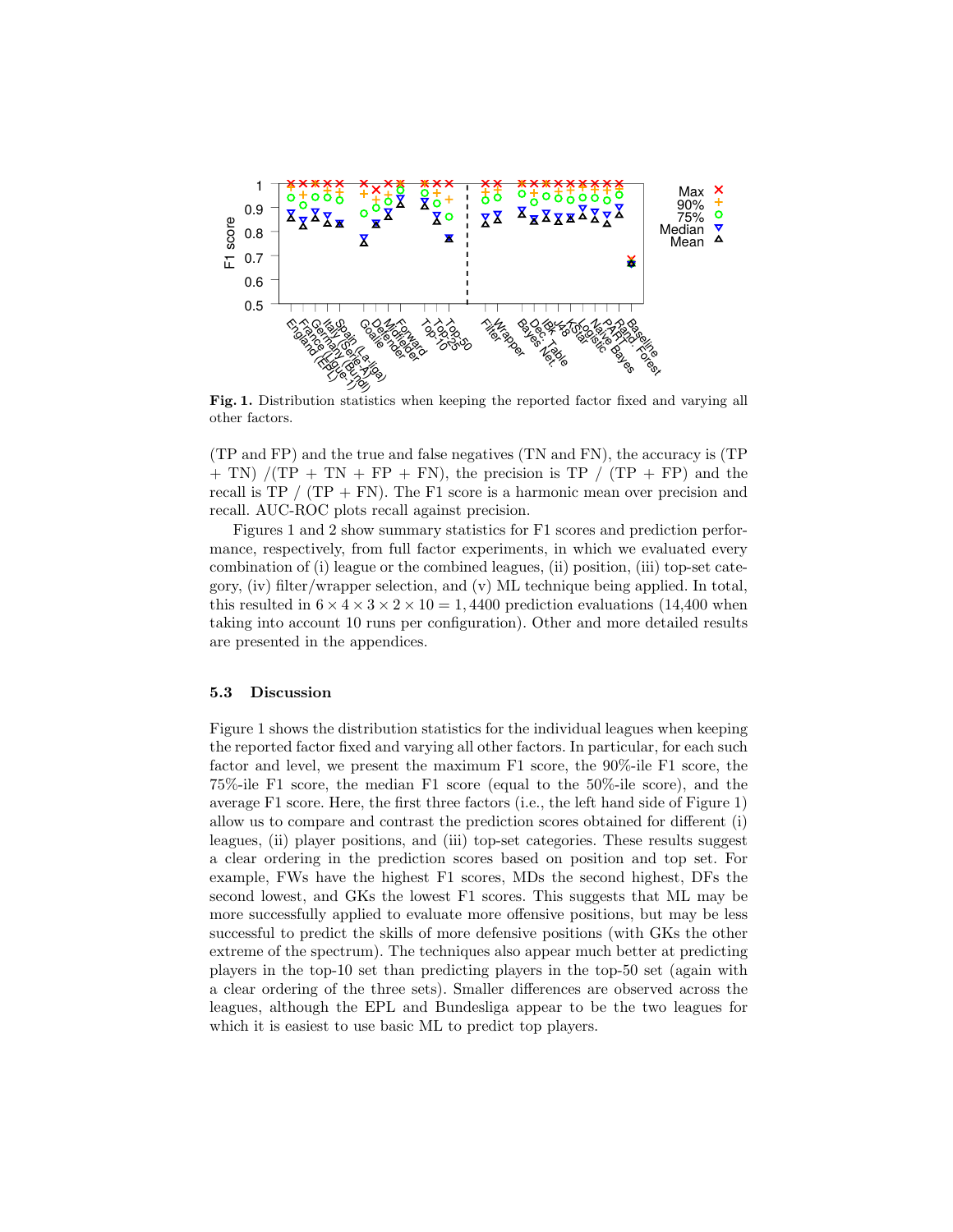

Fig. 2. F1 scores of the top-X player sets  $(X=10, 25, 50\%)$  of each position and league.

The right hand side of Figure 1 compares the prediction success of the different methods. In general, the wrapper method is more successful than the filter method, and BayesNet and RandomForest provide the highest F1 scores across the distribution metrics. All methods significantly outperform the baseline.

Finally, we look closer at how well the above methods (the baseline excluded) can predict the top X players of each position in each of the leagues. Figure 2 presents these results. Here, we show results for the best predictor results (max) for each top-X set, where  $X=10\%$ , 25%, and 50%, and the corresponding medians (when considering all filter/wrapper combinations with the different ML techniques). Again, the top-10% set is much easier to predict across the leagues (with medians above 0.9 across all leagues and positions, except GKs in France). As the top sets become larger, the F1 scores decrease, and again the more offensive positions obtain substantially higher prediction scores across the leagues.

## 6 Conclusion

In this paper we generated attributes and skills sets that best predict the success of individual players in their positions in five European top leagues. In contrast to other work we focused on the top tiers of players (top 10%, 25% and 50%). Further, we evaluated different ML algorithms on their performance of predicting the tiers using the generated attributes. For the sake of brevity we have shown some of the results in the body of the paper while for more results we refer to the appendices. Among other things, our prediction results show (i) a clear ordering in the prediction scores based on position (e.g., F1 of FW  $>$  F1 of MD  $>$  F1 of  $DF > F1$  of GK) and top set (e.g., F1 of top  $10\% > F1$  of top  $25\% > F1$  of top 50%), (ii) that basic ML techniques are most successful to predict top players in EPL and Bundesliga (although good performance across the leagues), (iii) that the wrapper method is more successful than the filter method, and (iv) that BayesNet and RandomForest provide the highest F1 scores of the considered ML techniques.

One limitation of the approach is that the method is based on a ranking of experts, which is the current state of expertise. However, as in the case of base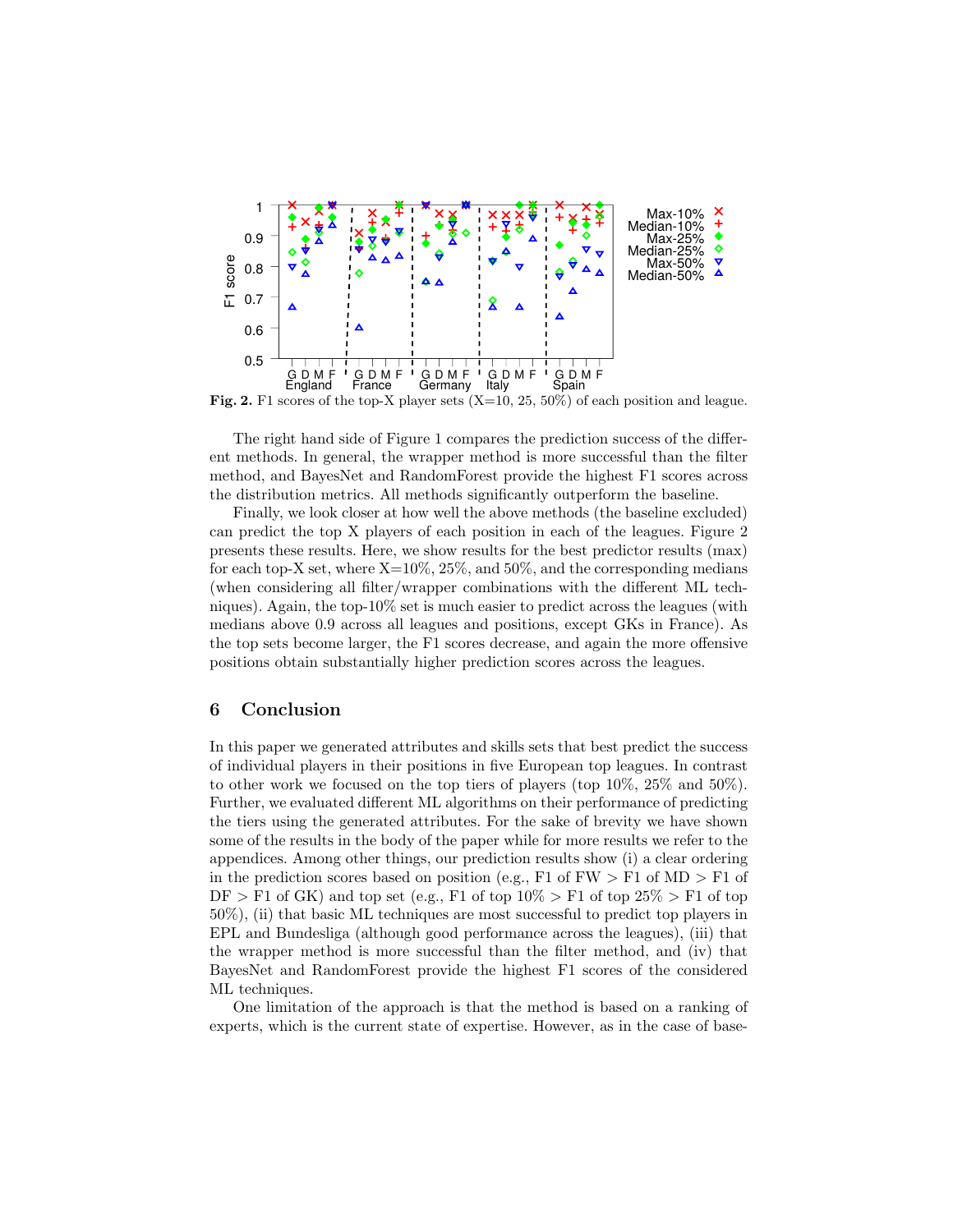ball, the opinions of which properties constitute a 'good' player may change [22]. Future work could consider longitudinal drift in the rankings. It is also interesting to investigate the correlation of the rankings with the players' market value. Another limitation is that the approach does not take the quality of the team mates into account (although team name was sometimes a selected attribute). Although important, we are not aware of work that takes this explicitly into account. However, there is work on related questions such as team performance [5, 7, 21, 26, 19] and, in other sports, the performance of pairs or triples of players (e.g., [30, 23] for ice hockey and [2] for basketball). Another direction for future work is to apply the methodology only on game-related attributes. Some of the identifying attributes may not be that interesting for teams for identifying possible future players for the team. Further, for some attributes, such as shots per game, we may investigate using normalized values based on actual play time. It could also be interesting to look at different tiers and to develop more advanced features and metrics for the more defensive positions, aiming to provide equally good prediction for DF and GK as for FW, for example.

## References

- 1. Andrienko, G., Andrienko, N., Budziak, G., Dykes, J., Fuchs, G., von Landesberger, T., Weber, H.: Visual analysis of pressure in football. Data Mining and Knowledge Discovery 31(6), 17931839 (2017), doi:10.1007/s10618-017-0513-2
- 2. Ayer, R.: Big 2's and big 3's: Analyzing how a team's best players complement each other. In: MIT Sloan Sports Analytics Conference (2012)
- 3. Bialkowski, A., Lucey, P., Carr, P., Yue, Y., Sridharan, S., Matthews, I.: Large-Scale Analysis of Soccer Matches Using Spatiotemporal Tracking Data. In: Kumar, R., Toivonen, H., Pei, J., Huang, J.Z., Wu, X. (eds.) Proceedings of the 2014 IEEE International Conference on Data Mining. pp. 725–730 (2014)
- 4. Bojinov, I., Bornn, L.: The Pressing Game: Optimal Defensive Disruption in Soccer. In: 10th MIT Sloan Sports Analytics Conference (2016)
- 5. Brandt, M., Brefeld, U.: Graph-based Approaches for Analyzing Team Interaction on the Example of Soccer. In: Davis, J., van Haaren, J., Zimmermann, A. (eds.) Proceedings of the 2nd Workshop on Machine Learning and Data Mining for Sports Analytics. CEUR Workshop Proceedings, vol. 1970, pp. 10–17 (2015)
- 6. Chawla, N.V., Bowyer, K.W., Hall, L.O., Kegelmeyer, W.P.: SMOTE: Synthetic Minority Over-sampling Technique. Journal of Artificial Intelligence Research 16, 321–357 (2002), doi: 10.1613/jair.953
- 7. Cintia, P., Rinzivillo, S., Pappalardo, L.: Network-based Measures for Predicting the Outcomes of Football Games. In: Davis, J., van Haaren, J., Zimmermann, A. (eds.) Proceedings of the 2nd Workshop on Machine Learning and Data Mining for Sports Analytics. CEUR Workshop Proceedings, vol. 1970, pp. 46–54 (2015)
- 8. Decroos, T., Dzyuba, V., Van Haaren, J., Davis, J.: Predicting Soccer Highlights from Spatio-Temporal Match Event Streams. In: Proceedings of the 31st AAAI Conference on Artificial Intelligence. pp. 1302–1308 (2017)
- 9. Decroos, T., Van Haaren, J., Dzyuba, V., Davis, J.: STARSS: A Spatio-Temporal Action Rating System for Soccer. In: Davis, J., Kaytoue, M., Zimmermann, A. (eds.) Proceedings of the 4th Workshop on Machine Learning and Data Mining for Sports Analytics. CEUR Workshop Proceedings, vol. 1971, pp. 11–20 (2017)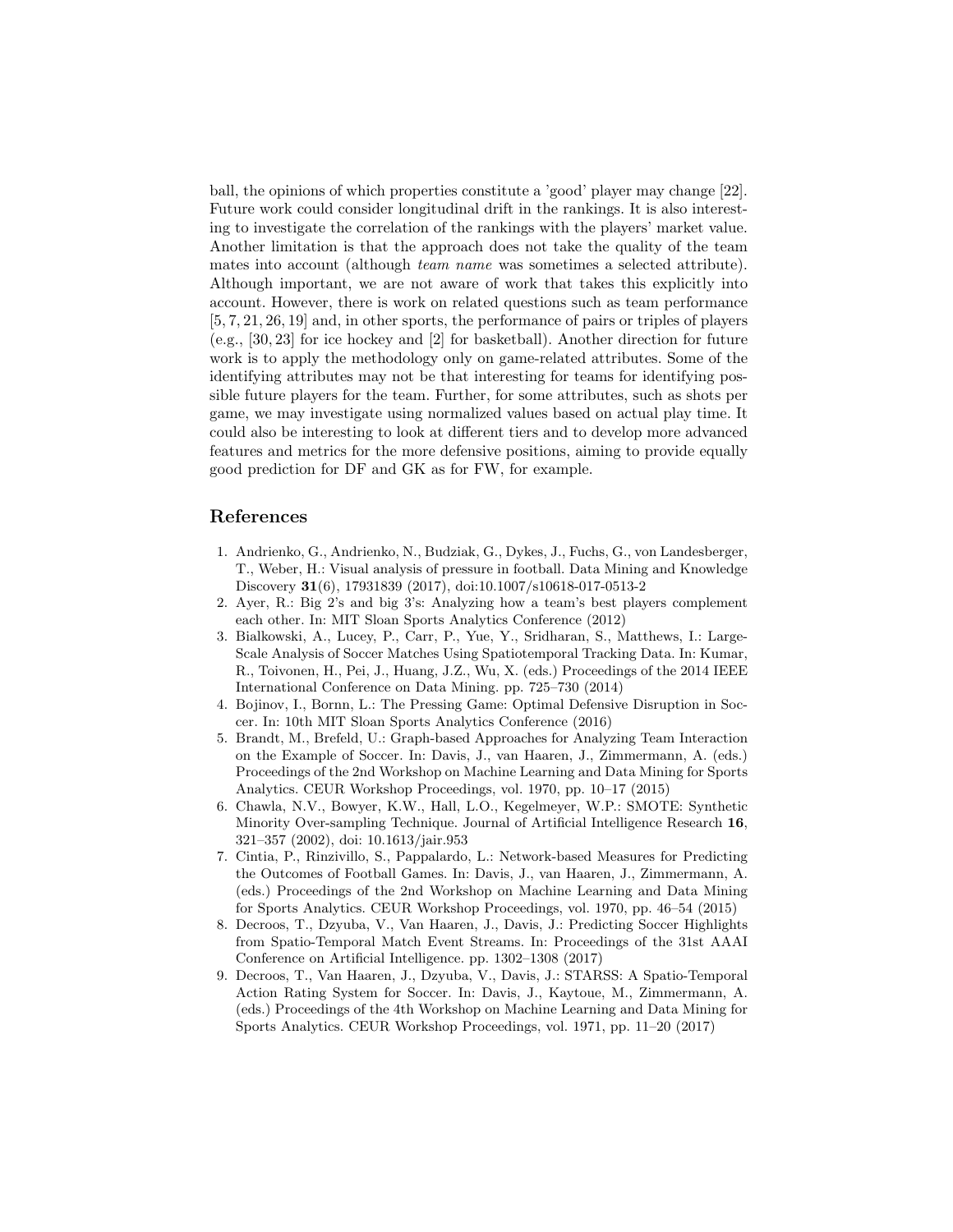- 10. Eggels, H., van Elk, R., Pechenizkiy, M.: Explaining Soccer Match Outcomes with Goal Scoring Opportunities Predictive Analytics. In: van Haaren, J., Kaytoue, M., Davis, J. (eds.) Proceedings of the 3rd Workshop on Machine Learning and Data Mining for Sports Analytics. CEUR Workshop Proceedings, vol. 1842 (2016)
- 11. Fernando, T., Wei, X., Fookes, C., Sridharan, S., Lucey, P.: Discovering Methods of Scoring in Soccer Using Tracking Data . In: Lucey, P., Yue, Y., Wiens, J., Morgan, S. (eds.) Proceedings of the 2nd KDD Workshop on Large Scale Sports Analytics (2015)
- 12. Gyarmati, L., Anguera, X.: Automatic Extraction of the Passing Strategies of Soccer Teams. In: Lucey, P., Yue, Y., Wiens, J., Morgan, S. (eds.) Proceedings of the 2nd KDD Workshop on Large Scale Sports Analytics (2015)
- 13. Gyarmati, L., Stanojevic, R.: QPass: a Merit-based Evaluation of Soccer Passes. In: Lucey, P., Yue, Y., Wiens, J., Morgan, S. (eds.) Proceedings of the 3rd KDD Workshop on Large Scale Sports Analytics (2016)
- 14. Haaren, J.V., Davis, J., Hannosset, S.: Strategy Discovery in Professional Soccer Match Data. In: Lucey, P., Yue, Y., Wiens, J., Morgan, S. (eds.) Proceedings of the 3rd KDD Workshop on Large Scale Sports Analytics (2016)
- 15. Haaren, J.V., Dzyuba, V., Hannosset, S., Davis, J.: Automatically Discovering Offensive Patterns in Soccer Match Data. In: Fromont, E., De Bie, T., van Leeuwen, M. (eds.) Proceedings of International Symposium on Intelligent Data Analysis. LNCS, vol. 9385, pp. 286–297 (2015)
- 16. Hall, M., Frank, E., Holmes, G., Pfahringer, B., Reutemann, P., Witten, I.H.: The WEKA Data Mining Software: An Update. SIGKDD Explorations 11(1), 10–18 (2009), doi: 10.1145/1656274.1656278
- 17. He, M., Cachucho, R., Knobbe, A.: Football Player's Performance and Market Value. In: Davis, J., van Haaren, J., Zimmermann, A. (eds.) Proceedings of the 2nd Workshop on Machine Learning and Data Mining for Sports Analytics. CEUR Workshop Proceedings, vol. 1970, pp. 87–95 (2015)
- 18. Horton, M., Gudmundsson, J., Chawla, S., Estephan, J.: Classification of Passes in Football Matches using Spatiotemporal Data. In: Lucey, P., Yue, Y., Wiens, J., Morgan, S. (eds.) Proceedings of the 1st KDD Workshop on Large Scale Sports Analytics (2014)
- 19. Ingersoll, K., Malesky, E., Saiegh, S.M.: Heterogeneity and team performance: Evaluating the effect of cultural diversity in the world's top soccer league. Journal of Sports Analytics 3(2), 67–92 (2017), doi: 10.3233/JSA-170052
- 20. Jordet, G., Bloomfield, J., Heijmerikx, J.: The hidden foundation of field vision in English Premier League (EPL) soccer players. In: 7th MIT Sloan Sports Analytics Conference (2013)
- 21. Lasek, J.: EURO 2016 Predictions Using Team Rating Systems. In: van Haaren, J., Kaytoue, M., Davis, J. (eds.) Proceedings of the 3rd Workshop on Machine Learning and Data Mining for Sports Analytics. CEUR Workshop Proceedings, vol. 1842 (2016)
- 22. Lewis, M.: Moneyball: The Art of Winning an Unfair Game. W. W. Norton & Company (2003), isbn: 978-0-393-05765-2
- 23. Ljung, D., Carlsson, N., Lambrix, P.: Player pairs valuation in ice hockey. In: Brefeld, U., Davis, J., van Haaren, J., Zimmermann, A. (eds.) Proceedings of the 5th Workshop on Machine Learning and Data Mining for Sports Analytics (2018)
- 24. Lucey, P., Bialkowski, A., Carr, P., Foote, E., Matthews, I.: Characterizing Multi-Agent Team Behavior from Partial Team Tracings: Evidence from the English Premier League. In: 26th AAAI Conference on Artificial Intelligence. pp. 1387– 1393 (2012)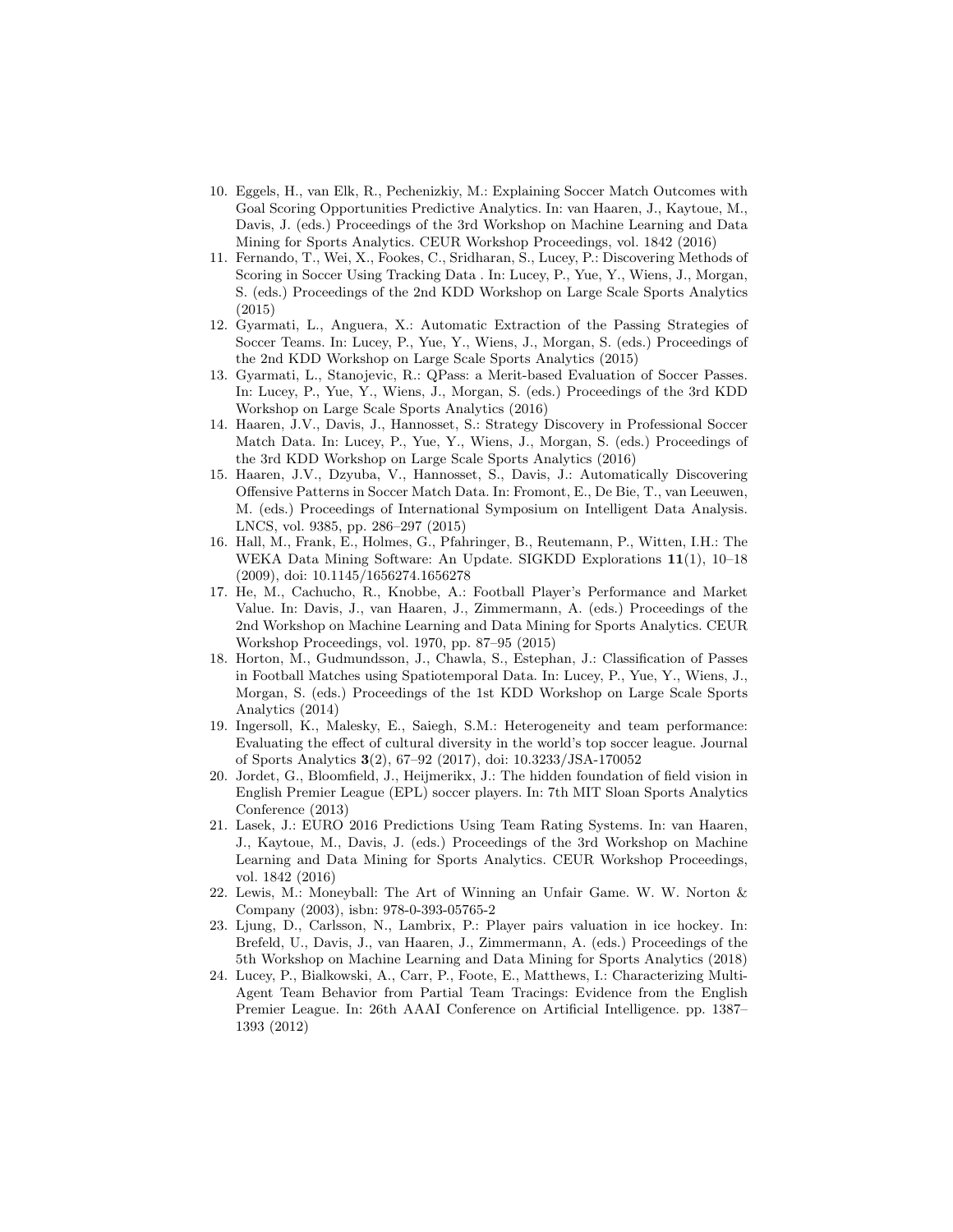- 25. Lucey, P., Bialkowski, A., Monfort, M., Carr, P., Matthews, I.: Quality vs Quantity: Improved Shot Prediction in Soccer using Strategic Features from Spatiotemporal Data. In: 9th MIT Sloan Sports Analytics Conference (2015)
- 26. Maystre, L., Kristof, V., Ferrer, A.J.G., Grossglauser, M.: The Player Kernel: Learning Team Strengths Based on Implicit Player Contributions. In: van Haaren, J., Kaytoue, M., Davis, J. (eds.) Proceedings of the 3rd Workshop on Machine Learning and Data Mining for Sports Analytics. CEUR Workshop Proceedings, vol. 1842 (2016)
- 27. Nsolo, E., Lambrix, P., Carlsson, N.: Player valuation in European football. In: Brefeld, U., Davis, J., van Haaren, J., Zimmermann, A. (eds.) Proceedings of the 5th Workshop on Machine Learning and Data Mining for Sports Analytics (2018)
- 28. Sarkar, S., Chakraborty, S.: Pitch actions that distinguish high scoring teams: Findings from five European football leagues in 2015-16 . Journal of Sports Analytics 4(1), 1–14 (2018), doi: 10.3233/JSA-16161
- 29. Schultze, S.R., Wellbrock, C.M.: A weighted plus/minus metric for individual soccer player performance. Journal of Sports Analytics  $4(2)$ ,  $121-131$  (2018), doi: 10.3233/JSA-170225
- 30. Thomas, A., Ventura, S.L., Jensen, S., Ma, S.: Competing process hazard function models for player ratings in ice hockey. The Annals of Applied Statistics 7(3), 1497–1524 (2013)
- 31. Vercruyssen, V., Raedt, L.D., Davis, J.: Qualitative Spatial Reasoning for Soccer Pass Prediction. In: van Haaren, J., Kaytoue, M., Davis, J. (eds.) Proceedings of the 3rd Workshop on Machine Learning and Data Mining for Sports Analytics. CEUR Workshop Proceedings, vol. 1842 (2016)
- 32. Vroonen, R., Decroos, T., Haaren, J.V., Davis, J.: Predicting the Potential of Professional Soccer Players. In: Davis, J., Kaytoue, M., Zimmermann, A. (eds.) Proceedings of the 4th Workshop on Machine Learning and Data Mining for Sports Analytics. CEUR Workshop Proceedings, vol. 1971, pp. 1–10 (2017)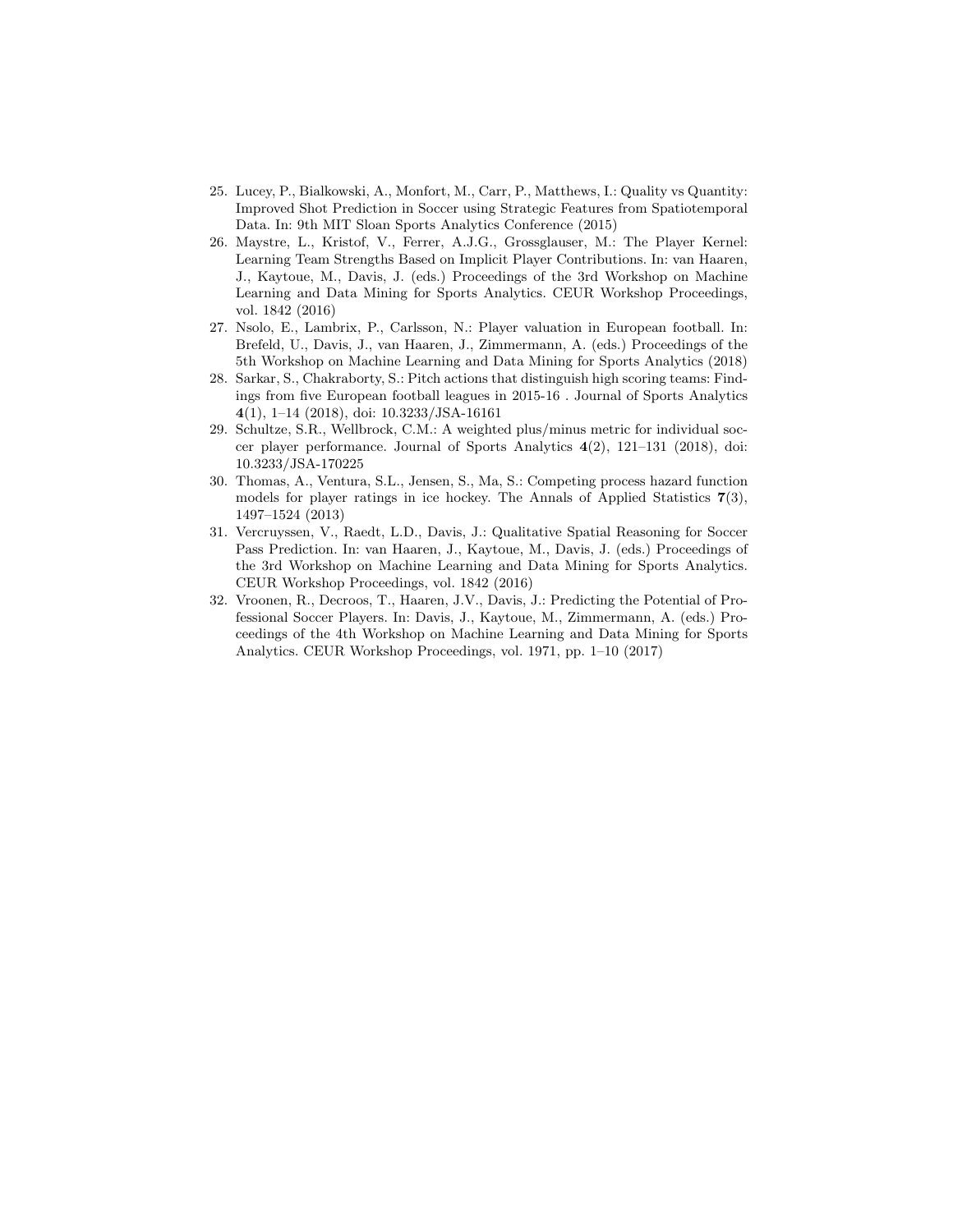## A Attribute abbreviations

In the paper we have written the full names of the attributes. For the result tables below we use the abbreviations as they are used in the system. The next table shows the abbreviations and their meanings.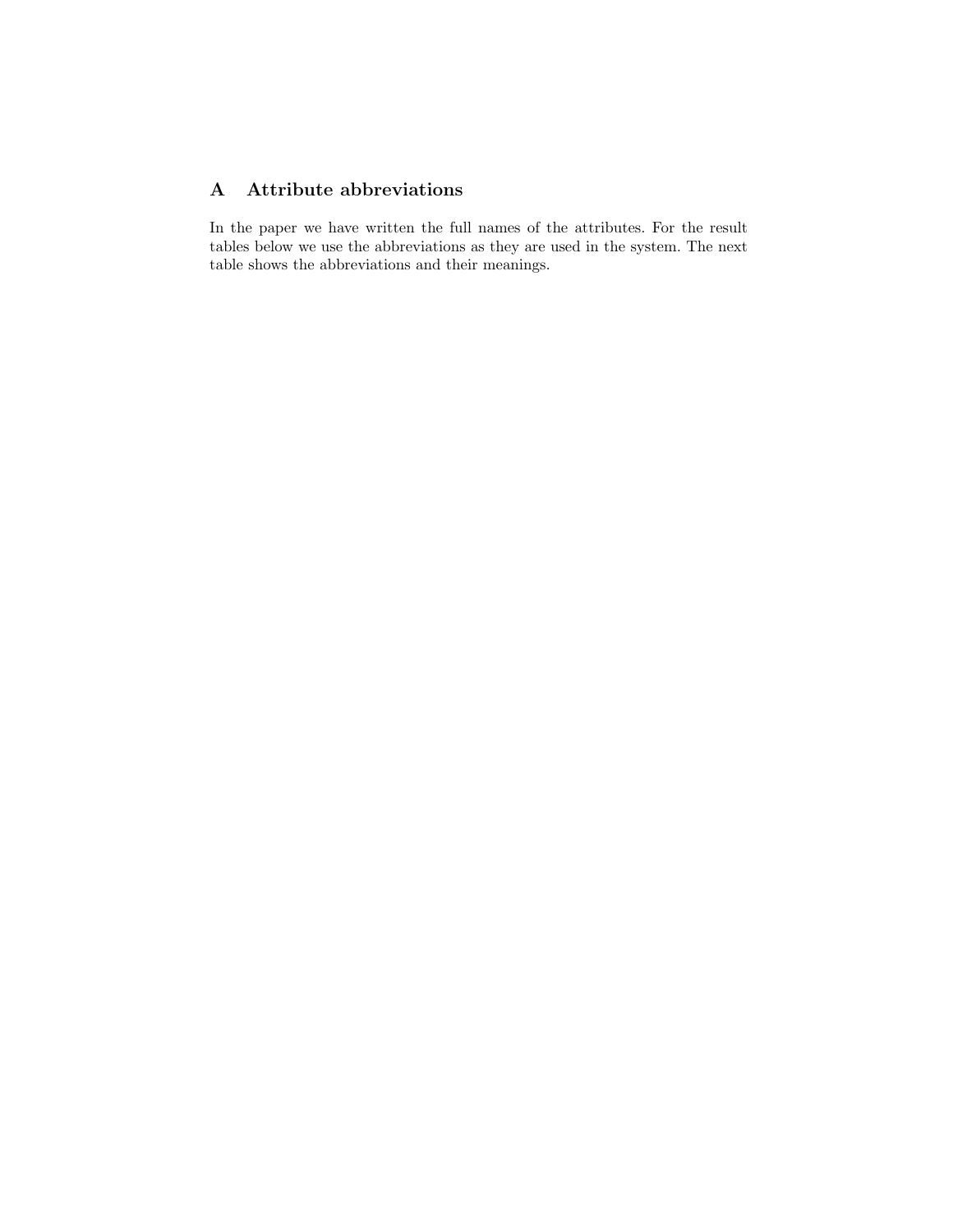| Attribute type Attribute |                           | Abbreviation                          | Note       |
|--------------------------|---------------------------|---------------------------------------|------------|
| Identifying              | player id                 | player_id                             |            |
|                          | nationality               | flag                                  |            |
|                          | player name               | name                                  |            |
|                          | age                       | age                                   |            |
|                          | position                  | position                              |            |
|                          | height                    | height                                |            |
|                          | weight                    | weight                                |            |
|                          | team name                 | team_name                             |            |
|                          | league                    | league                                |            |
| Defensive                | tackles                   | tackles                               | per game   |
|                          | interceptions             | inter                                 | per game   |
|                          | offsides won              | offsidesWon                           | per game   |
|                          | clearance                 | clear                                 | per game   |
|                          | blocks                    | blocks                                | per game   |
|                          | own goals                 | owng                                  | per season |
|                          | dribbles                  | drib                                  | per game   |
|                          | fouls committed           | foulsCommitted                        | per game   |
| Offensive                | $\overline{\text{goals}}$ | $\overline{\text{goals}}$             | per season |
|                          | assists                   | assists                               | per season |
|                          | shots per game            | shotspg                               | per game   |
|                          | key passes                | keyp                                  | per game   |
|                          | fouled                    | fouled                                | per game   |
|                          |                           | offsides committed offsides Committed | per game   |
|                          | dispossessed              | disposs                               | per game   |
|                          | bad control               | BadControl                            | per game   |
|                          | dribbles                  | drib                                  | per game   |
| Passing                  | assists                   | $\overline{\text{assists}}$           | per season |
|                          | key passes                | keyp                                  | per game   |
|                          | passes per game           | avgp                                  | per game   |
|                          | pass success rate         | PassSuccPers                          |            |
|                          | crosses                   | crosses                               | per game   |
|                          | long balls                | longb                                 | per game   |
|                          | through balls             | thrb                                  | per game   |
| All                      | man of the match          | motm                                  | per season |
|                          | fulltime                  | fullTime                              |            |
|                          | halftime                  | halfTime                              |            |
|                          | minutes played            | mins                                  | per season |
|                          | aerials won               | aw                                    | per game   |
|                          | red cards                 | $_{\rm red}$                          | per season |
|                          | yellow cards              | yel                                   | per season |
| Class                    | rating                    | rating                                |            |

Table 4. Abbreviations of attribute names.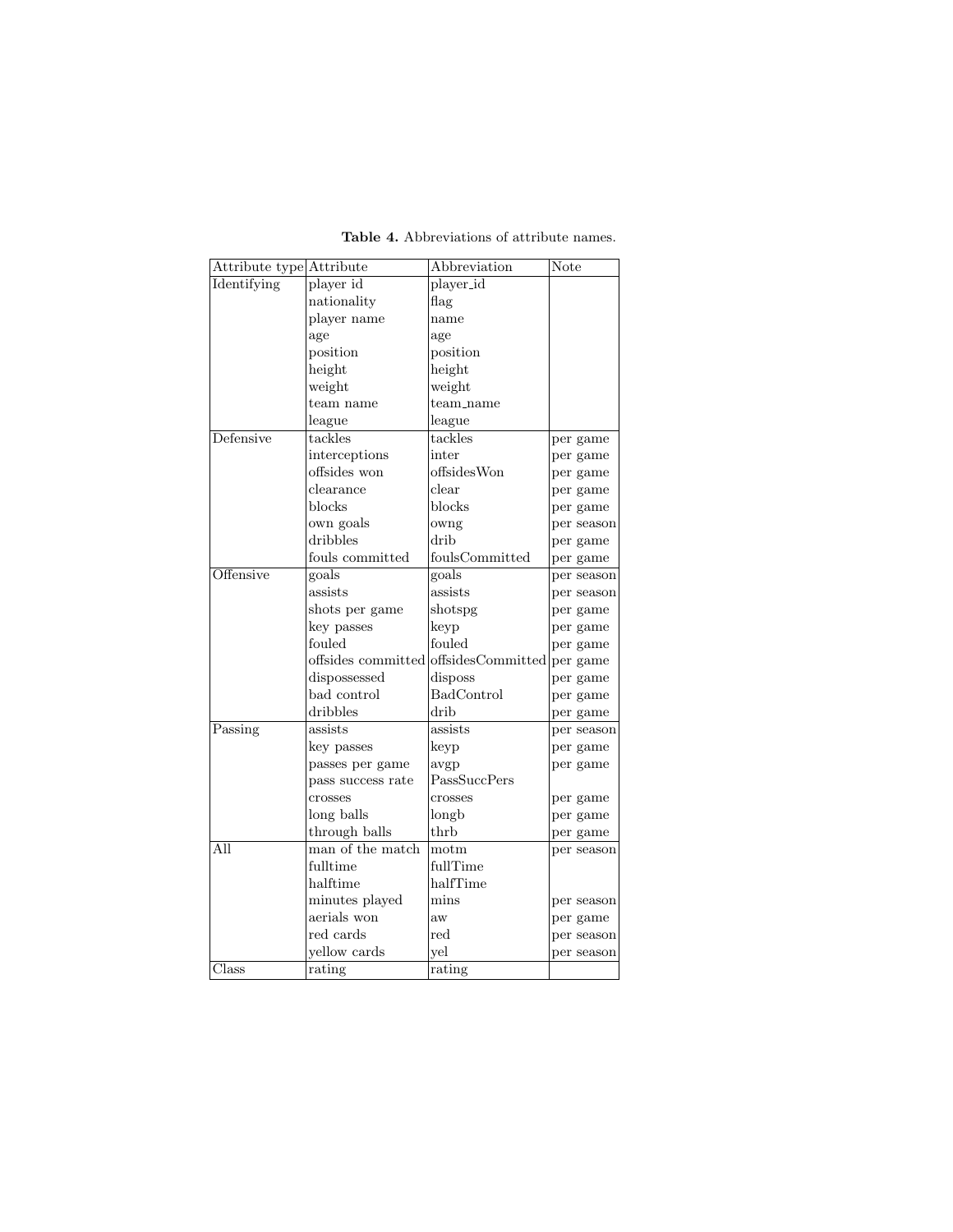# B Features selection results, filter method - Attributes for the individual leagues

Table 5. Feature selection - Filter method results: Bundesliga.

| League           |    | <b>POS PC</b> Attributes                                                                                                                                                                                                           |
|------------------|----|------------------------------------------------------------------------------------------------------------------------------------------------------------------------------------------------------------------------------------|
| BundesLiga GK 10 |    | <i>motm</i> , team_name, name, keyp, thrb, avgp, height, flag, as-                                                                                                                                                                 |
|                  |    | sists                                                                                                                                                                                                                              |
| BundesLiga GK    | 25 | $m \text{of } m$ , PassSuccPerc, aw, flag                                                                                                                                                                                          |
| BundesLiga GK    | 50 | <i>motm</i> , crosses, aw, mins, fullTime, clear, PassSuccPerc, inter                                                                                                                                                              |
| BundesLiga DF    | 10 | inter, aw, fullTime, mins, halfTime, shotspg, motm, tackles,<br><i>crosses</i> , height, <b>assists</b> , weight, thrb                                                                                                             |
| BundesLiga DF    | 25 | aw, inter, <b>shotspg</b> , crosses, motm, fullTime, mins, tackles, thrb,<br>assists                                                                                                                                               |
| BundesLiga DF    | 50 | crosses, mins, fullTime, inter, motm, aw, thrb, tackles, clear,<br>shotspq, assists                                                                                                                                                |
| BundesLiga MD    | 10 | motm, shotspg, avgp, assists, keyp, mins, <b>fullTime</b> , crosses,<br><i>goals, fouled, offsidesCommitted, disposs</i>                                                                                                           |
| BundesLiga MD 25 |    | <b>keyp</b> , avgp, crosses, mins, fullTime, assists, shotspq, motm,<br><i>fouled</i> , goals, thrb, <b>tackles</b> , longb, <i>disposs</i> , BadControl,<br>foulsCommitted, halfTime, drib, yel                                   |
| BundesLiga MD    | 50 | $\int$ fullTime, mins, crosses, fouled, keyp, avgp, shotspg, motm,<br>assists, tackles, thrb, yel, goals, inter, drib, foulsCommitted,<br>BadControl, <i>disposs</i> , aw, longb                                                   |
| BundesLiga FW 10 |    | motm, fouled, crosses, aw, shotspg, mins, fullTime, BadControl,<br>goals, disposs, assists, <b>clear</b> , avqp, keyp, offsidesCommitted, yel,<br>fouls Committed, team_name, name, flag, height, thrb, age, red,<br>drib, tackles |
| BundesLiga FW 25 |    | mins, fullTime, shotspq, <b>BadControl</b> , <b>fouled</b> , <b>crosses</b> , <i>goals</i> ,<br>motm, disposs, aw, yel, offsidesCommitted, avgp, keyp, assists,<br>foulsCommitted, halfTime, tackles, clear, age, thrb, inter      |
| BundesLiga FW 50 |    | crosses, fullTime, mins, BadControl, shotspg, offsidesCommit-<br>ted, avgp, keyp, fouled, assists, goals, aw, foulsCommitted, dis-<br>poss, motm, yel, thrb, tackles, age, clear, longb                                            |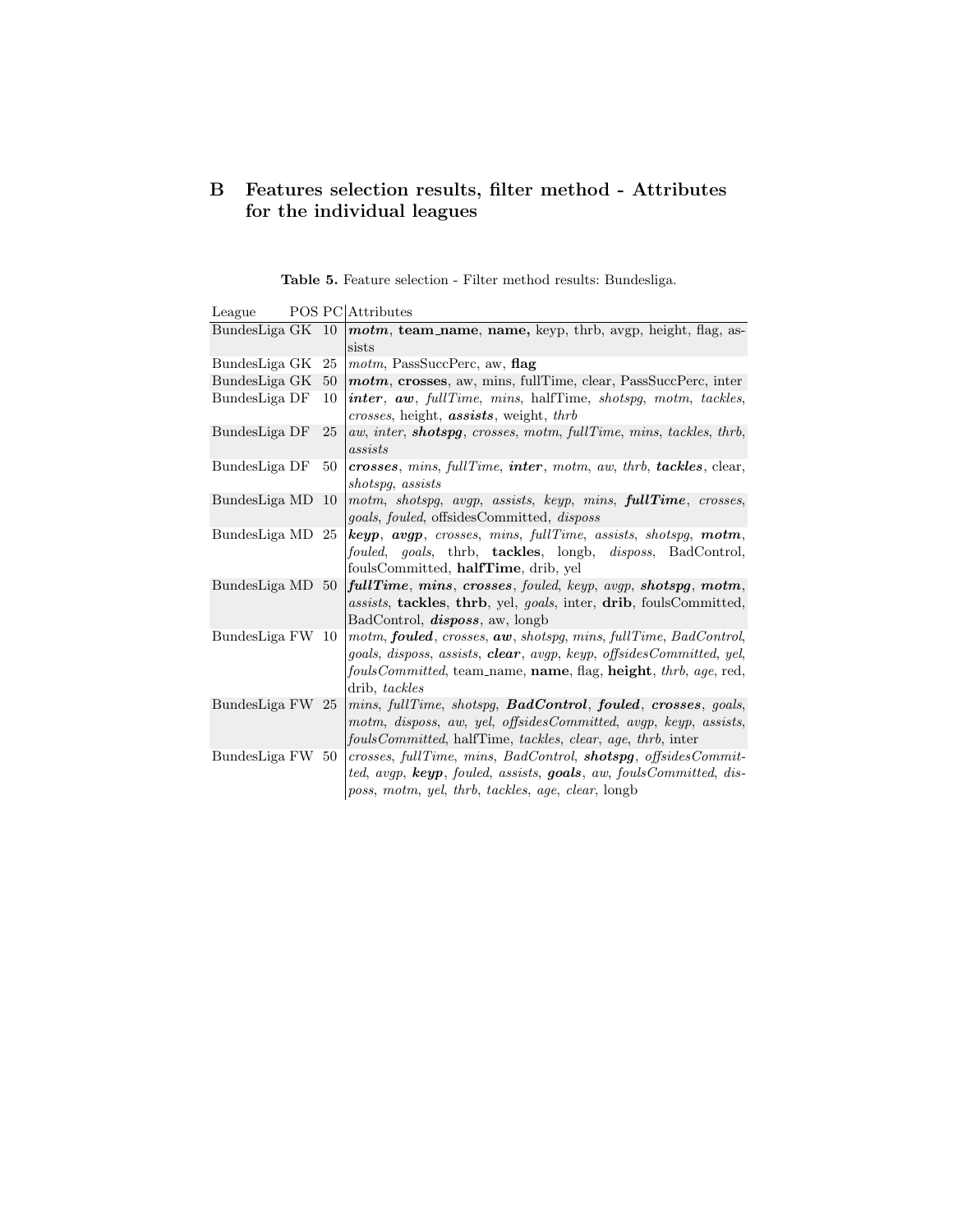Table 6. Feature selection - Filter method results: EPL.

|            |       |    | League POS PC Attributes                                                                      |
|------------|-------|----|-----------------------------------------------------------------------------------------------|
| EPL        |       |    | GK 10 fouled, <i>clear</i> , height, tackles, team_name, name, aw, flag, motm,                |
|            |       |    | drib, PassSuccPerc, weight, avgp, longb, crosses, BadControl                                  |
| EPL        | GK.   | 25 | clear, motm, fouled, aw, height                                                               |
| <b>EPL</b> | GK.   | 50 | clear                                                                                         |
| <b>EPL</b> | DF    | 10 | <i>inter, keyp, motm, assists, crosses, tackles, fouled</i>                                   |
| <b>EPL</b> | DF    | 25 | <i>motm, inter, mins, fullTime, aw, crosses, halfTime, keyp, goals,</i>                       |
|            |       |    | assists                                                                                       |
| EPL        | DF    | 50 | fullTime, mins, <i>motm</i> , aw, <i>inter</i> , <i>crosses</i> , tackles, halfTime, thrb,    |
|            |       |    | $keyp$ , shotspg, goals                                                                       |
| <b>EPL</b> | MD 10 |    | <i>motm, fullTime, mins, keyp, shotspg, disposs, assists, crosses, goals,</i>                 |
|            |       |    | fouled, halfTime, BadControl, drib, longb, thrb, tackles                                      |
| EPL        |       |    | MD 25 $\vert$ fullTime, mins, <b>motm</b> , keyp, crosses, <b>assists</b> , shotspg, disposs, |
|            |       |    | <b>fouled</b> , goals, <b>tackles</b> , drib, BadControl, yel, halfTime, longb,               |
|            |       |    | foulsCommitted, inter, thrb                                                                   |
| <b>EPL</b> | MD 50 |    | $\int$ fullTime, mins, crosses, keyp, tackles, motm, shotspg, drib,                           |
|            |       |    | assists, yel, fouled, goals, disposs, inter, BadControl, thrb, longb,                         |
|            |       |    | foulsCommitted, <i>halfTime</i> , clear                                                       |
| EPL        |       |    | FW 10 <b>shotspg</b> , goals, crosses, assists, motm, mins, fullTime, avgp, thrb,             |
|            |       |    | keyp, disposs, yel, owng, team_name, BadControl, name, flag, aw,                              |
|            |       |    | offsides Won, weight, tackles, <i>fouled</i> , halfTime, <i>clear</i>                         |
| <b>EPL</b> |       |    | FW 25 $\mathbf{ }s$ shotspg, goals, crosses, motm, mins, aw, avgp, full Time, keyp,           |
|            |       |    | assists, clear, yel, disposs, fouled, BadControl, thrb, foulsCommitted,                       |
|            |       |    | blocks, owng                                                                                  |
| EPL        |       |    | FW 50   crosses, shotspg, avgp, keyp, goals, mins, fullTime, BadControl, aw,                  |
|            |       |    | clear, disposs, motm, fouled, assists, thrb, foulsCommitted, drib,                            |
|            |       |    | tackles, offsidesCommitted, inter, yel, blocks                                                |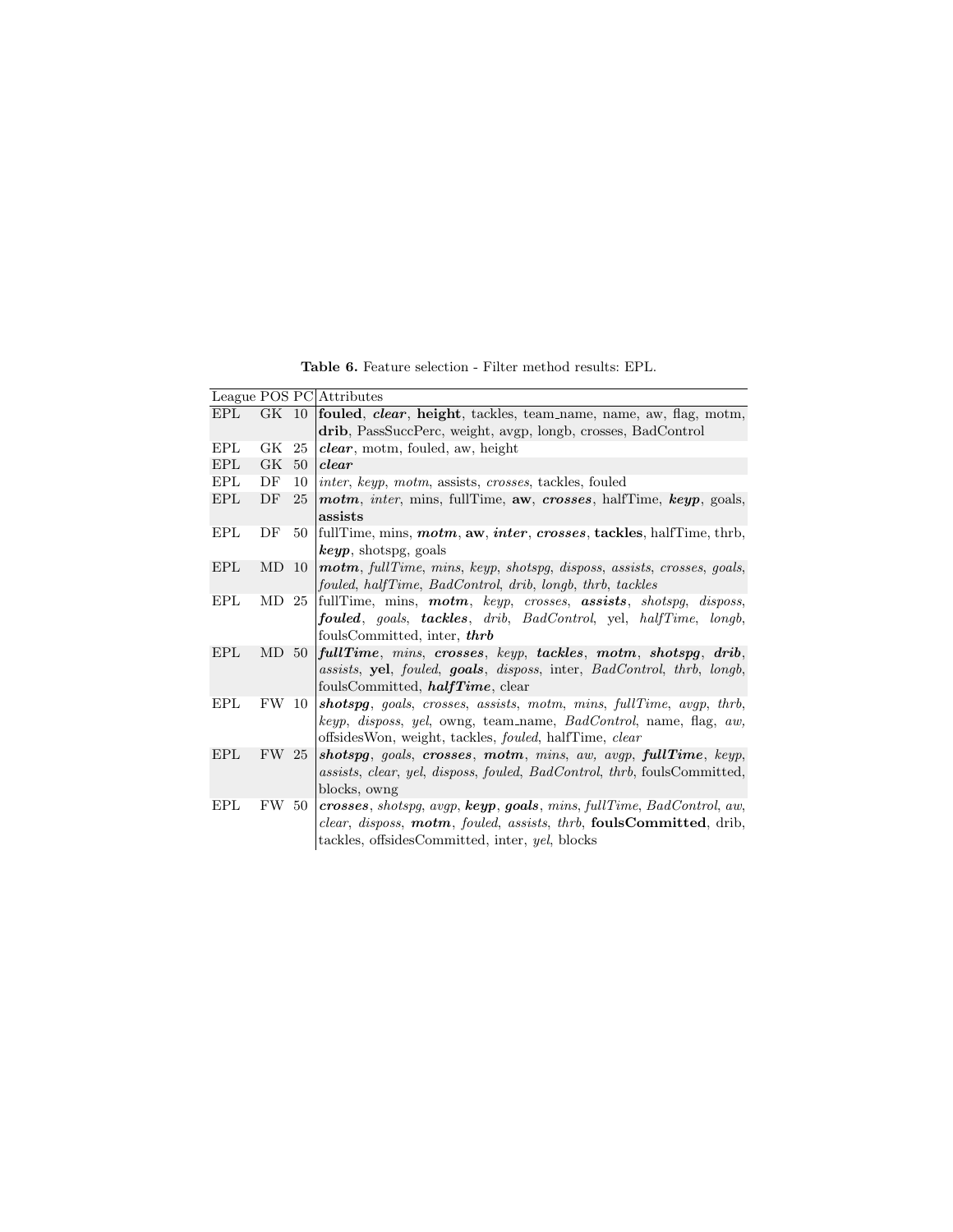Table 7. Feature selection - Filter method results: La Liga.

|                 |    | League POS PC Attributes                                                                                                                              |
|-----------------|----|-------------------------------------------------------------------------------------------------------------------------------------------------------|
| $La-Liga GK 10$ |    | aw, fouled, team_name, name, drib, age, yel, motm, red, flag                                                                                          |
| La-Liga GK      | 25 | vel                                                                                                                                                   |
| La-Liga GK      | 50 | motm, mins, fullTime                                                                                                                                  |
| La-Liga DF      | 10 | $crosses, mom, mins, fullTime, inter, aw, goals$                                                                                                      |
| La-Liga DF      | 25 | crosses, motm, inter, mins, fullTime, aw, tackles                                                                                                     |
| La-Liga DF      | 50 | crosses, motm, mins, fullTime, inter, aw, goals                                                                                                       |
| La-Liga MD      | 10 | $\mathcal{L}$ crosses, mins, full Time, <b>motm</b> , assists, thrb, keyp, avgp, fouled, tack-                                                        |
|                 |    | les, goals, shotspg, halfTime, drib, team_name, PassSuccPerc                                                                                          |
| La-Liga MD 25   |    | $\lceil fullTime, mins, \text{assists}, \text{modm}, \text{crosses}, \text{keyp}, \text{fouled}, \text{avgp}, \text{tackles}, \text{eq} \rceil$       |
|                 |    | shotspg, goals, yel, BadControl, longb, thrb, drib, halfTime, disposs                                                                                 |
| La-Liga MD $50$ |    | $\textit{fullTime}, \textit{mins}, \textit{crosses}, \textit{tackles}, \textit{assists}, \textit{keyp}, \textit{avqp}, \textit{inter}, \textit{yel},$ |
|                 |    | thrb, fouled, motm, shotspg, goals, longb, drib, aw, clear                                                                                            |
| $La-Liga FW 10$ |    | goals, shotspy, motm, mins, age, fouled, fullTime, aw, crosses,                                                                                       |
|                 |    | assists, offsidesCommitted, team_name, avgp, disposs, name, clear,                                                                                    |
|                 |    | keyp, halfTime, <b>owng</b> , flag, <i>BadControl</i> , blocks, yel                                                                                   |
| La-Liga FW $25$ |    | goals, shotspg, motm, fullTime, crosses, mins, fouled, disposs,                                                                                       |
|                 |    | BadControl, assists, offsidesCommitted, inter, avgp, age, keyp,                                                                                       |
|                 |    | drib, aw, tackles, yel, clear                                                                                                                         |
| La-Liga $FW50$  |    | <i>fullTime, crosses, mins, shotspg, goals, BadControl, disposs, inter,</i>                                                                           |
|                 |    | <b>assists</b> , motm, thrb, offsidesCommitted, aw, yel, avgp, keyp, tackles,                                                                         |
|                 |    | <i>fouled</i> , foulsCommitted, <i>clear</i> , drib, blocks                                                                                           |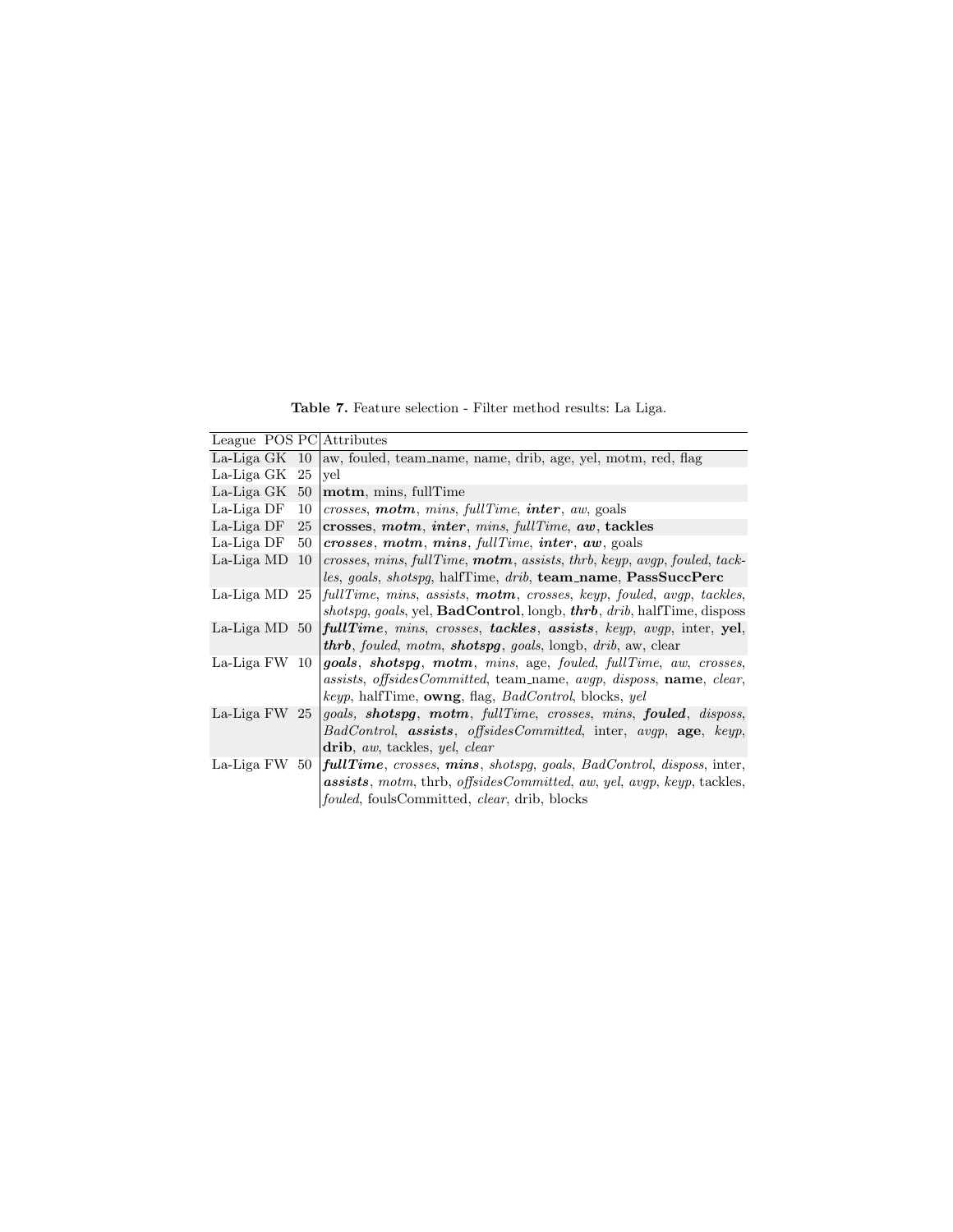Table 8. Feature selection - Filter method results: Ligue 1.

|                 |                 | League POS PC Attributes                                                                                       |
|-----------------|-----------------|----------------------------------------------------------------------------------------------------------------|
|                 |                 | Ligue-1 GK 10 thrb, PassSuccPerc, fouled, fullTime, mins, BadControl,                                          |
|                 |                 | team_name, name, inter, yel, motm, drib, foulsCommitted,                                                       |
|                 |                 | tackles, flag, crosses                                                                                         |
| Ligue-1 GK $25$ |                 | fullTime, mins, motm                                                                                           |
| $Ligue-1$ $GK$  | 50 <sup>1</sup> | $<$ none $>$                                                                                                   |
| Ligue-1 DF      | 10              | tackles, crosses, assists, shotspg, motm, inter, halfTime, PassSuc-                                            |
|                 |                 | cPerc, aw, avgp, keyp, flag, drib, goals, longb, disposs, BadControl,                                          |
|                 |                 | team_name                                                                                                      |
| Ligue-1 DF      | 25              | <i>aw, crosses, inter, motm, tackles, shotspg, halfTime, assists</i>                                           |
| Ligue-1 DF      | 50              | motm, inter, crosses, aw, tackles, mins, fullTime, goals, shotspg                                              |
| Ligue-1 MD      | 10              | motm, keyp, avgp, fouled, assists, shotspg, goals, disposs, longb, full-                                       |
|                 |                 | <i>Time, BadControl, mins, crosses, offsidesCommitted</i>                                                      |
| Ligue-1 MD $25$ |                 | avgp, fouled, keyp, motm, crosses, assists, fullTime, mins, disposs,                                           |
|                 |                 | shotspg, longb, goals, tackles, halfTime, BadControl                                                           |
| Ligue-1 MD $50$ |                 | <i>fullTime, mins, crosses, fouled, assists, avgp, keyp, motm, thrb,</i>                                       |
|                 |                 | tackles, inter, <i>disposs</i> , <i>shotspg</i> , <i>goals</i> , yel, drib, <i>BadControl</i> , <i>longb</i> , |
|                 |                 | foulsCommitted                                                                                                 |
| Ligue-1 $FW$ 10 |                 | crosses, offsidesCommitted, assists, fullTime, goals, shotspg, mins,                                           |
|                 |                 | <i>clear</i> , thrb, fouled, <b>blocks</b> , foulsCommitted, team_name, <b>halfTime</b> ,                      |
|                 |                 | disposs, motm, aw, name, avgp, inter, keyp, BadControl, flag                                                   |
| Ligue-1 $FW25$  |                 | crosses, fullTime, mins, shotspg, aw, keyp, avgp, disposs, goals,                                              |
|                 |                 | thrb, offsidesCommitted, clear, age, BadControl, foulsCommitted, yel,                                          |
|                 |                 | fouled, assists, motm, tackles                                                                                 |
| Ligue-1 $FW 50$ |                 | disposs, fullTime, mins, BadControl, crosses, shotspg, foulsCom-                                               |
|                 |                 | mitted, aw, avgp, keyp, offsidesCommitted, fouled, thrb, assists, goals,                                       |
|                 |                 | tackles, yel, <i>clear</i> , age, longb                                                                        |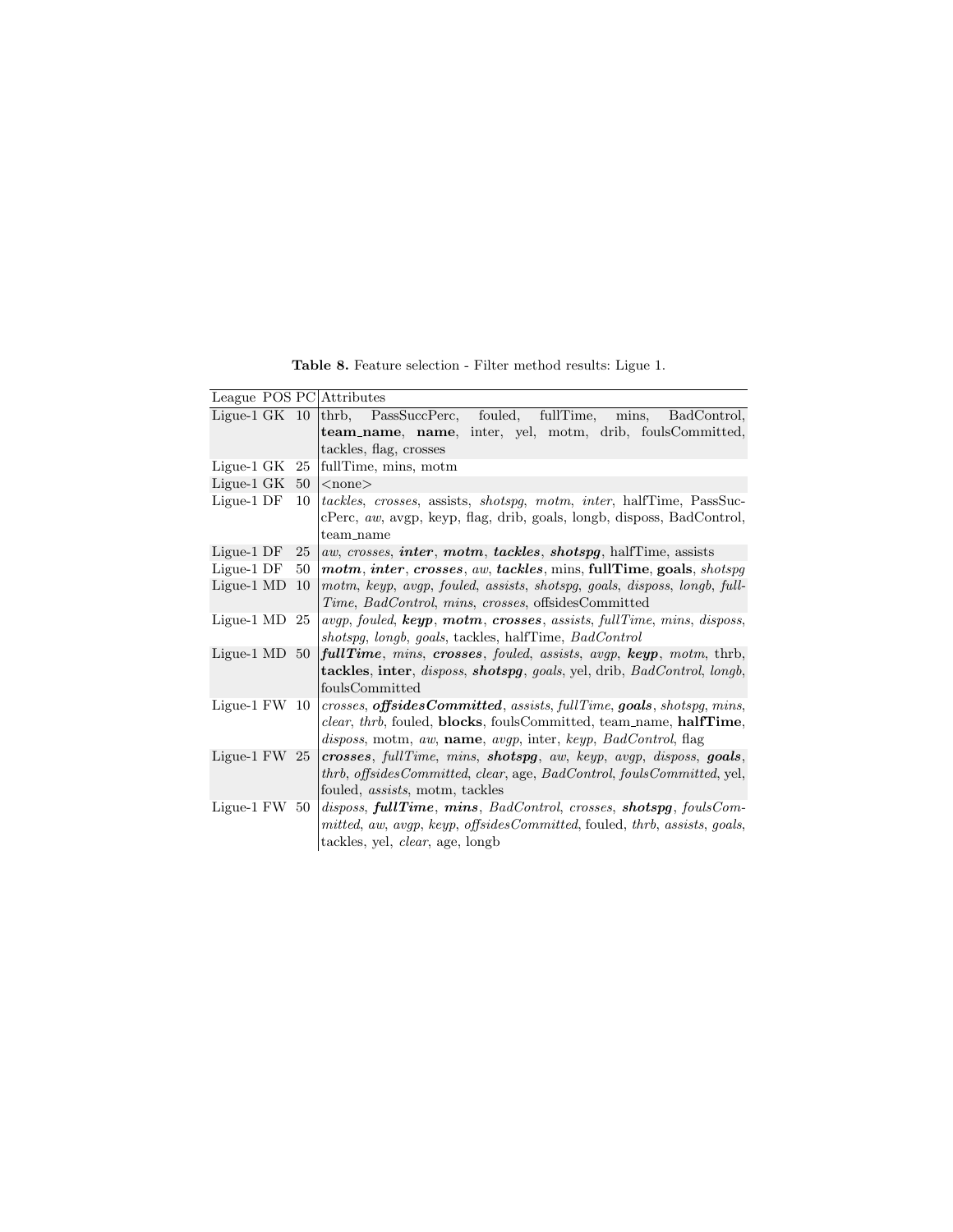Table 9. Feature selection - Filter method results: Serie A.

|               |     | League POS PC Attributes                                                                                                                         |
|---------------|-----|--------------------------------------------------------------------------------------------------------------------------------------------------|
| Serie-A GK 10 |     | mins, fullTime, aw, team_name, name, flag, yel, inter, clear, Pass-                                                                              |
|               |     | SuccPerc                                                                                                                                         |
| Serie-A GK    | 25  | motm, flag                                                                                                                                       |
| Serie-A GK    | 50  | motm, fullTime, mins, yel, aw                                                                                                                    |
| Serie-A DF    | 10  | motm, inter, tackles, goals, crosses, fouled, fullTime, aw, mins,                                                                                |
|               |     | assists                                                                                                                                          |
| Serie-A DF    | 25  | <i>inter, motm, crosses, aw, fullTime, mins, tackles, goals, halfTime</i>                                                                        |
| Serie-A DF    | 50  | <i>inter, crosses, fullTime, mins, motm, tackles, aw, yel, clear, half-</i>                                                                      |
|               |     | Time, thrb, <i>goals</i>                                                                                                                         |
| Serie-A MD    | -10 | motm, crosses, keyp, thrb, avgp, assists, shotspg, goals, halfTime,                                                                              |
|               |     | mins, fullTime, longb, inter, PassSuccPerc, flag, tackles, disposs, yel,                                                                         |
|               |     | clear                                                                                                                                            |
| Serie-A MD 25 |     | crosses, halfTime, fullTime, mins, motm, avgp, keyp, goals, as-                                                                                  |
|               |     | sists, shotspg, thrb, inter, fouled, tackles, disposs, drib, PassSuccPerc                                                                        |
| Serie-A MD 50 |     | fullTime, mins, crosses, motm, goals, inter, keyp, avgp, half-                                                                                   |
|               |     | Time, shotspg, thrb, assists, yel, <b>disposs</b> , <b>fouled</b> , <i>tackles</i> , <b>clear</b> ,                                              |
|               |     | foulsCommitted                                                                                                                                   |
| Serie-A FW 10 |     | goals, fullTime, motm, mins, avgp, crosses, keyp, assists, flag,                                                                                 |
|               |     | <i>thrb</i> , <i>blocks</i> , <i>shotspg</i> , <i>inter</i> , <i>tackles</i> , <i>halfTime</i> , <i>fouled</i> , <i>disposs</i> , <i>longb</i> , |
|               |     | team_name, drib, <i>BadControl, clear, offsidesCommitted,</i> name                                                                               |
| Serie-A FW 25 |     | fullTime, mins, assists, crosses, keyp, avgp, goals, motm, shotspg,                                                                              |
|               |     | disposs, tackles, clear, blocks, fouled, thrb, aw, BadControl, inter,                                                                            |
|               |     | yel, foulsCommitted, halfTime, drib, age, offsidesCommitted                                                                                      |
| Serie-A FW 50 |     | crosses, fullTime, mins, shotspg, keyp, avgp, fouled, goals, assists,                                                                            |
|               |     | inter, BadControl, disposs, blocks, motm, aw, thrb, clear, foulsCom-                                                                             |
|               |     | mitted, offsidesCommitted, yel, tackles, age, longb                                                                                              |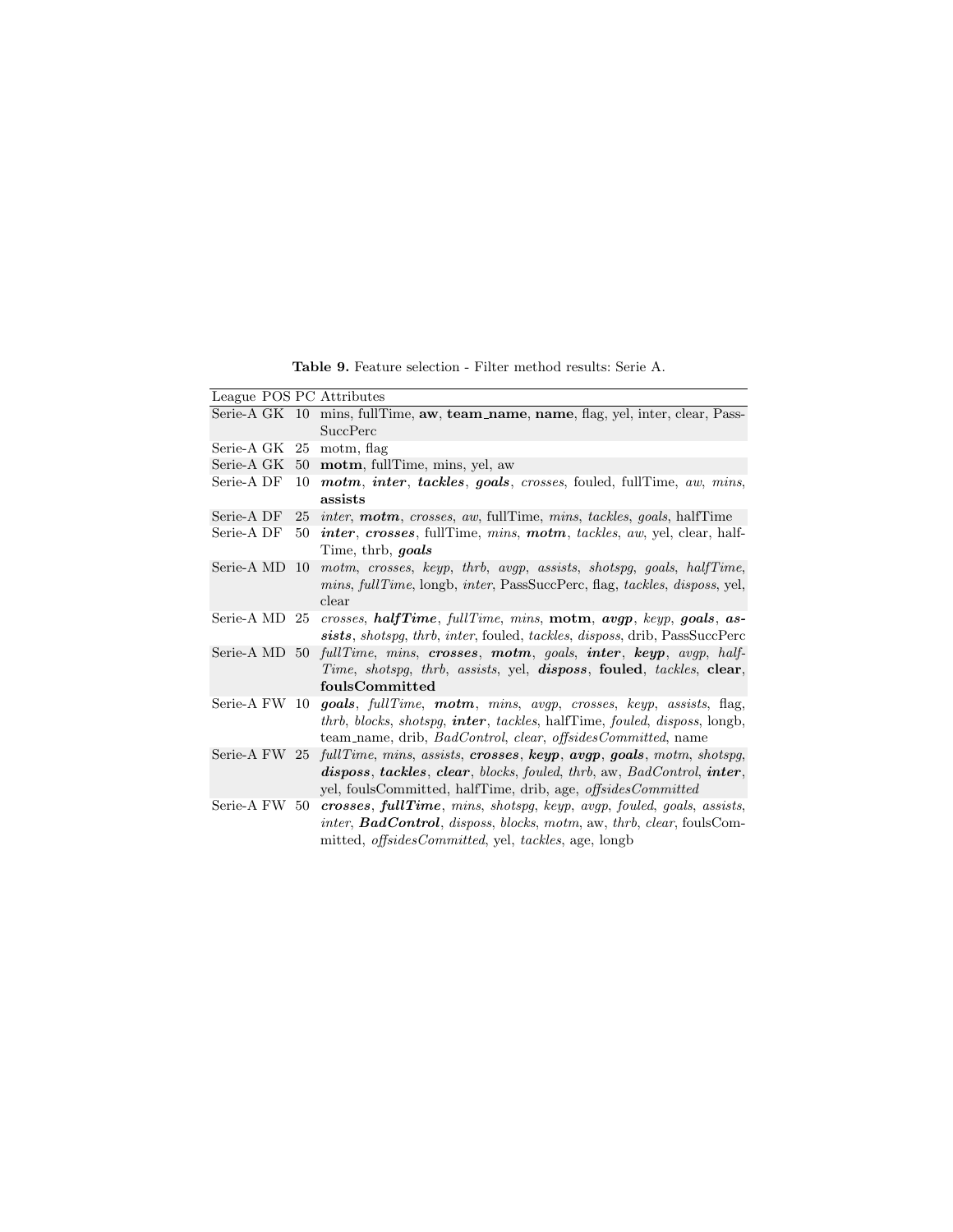|                     |                |                    |                  | BundesLiga       |                  |                  | <b>EPL</b>       |                |                | La-Liga        |                  |                           |                  |                  | Ligue-1            |                            |                | Serie-A          |                |                |                |
|---------------------|----------------|--------------------|------------------|------------------|------------------|------------------|------------------|----------------|----------------|----------------|------------------|---------------------------|------------------|------------------|--------------------|----------------------------|----------------|------------------|----------------|----------------|----------------|
| attributes          |                | $10\;25\;50\;\sum$ |                  |                  |                  |                  | 10 25 50         | $\sum$         | 10             |                | $25\,50\,\sum\,$ |                           |                  |                  | $10\;25\;50\;\sum$ |                            | 10             | $25\;50\;\sum\;$ |                |                |                |
| motm                | 4              | 4                  | 4                | 12               | $\overline{4}$   | 4                | $\overline{3}$   | 11             | $\overline{4}$ | 3              | 4                | 11                        | $\overline{4}$   | 4                | $\overline{2}$     | 10                         | 3              | 4                | $\overline{4}$ | 11             | 55             |
| mins                | 3              | 3                  | 4                | 10               | $\overline{2}$   | 3                | 3                | 8              | 3              | 3              | 4                | 10                        | 3                | 3                | 3                  | 9                          | 4              | 3                | 4              | 11             | 48             |
| fullTime            | 3              | 3                  | 4                | 10               | $\overline{2}$   | 3                | 3                | 8              | 3              | 3              | 4                | 10                        | 3                | 3                | 3                  | 9                          | 4              | 3                | 4              | 11             | 48             |
| crosses             | 3              | 3                  | 4                | 10               | 4                | 3                | 3                | 10             | 3              | 3              | 3                | 9                         | 4                | 3                | 3                  | 10                         | 3              | 3                | 3              | 9              | 48             |
| assists             | 4              | 3                  | 3                | 10               | 3                | 3                | $\overline{2}$   | 8              | 3              | $\overline{2}$ | $\overline{2}$   | 7                         | 3                | 3                | 2                  | 8                          | 3              | $\overline{2}$   | $\overline{2}$ | 7              | 40             |
| tackles             | $\overline{2}$ | 3                  | 3                | 8                | 4                | 1                | 3                | 8              | 1              | 3              | $\overline{2}$   | 6                         | $\overline{2}$   | 3                | 3                  | 8                          | 3              | 3                | 3              | 9              | 39             |
| goals               | $\overline{2}$ | $\overline{2}$     | $\overline{2}$   | 6                | 2                | 3                | 3                | 8              | 3              | $\overline{2}$ | 3                | 8                         | 3                | $\overline{2}$   | 3                  | 8                          | 3              | 3                | 3              | 9              | 39             |
| aw                  | 2              | $\sqrt{3}$         | 4                | 9                | 2                | 3                | $\overline{2}$   | 7              | 3              | $\overline{2}$ | 3                | 8                         | $\overline{2}$   | $\overline{2}$   | $\overline{2}$     | 6                          | $\overline{2}$ | $\overline{2}$   | 3              | 7              | 37             |
| shotspg             | 3              | 3                  | 3                | 9                | $\overline{2}$   | $\overline{2}$   | 3                | 7              | $\overline{2}$ | $\overline{2}$ | $\overline{2}$   | 6                         | 3                | 3                | 3                  | 9                          | $\overline{2}$ | $\overline{2}$   | $\overline{2}$ | 6              | 37             |
| keyp                | 3              | $\overline{2}$     | $\overline{2}$   | 7                | 3                | 3                | 3                | 9              | 3              | $\overline{2}$ | $\overline{2}$   | 7                         | 3                | $\overline{2}$   | $\overline{2}$     | $\overline{7}$             | $\overline{2}$ | $\overline{2}$   | $\overline{2}$ | 6              | 36             |
| fouled              | 2              | $\overline{2}$     | $\overline{2}$   | 6                | 4                | 3                | $\overline{2}$   | 9              | 3              | $\overline{2}$ | $\overline{2}$   | 7                         | 3                | $\overline{2}$   | $\overline{2}$     | 7                          | $\overline{2}$ | $\overline{2}$   | $\overline{2}$ | 6              | 35             |
| $_{\rm inter}$      | 1              | $\overline{2}$     | 3                | 6                | 1                | 2                | 3                | 6              | 1              | $\overline{2}$ | 3                | 6                         | 3                | 1                | 2                  | 6                          | $\overline{4}$ | 3                | 3              | 10             | 34             |
| thrb                | 3              | 3                  | 3                | 9                | $\overline{2}$   | $\overline{2}$   | 3                | 7              | 1              | 1              | $\overline{2}$   | 4                         | $\overline{2}$   | $\overline{1}$   | $\overline{2}$     | 5                          | $\overline{2}$ | $\overline{2}$   | 3              | 7              | 32             |
| avgp                | 3              | $\overline{2}$     | $\overline{2}$   | 7                | $\overline{2}$   | 1                | 1                | 4              | 3              | $\overline{2}$ | $\overline{2}$   | 7                         | 3                | $\overline{2}$   | $\overline{2}$     | 7                          | $\overline{2}$ | $\overline{2}$   | $\overline{2}$ | 6              | 31             |
| disposs             | 2              | $\overline{2}$     | $\overline{2}$   | 6                | $\overline{2}$   | $\overline{2}$   | $\overline{2}$   | 6              | 1              | $\overline{2}$ | 1                | 4                         | 3                | $\overline{2}$   | $\overline{2}$     | 7                          | $\overline{2}$ | $\overline{2}$   | $\overline{2}$ | 6              | 29             |
| yel                 | 1              | $\overline{2}$     | $\overline{2}$   | 5                | 1                | $\overline{2}$   | $\overline{2}$   | 5              | $\overline{2}$ | 3              | $\overline{2}$   | $\overline{7}$            | 1                | 1                | $\overline{2}$     | 4                          | $\overline{2}$ | 1                | 4              | 7              | 28             |
| BadControl          | 1              | $\overline{2}$     | $\overline{2}$   | 5                | 3                | $\overline{2}$   | $\overline{2}$   | 7              | 1              | $\overline{2}$ | 1                | 4                         | 4                | $\overline{2}$   | $\overline{2}$     | 8                          | 1              | 1                | 1              | 3              | 27             |
| clear               | 1              | 1                  | 3                | 5                | $\overline{2}$   | 2                | 3                | 7              | 1              | 1              | $\overline{2}$   | 4                         | 1                | 1                | 1                  | 3                          | 3              | 1                | 3              | 7              | 26             |
| halfTime            | 1              | $\overline{2}$     | $\boldsymbol{0}$ | 3                | 2                | 2                | $\overline{2}$   | 6              | 3              | 1              | $\theta$         | 4                         | $\overline{2}$   | $\overline{2}$   | 0                  | 4                          | $\overline{2}$ | 3                | 2              | 7              | 24             |
| drib                | 1              | 1                  | 1                | 3                | $\overline{2}$   | 1                | $\overline{2}$   | 5              | $\overline{2}$ | $\overline{2}$ | $\overline{2}$   | 6                         | $\overline{2}$   | $\overline{0}$   | 1                  | 3                          | 1              | $\overline{2}$   | $\overline{0}$ | 3              | 20             |
| foulsCommitted      | 1              | $\overline{2}$     | $\overline{2}$   | 5                | 0                | 2                | 2                | 4              | 0              | $\overline{0}$ | 1                | 1                         | 2                | 1                | 2                  | 5                          | $\theta$       | 1                | $\overline{2}$ | 3              | 18             |
| longb               | $\Omega$       | 1                  | $\overline{2}$   | 3                | $\overline{2}$   | 1                | 1                | 4              | $\theta$       | 1              | 1                | $\overline{2}$            | $\overline{2}$   | 1                | 2                  | 5                          | $\overline{2}$ | 0                | 1              | 3              | 17             |
| offsidesCommitted 2 |                | $\mathbf{1}$       | $\mathbf{1}$     | 4                | 0                | $\boldsymbol{0}$ | 1                | 1              | 1              | 1              | 1                | 3                         | $\overline{2}$   | 1                | 1                  | 4                          | 1              | 1                | $\mathbf 1$    | 3              | 15             |
| flag                | 2              | 1                  | $\overline{0}$   | 3                | $\overline{2}$   | $\overline{0}$   | 0                | 2              | $\overline{2}$ | $\overline{0}$ | $\overline{0}$   | $\overline{2}$            | 3                | $\overline{0}$   | $\overline{0}$     | 3                          | 3              | 1                | $\overline{0}$ | 4              | 14             |
| team_name           | 2              | 0                  | $\boldsymbol{0}$ | $\overline{2}$   | $\overline{2}$   | $\boldsymbol{0}$ | 0                | 2              | 3              | $\overline{0}$ | $\theta$         | 3                         | 3                | $\theta$         | $\boldsymbol{0}$   | 3                          | $\overline{2}$ | 0                | $\overline{0}$ | 2              | 12             |
| age                 | 1              | 1                  | 1                | 3                | $\boldsymbol{0}$ | $\boldsymbol{0}$ | 0                | 0              | 2              | 1              | $\theta$         | 3                         | $\boldsymbol{0}$ | 1                | 1                  | 2                          | $\overline{0}$ | 1                | 1              | $\overline{2}$ | 10             |
| name                | $\overline{2}$ | $\overline{0}$     | $\overline{0}$   | $\overline{2}$   | $\overline{2}$   | $\overline{0}$   | 0                | 2              | $\overline{2}$ | $\overline{0}$ | $\theta$         | $\overline{2}$            | $\overline{2}$   | 0                | $\overline{0}$     | $\overline{2}$             | $\overline{2}$ | $\overline{0}$   | $\overline{0}$ | $\overline{2}$ | 10             |
| PassSuccPerc        | $\overline{0}$ | 1                  | $\mathbf{1}$     | $\overline{2}$   | 1                | $\boldsymbol{0}$ | 0                | 1              | 1              | $\overline{0}$ | $\theta$         | 1                         | $\overline{2}$   | $\overline{0}$   | $\overline{0}$     | $\overline{2}$             | $\overline{2}$ | 1                | $\overline{0}$ | 3              | 9              |
| blocks              | 0              | 0                  | 0                | $\boldsymbol{0}$ | 0                | 1                | 1                | 2              | 1              | $\overline{0}$ | 1                | $\overline{2}$            | 1                | 0                | 0                  | 1                          | 1              | 1                | 1              | 3              | 8              |
| height              | 3              | $\overline{0}$     | $\overline{0}$   | 3                | 1                | 1                | 0                | 2              | $\overline{0}$ | $\overline{0}$ | $\overline{0}$   | $\overline{0}$            | 0                | $\overline{0}$   | $\overline{0}$     | $\overline{0}$             | $\overline{0}$ | $\boldsymbol{0}$ | $\overline{0}$ | $\overline{0}$ | 5              |
| weight              | 1              | 0                  | 0                | 1                | $\overline{2}$   | $\boldsymbol{0}$ | $\boldsymbol{0}$ | $\overline{2}$ | $\theta$       | $\overline{0}$ | $\overline{0}$   | $\overline{0}$            | $\theta$         | $\overline{0}$   | $\overline{0}$     | $\overline{0}$             | $\overline{0}$ | $\overline{0}$   | $\overline{0}$ | $\overline{0}$ | 3              |
| owng                | 0              | 0                  | 0                | $\overline{0}$   | 1                | 1                | 0                | $\overline{2}$ | 1              | 0              | $\theta$         | 1                         | $\theta$         | $\boldsymbol{0}$ | 0                  | $\overline{0}$             | $\theta$       | $\theta$         | $\overline{0}$ | $\overline{0}$ | 3              |
| $_{\rm red}$        | 1              | 0                  | 0                | 1                | $\boldsymbol{0}$ | 0                | 0                | $\overline{0}$ | 1              | 0              | 0                | 1                         | $\boldsymbol{0}$ | 0                | 0                  | $\overline{0}$             | 0              | 0                | 0              | $\theta$       | $\overline{2}$ |
| offsidesWon         | 0              | 0                  | 0                | 0                | 1                | 0                | 0                | 1              | 0              | 0              | 0                | 0                         | 0                | 0                | 0                  | $\theta$                   | $\overline{0}$ | 0                | $\overline{0}$ | $\theta$       | 1              |
| Grand Total         | 60             |                    | 55 60            | 175              | 63               |                  |                  |                |                |                |                  | 53 55 171 60 46 50 156 71 |                  |                  |                    | 46 48 165 63 52 58 173 840 |                |                  |                |                |                |

Table 10. Feature selection - Filter method: Aggregated count of occurrence of selected attributes for the different roles.

 $\mathcal{L}$  . The set of  $\mathcal{L}$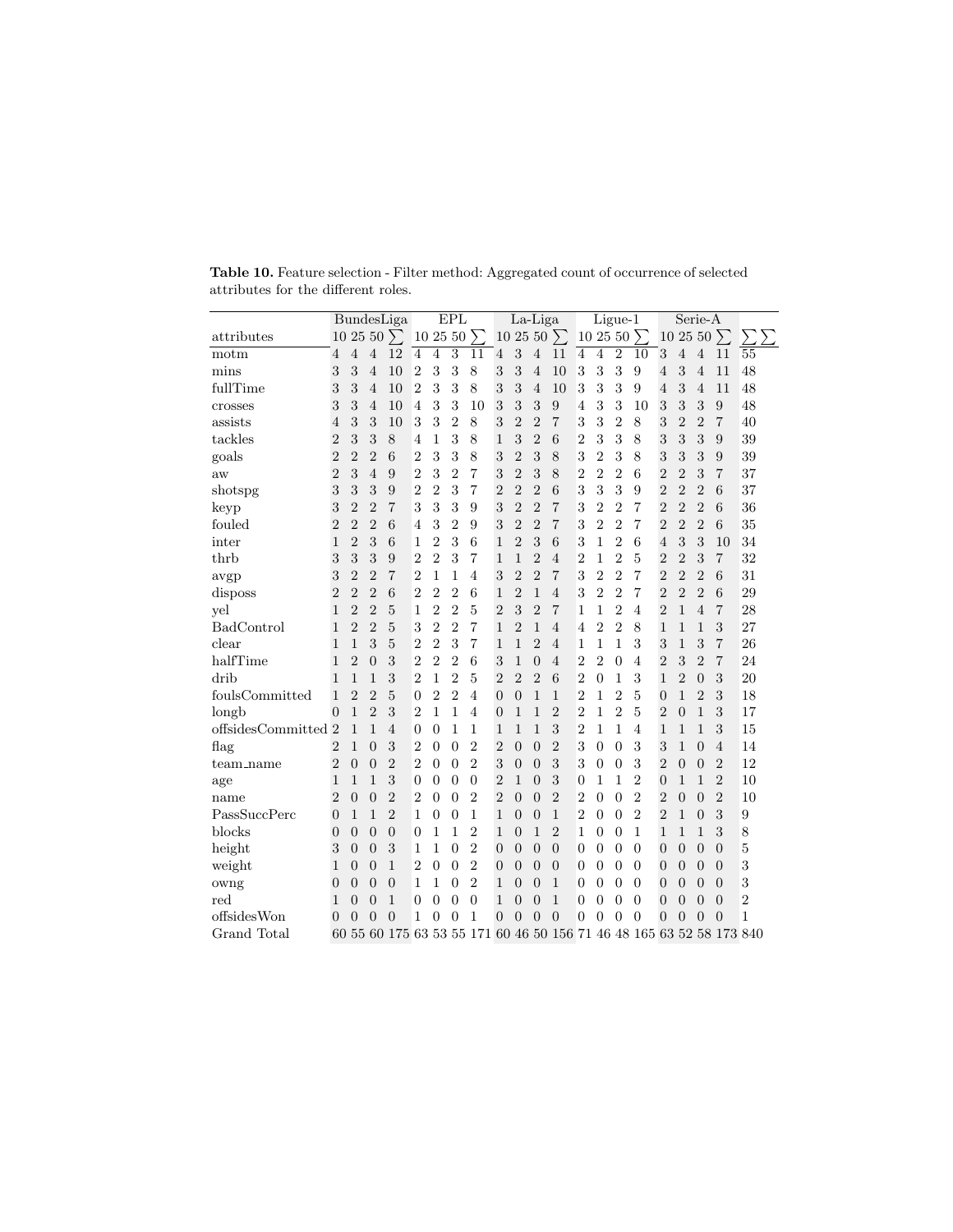# C Feature selection results, wrapper method - Attributes for the individual leagues

Table 11. Feature selection - Wrapper method results: Bundesliga.

| League           |    | POS PC Attributes                                             |
|------------------|----|---------------------------------------------------------------|
| BundesLiga GK 10 |    | player_id, name, motm, clear, red, team_name                  |
| BundesLiga GK 25 |    | player_id, <b>flag</b> , name, age                            |
| BundesLiga GK 50 |    | motm, height, BadControl, crosses, drib                       |
| BundesLiga DF    | 10 | player_id, aw, name, height, red, disposs, offsidesCommitted, |
|                  |    | assists, crosses, inter                                       |
| BundesLiga DF    | 25 | name, player_id, team_name, shotspg                           |
| BundesLiga DF    | 50 | motm, crosses, PassSuccPerc, foulsCommitted, blocks, tackles, |
|                  |    | owng, team_name, fouled, <b>inter</b>                         |
| BundesLiga MD 10 |    | name, fullTime, team_name                                     |
| BundesLiga MD 25 |    | motm, halfTime, name, keyp, player_id, avgp, team_name,       |
|                  |    | offsides Won, flag, yel, tackles                              |
| BundesLiga MD 50 |    | motm, mins, halfTime, thrb, height, drib, tackles, shotspg,   |
|                  |    | crosses, fullTime, disposs                                    |
| BundesLiga FW 10 |    | clear, name, aw, fouled, height, player_id, longb             |
|                  |    | BundesLiga FW 25   fouled, BadControl, name, crosses          |
| BundesLiga FW 50 |    | keyp, goals, shotspg                                          |

Table 12. Feature selection - Wrapper method results: EPL.

|            |                  |    | League POS PC Attributes                                                                |
|------------|------------------|----|-----------------------------------------------------------------------------------------|
| <b>EPL</b> | GK 10            |    | <i>clear</i> , height, player_id, fouled, drib, inter                                   |
| EPL        | GK 25            |    | team_name, name, red, motm, clear                                                       |
| EPL        | GK.              | 50 | motm, <i>clear</i> , weight, drib, foulsCommitted                                       |
| EPL        | DF               | 10 | player_id, name, aw, PassSuccPerc, team_name, motm, halfTime                            |
| <b>EPL</b> | DF               | 25 | $ $ <i>motm</i> , name, offsides Won, tackles, avgp, team_name, <b>crosses</b> , $aw$ , |
|            |                  |    | keyp, assists, owng, clear, flag                                                        |
| EPL        | DF               | 50 | <i>motm</i> , keyp, PassSuccPerc, tackles, inter, crosses, clear, assists,              |
|            |                  |    | foulsCommitted, fullTime, $aw$                                                          |
| EPL        | MD               | 10 | name, team_name, $\textit{motm}$ , player_id                                            |
| EPL        | MD 25            |    | <i>motm</i> , halfTime, name, blocks, flag, tackles, assists, fouled,                   |
|            |                  |    | team_name, aw, thrb, avgp, height                                                       |
| <b>EPL</b> | MD <sub>50</sub> |    | $\alpha$ crosses, tackles, full Time, shotspg, $m \text{ot} m$ , team name, half-       |
|            |                  |    | Time, offsides Won, goals, player id, drib, yel                                         |
| EPL        | FW               | 10 | shotspg                                                                                 |
| EPL        | FW               | 25 | red, name, crosses, fullTime, motm, shotspg                                             |
| EPL        | FW               | 50 | goals, foulsCommitted, keyp, crosses, motm                                              |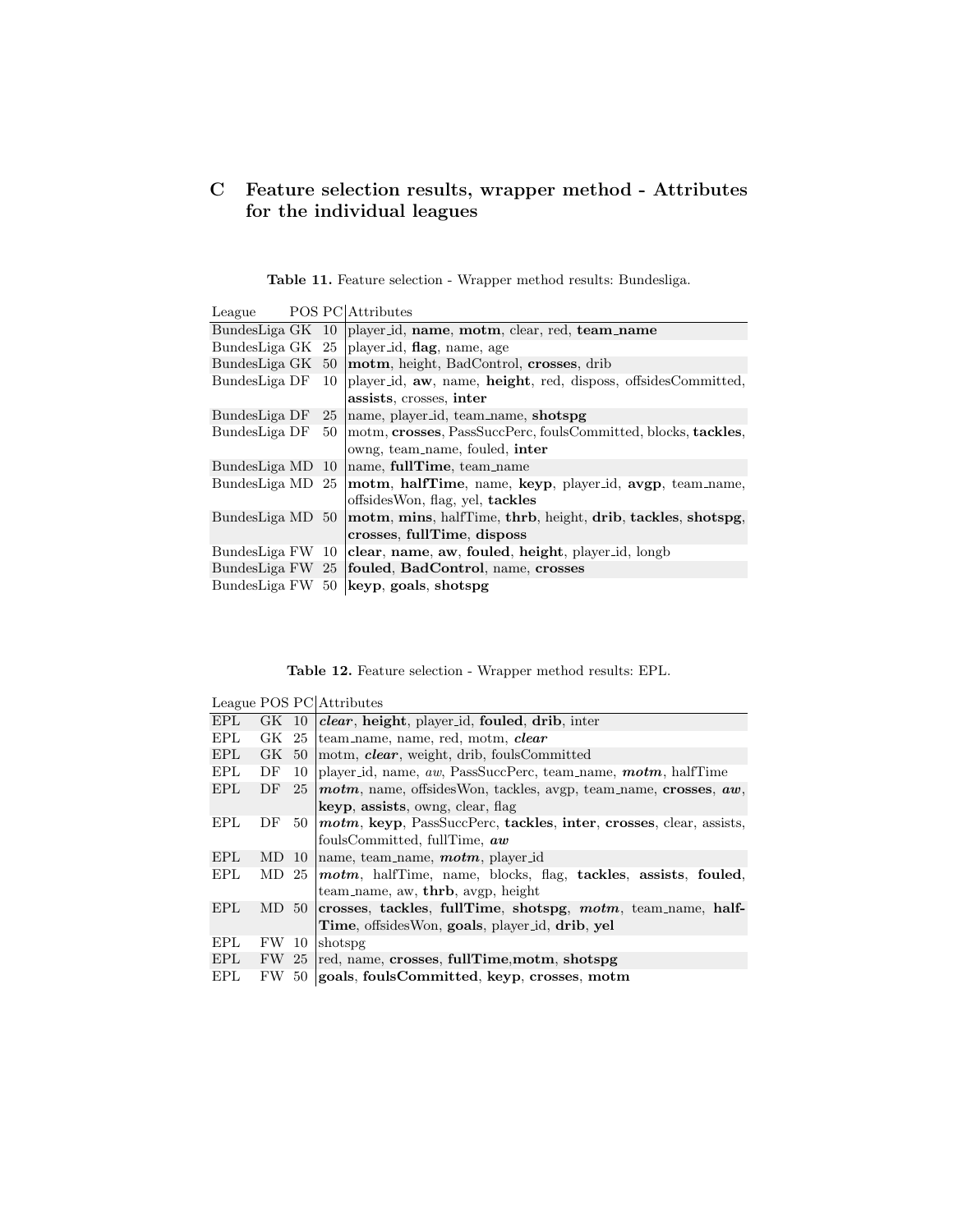Table 13. Feature selection - Wrapper method results: La Liga.

|                 |  | League POS PC Attributes                                                                  |
|-----------------|--|-------------------------------------------------------------------------------------------|
|                 |  | La-Liga GK 10 tackles, name, red                                                          |
|                 |  | La-Liga GK 25   team_name, player_id, inter, name, assists, aw, keyp                      |
|                 |  | La-Liga GK 50   motm, crosses, inter, owng, tackles                                       |
| $La-Liga DF 10$ |  | $\alpha$ team_name, <b>motm</b> , name, <i>inter</i>                                      |
| La-Liga DF $25$ |  | <i>team_name</i> , fouled, offsidesCommitted, <b>tackles</b> , name, <b>motm</b> , flag,  |
|                 |  | halfTime, <i>inter</i> , crosses, blocks, aw, BadControl                                  |
|                 |  | La-Liga DF $50 \mid motm$ , crosses, offsides Won, PassSuccPerc, longb, tackles, mins,    |
|                 |  | <i>inter</i> , <i>team_name</i> , drib, weight, fullTime, disposs, height, age, <b>aw</b> |
|                 |  | La-Liga MD 10 <b>team_name, motm, PassSuccPerc</b> , tackles, player_id, age, name        |
|                 |  | La-Liga MD 25   motm, name, player_id, BadControl, thrb                                   |
| $La-Liga MD 50$ |  | fullTime, tackles, offsides Won, shotspg, assists, owng, thrb, yel                        |
| $La-Liga FW 10$ |  | $ player\_id$ , owng, name, motm, shotspg, goals                                          |
|                 |  | La-Liga FW 25 $\vert$ motm, shotspg, player-id, fouled, drib, assists, weight, age        |
|                 |  | La-Liga FW 50   fullTime, mins, aw, player_id, assists, halfTime                          |

Table 14. Feature selection - Wrapper method results: Ligue 1.

|                 |                 | League POS PC Attributes                                                              |
|-----------------|-----------------|---------------------------------------------------------------------------------------|
|                 |                 | Ligue-1 GK 10 name, team_name                                                         |
|                 |                 | Ligue-1 GK $25$  name, player_id                                                      |
|                 |                 | Ligue-1 GK 50 crosses, foulsCommitted, owng, team_name, PassSuccPerc, BadCon-         |
|                 |                 | trol, fullTime                                                                        |
| Ligue-1 DF $10$ |                 | name, player_id                                                                       |
|                 |                 | Ligue-1 DF 25   name, tackles, aw, offsidesCommitted, BadControl, player id, clear,   |
|                 |                 | shotspg, inter, motm, height                                                          |
| Ligue-1 DF      | 50 <sup>1</sup> | motm, tackles, inter, goals, crosses, disposs, fullTime                               |
|                 |                 | Ligue-1 MD $10$  name, player_id                                                      |
| Ligue-1 MD $25$ |                 | motm, halfTime, name, flag, fouled, PassSuccPerc, offsidesCommit-                     |
|                 |                 | ted, red, aw, team_name, crosses, assists, keyp                                       |
|                 |                 | Ligue-1 MD 50   fullTime, shotspg, keyp, crosses, tackles, inter, offsidesCom-        |
|                 |                 | mitted, clear                                                                         |
| Ligue-1 $FW$ 10 |                 | name, player_id, halfTime, goals, blocks, offsidesCommitted                           |
|                 |                 | Ligue-1 FW 25 shotspg, goals, name, owng, team_name, <i>crosses</i> , player_id, red, |
|                 |                 | blocks                                                                                |
| Ligue-1 $FW50$  |                 | fullTime, mins, <i>blocks</i> , offsidesWon, shotspg                                  |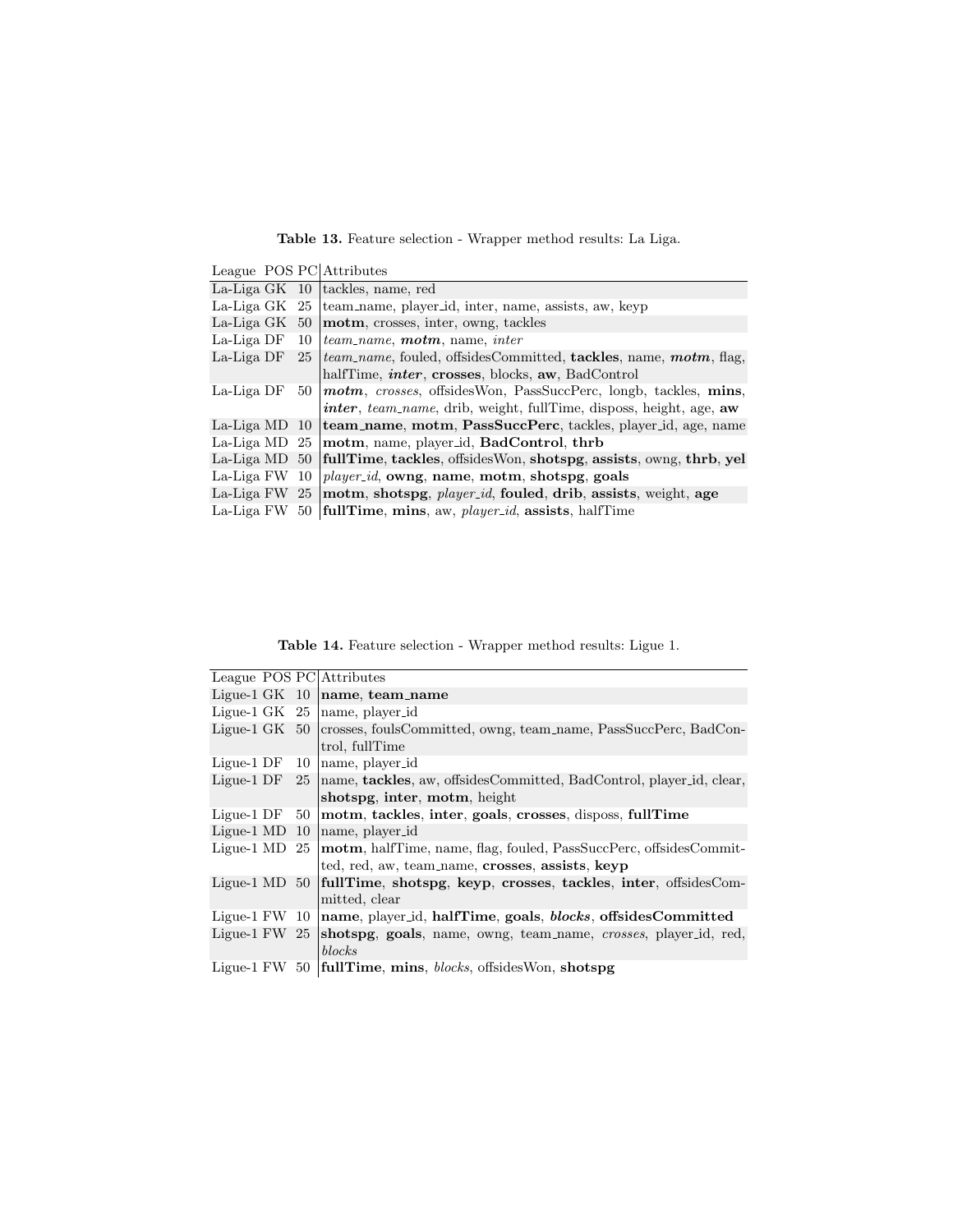Table 15. Feature selection - Wrapper method results: Serie A.

| League POS PC Attributes |      |                                                                        |
|--------------------------|------|------------------------------------------------------------------------|
| Serie-A GK 10            |      | name, player_id, aw, team_name                                         |
| Serie-A GK 25            |      | player_id, name, thrb, PassSuccPerc, halfTime                          |
| Serie-A GK 50            |      | motm, flag, weight, fouled, halfTime                                   |
| Serie-A DF               | 10   | player_id, name, inter, red, goals, motm, team_name, shotspg,          |
|                          |      | tackles, offsidesCommitted, assists, age                               |
| Serie-A DF               | 25   | <i>motm</i> , name, aw, player_id, longb, PassSuccPerc, <i>qoals</i>   |
| Serie-A DF               | 50   | <i>motm</i> , inter, crosses, <i>goals</i> , shotspg, keyp             |
| Serie-A MD               | - 10 | name, <i>player_id</i> , clear, team_name                              |
| Serie-A MD 25            |      | halfTime, name, motm, fullTime, assists, fouled, avgp, player_id,      |
|                          |      | thrb, mins, goals, height                                              |
| Serie-A MD 50            |      | motm, crosses, inter, foulsCommitted, keyp, fouled, <i>player_id</i> , |
|                          |      | shotspg, clear, weight, disposs                                        |
| Serie-A FW 10            |      | goals, player_id, motm, name, inter                                    |
| Serie-A FW 25            |      | keyp, offsides Won, name, goals, disposs, tackles, crosses, clear,     |
|                          |      | inter, avgp                                                            |
| Serie-A FW               | 50   | motm, crosses, fullTime, drib, BadControl                              |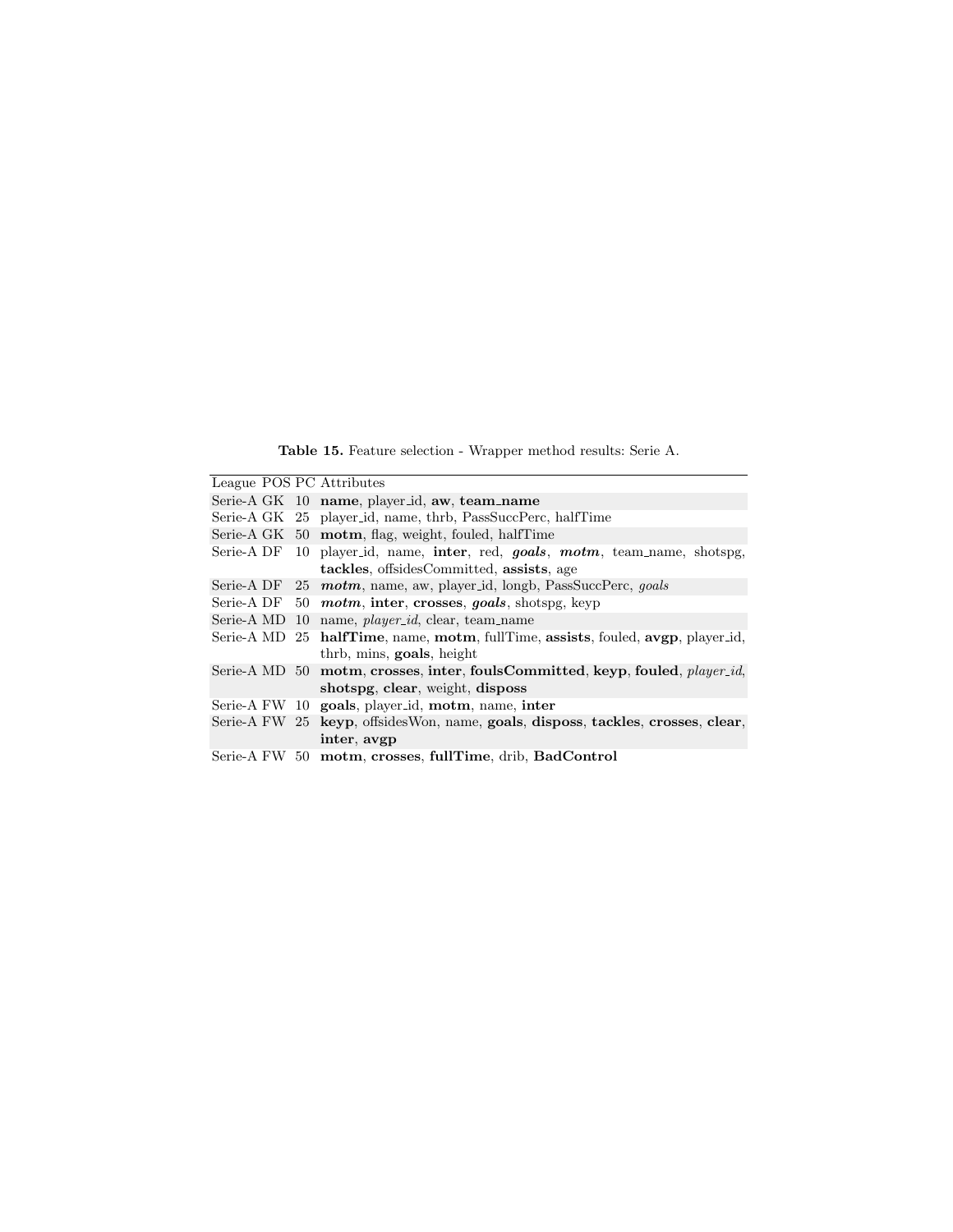|                   |                |                | Bundesliga     |                |                  |                | <b>EPL</b>     |                |                |                  | La-Liga        |                                   |                  |                | Ligue-1          |                |                  | $\rm{Series}A$  |                |                |      |
|-------------------|----------------|----------------|----------------|----------------|------------------|----------------|----------------|----------------|----------------|------------------|----------------|-----------------------------------|------------------|----------------|------------------|----------------|------------------|-----------------|----------------|----------------|------|
| Attributes        | 10             | 25             | 50             | У.             |                  | 10 25          | 50             | Л              |                | 10 25            | $50\,$         | $\sum$                            |                  | 10 25          | 50               | У              | 10               | 25              | 50             | У              | У    |
| motm              | $\overline{4}$ | $\overline{7}$ | 17             | 28             | $\overline{4}$   | 17             | 16             | 37             | 11             | 19               | 13             | 43                                | $\mathbf{1}$     | 8              | 8                | 17             | $\overline{7}$   | 12              | 22             | 41             | 166  |
| name              | 15             | 15             | 1              | 31             | 10               | 17             | $\overline{2}$ | 29             | 11             | 12               | $\mathbf{1}$   | 24                                | 18               | 16             | $\overline{2}$   | 36             | 16               | 17              | 1              | 34             | 154  |
| player_id         | 12             | 13             | $\theta$       | 25             | 13               | $\overline{4}$ | 4              | 21             | 8              | 11               | 5              | 24                                | 10               | 7              | 3                | 20             | 15               | 12              | 3              | 30             | 120  |
| crosses           | 3              | $\overline{4}$ | 11             | 18             | $\mathbf{1}$     | 9              | 11             | 21             | $\overline{0}$ | 3                | 9              | 12                                | 3                | 5              | 10               | 18             | $\overline{2}$   | 3               | 16             | 21             | 90   |
| team_name         | 5              | 7              | 3              | 15             | 5                | 11             | 3              | 19             | 13             | 11               | 5              | 29                                | 3                | 6              | $\sqrt{3}$       | 12             | 8                | $\overline{2}$  | $\overline{0}$ | 10             | 85   |
| tackles           | 1              | 3              | 6              | 10             | 2                | 7              | 8              | 17             | $\overline{5}$ | 6                | 12             | 23                                | $\mathbf{1}$     | 3              | 12               | 16             | 3                | $\overline{2}$  | 3              | 8              | 74   |
| $_{\rm inter}$    | 4              | $\overline{2}$ | 3              | 9              | 3                | $\overline{2}$ | 4              | 9              | $\overline{2}$ | 7                | $\overline{7}$ | 16                                | $\overline{0}$   | 3              | 10               | 13             | 6                | 3               | 13             | 22             | 69   |
| shotspg           | 3              | 3              | 5              | 11             | 7                | 3              | 3              | 13             | $\overline{2}$ | 6                | 3              | 11                                | $\overline{2}$   | 8              | 10               | 20             | 3                | $\overline{2}$  | 5              | 10             | 65   |
| halfTime          | 1              | 6              | 4              | 11             | 3                | 7              | 6              | 16             | $\mathbf{0}$   | 3                | 3              | 6                                 | 4                | 7              | 3                | 14             | $\mathbf 1$      | 11              | 4              | 16             | 63   |
| fullTime          | 3              | $\overline{2}$ | 3              | 8              | 1                | 6              | 8              | 15             | $\overline{0}$ | $\boldsymbol{0}$ | 13             | 13                                | $\overline{0}$   | 2              | 15               | 17             | $\overline{2}$   | 5               | 3              | 10             | 63   |
| goals             | $\overline{0}$ | $\overline{2}$ | 5              | $\overline{7}$ | $\overline{2}$   | 3              | 10             | 15             | 3              | 3                | $\mathbf{1}$   | $\overline{7}$                    | 3                | 8              | 4                | 15             | 9                | $\overline{7}$  | 3              | 19             | 63   |
| keyp              | 1              | 5              | 7              | 13             | 1                | 5              | 9              | 15             | 1              | 3                | $\overline{2}$ | 6                                 | $\theta$         | 5              | 7                | 12             | 1                | 5               | 5              | 11             | 57   |
| aw                | 8              | 3              | $\overline{0}$ | 11             | 3                | 6              | 3              | 12             | $\overline{2}$ | 4                | 6              | 12                                | $\theta$         | 5              | $\overline{2}$   | 7              | 5                | 6               | $\overline{2}$ | 13             | 55   |
| fouled            | 6              | 7              | 3              | 16             | 5                | 4              | $\overline{2}$ | 11             | $\mathbf{1}$   | 9                | $\mathbf{1}$   | 11                                | $\mathbf{1}$     | 3              | $\overline{2}$   | 6              | 1                | 3               | 5              | 9              | 53   |
| assists           | 3              | 3              | $\overline{2}$ | 8              | $\overline{2}$   | 6              | 3              | 11             | 4              | 6                | 5              | 15                                | $\overline{2}$   | 4              | 3                | 9              | 3                | $\overline{4}$  | $\mathbf{1}$   | 8              | 51   |
| $_{\rm clear}$    | 5              | $\overline{0}$ | $\overline{2}$ | $\overline{7}$ | 6                | $\overline{4}$ | 7              | 17             | $\overline{2}$ | $\overline{2}$   | $\mathbf{1}$   | 5                                 | $\mathbf{1}$     | 3              | 5                | 9              | 4                | $\overline{2}$  | $\overline{2}$ | 8              | 46   |
| height            | 6              | $\overline{2}$ | 8              | 16             | 5                | $\overline{2}$ | $\overline{2}$ | 9              | $\mathbf{1}$   | $\boldsymbol{0}$ | $\overline{2}$ | 3                                 | $\overline{2}$   | 5              | $\overline{2}$   | 9              | $\overline{2}$   | 4               | $\overline{2}$ | 8              | 45   |
| red               | 6              | 1              | 3              | 10             | 1                | 9              | 1              | 11             | 3              | 1                | 1              | 5                                 | $\boldsymbol{0}$ | 4              | 3                | 7              | 3                | $\overline{2}$  | $\overline{2}$ | $\overline{7}$ | 40   |
| PassSuccPerc      | $\overline{2}$ | 1              | 4              | 7              | 3                | $\overline{0}$ | 5              | 8              | 3              | 1                | 3              | 7                                 | 1                | 5              | 3                | 9              | $\overline{2}$   | 5               | $\overline{2}$ | 9              | 40   |
| age               | 1              | 4              | 3              | 8              | $\overline{2}$   | $\overline{2}$ | 1              | 5              | 5              | 3                | 4              | 12                                | 3                | $\overline{2}$ | $\overline{2}$   | 7              | 3                | $\overline{2}$  | $\overline{2}$ | $\overline{7}$ | 39   |
| flag              | $\overline{2}$ | 6              | 1              | 9              | $\overline{0}$   | 7              | $\overline{2}$ | 9              | $\overline{0}$ | 5                | $\overline{2}$ | $\overline{7}$                    | $\overline{0}$   | 5              | 3                | 8              | $\mathbf{1}$     | $\mathbf 1$     | 3              | $\overline{5}$ | 38   |
| foulsCommitted    | $\overline{0}$ | 3              | 4              | 7              | $\overline{2}$   | $\overline{2}$ | 7              | 11             | $\mathbf{1}$   | $\mathbf{1}$     | 3              | 5                                 | $\overline{2}$   | 1              | 3                | 6              | $\overline{0}$   | $\overline{2}$  | 5              | $\overline{7}$ | 36   |
| BadControl        | 3              | 4              | 6              | 13             | $\theta$         | 1              | $\overline{2}$ | 3              | $\overline{2}$ | 4                | 3              | 9                                 | $\theta$         | 3              | 3                | 6              | $\overline{2}$   | $\overline{0}$  | 3              | 5              | 36   |
| offsidesWon       | 1              | 3              | $\overline{0}$ | 4              | 2                | 6              | $\overline{2}$ | 10             | $\overline{2}$ | $\overline{2}$   | 7              | 11                                | $\theta$         | 1              | 4                | 5              | 1                | 5               | $\overline{0}$ | 6              | 36   |
| owng              | $\overline{0}$ | 1              | 3              | 4              | $\mathbf{1}$     | 3              | $\overline{2}$ | 6              | 4              | $\overline{2}$   | 5              | 11                                | 1                | 5              | 4                | 10             | $\boldsymbol{0}$ | 1               | $\overline{2}$ | 3              | 34   |
| thrb              | $\overline{2}$ | 3              | 3              | 8              | $\overline{2}$   | 4              | $\mathbf{1}$   | 7              | $\overline{0}$ | 3                | 4              | 7                                 | 1                | 1              | $\overline{2}$   | 4              | $\overline{2}$   | 4               | $\overline{0}$ | 6              | 32   |
| drib              | $\overline{0}$ | $\overline{2}$ | 5              | 7              | 5                | $\overline{2}$ | 4              | 11             | $\overline{2}$ | $\overline{2}$   | $\overline{2}$ | 6                                 | 1                | 1              | 0                | $\overline{2}$ | 1                | 1               | $\overline{2}$ | 4              | 30   |
| blocks            | 1              | $\overline{0}$ | $\overline{2}$ | 3              | $\mathbf{1}$     | 5              | $\overline{0}$ | 6              | $\overline{0}$ | $\overline{2}$   | 3              | 5                                 | $\overline{4}$   | 3              | 4                | 11             | $\overline{2}$   | 1               | $\overline{0}$ | 3              | 28   |
| offsidesCommitted | $\overline{2}$ | 1              | 1              | 4              | $\theta$         | $\overline{2}$ | $\overline{2}$ | 4              | 1              | 4                | 1              | 6                                 | 3                | 4              | 3                | 10             | $\overline{2}$   | $\mathbf 1$     | 1              | $\overline{4}$ | 28   |
| disposs           | 3              | $\mathbf{1}$   | 3              | $\overline{7}$ | $\theta$         | $\mathbf{1}$   | $\overline{0}$ | 1              | $\overline{2}$ | $\mathbf{1}$     | 3              | 6                                 | $\overline{0}$   | 2              | 3                | 5              | 1                | 5               | $\overline{2}$ | 8              | 27   |
| mins              | $\overline{0}$ | 1              | 4              | 5              | $\Omega$         | $\mathbf{1}$   | $\overline{0}$ | 1              | $\mathbf{1}$   | 1                | 6              | 8                                 | $\mathbf{1}$     | $\overline{2}$ | 5                | 8              | $\overline{0}$   | $\overline{2}$  | $\overline{2}$ | $\overline{4}$ | 26   |
| weight            | $\overline{2}$ | $\mathbf{1}$   | $\mathbf{1}$   | 4              | $\boldsymbol{0}$ | $\mathbf{1}$   | 3              | 4              | $\overline{0}$ | 3                | 4              | 7                                 | $\overline{0}$   | 1              | 1                | $\overline{2}$ | $\mathbf 1$      | $\overline{2}$  | 5              | 8              | 25   |
| yel               | $\mathbf 1$    | $\overline{2}$ | $\overline{2}$ | 5              | $\mathbf 1$      | 1              | 4              | 6              | $\mathbf{1}$   | $\mathbf{1}$     | 3              | 5                                 | $\mathbf{1}$     | $\overline{0}$ | 1                | $\overline{2}$ | $\overline{2}$   | $\overline{2}$  | $\overline{2}$ | 6              | 24   |
| avgp              | $\overline{2}$ | 3              | $\overline{0}$ | 5              | 1                | 5              | 1              | 7              | $\overline{0}$ | $\overline{2}$   | 1              | 3                                 | 1                | $\overline{2}$ | $\boldsymbol{0}$ | 3              | 1                | 4               | $\overline{0}$ | 5              | 23   |
| longb             | 3              | 0              | $\overline{2}$ | 5              | 0                | 1              | 1              | $\overline{2}$ | $\theta$       | 1                | 4              | 5                                 | 1                | 1              | 3                | 5              | 1                | $\overline{2}$  | 1              | 4              | 21   |
| pos               | 1              | 0              | 1              | $\overline{2}$ | $\theta$         | $\overline{4}$ | 1              | 5              | 1              | $\overline{0}$   | 1              | $\overline{2}$                    | $\overline{0}$   | 1              | $\overline{2}$   | 3              | 1                | 1               | $\overline{2}$ | $\overline{4}$ | 16   |
| league            | $\overline{0}$ | $\overline{0}$ | $\overline{2}$ | $\overline{2}$ | 1                | $\overline{0}$ | $\mathbf{1}$   | $\overline{2}$ | $\mathbf{1}$   | $\overline{0}$   | 1              | $\overline{2}$                    | $\mathbf{1}$     | $\overline{0}$ | $\overline{2}$   | 3              | $\mathbf{1}$     | $\overline{0}$  | $\overline{0}$ | $\mathbf{1}$   | 10   |
| Grand Total       |                | 112 121 130    |                |                |                  |                |                |                |                |                  |                | 363 95 170 141 406 95 144 150 389 |                  |                |                  | 72 142 152 366 |                  | 115 143 126 384 |                |                | 1908 |

Table 16. Feature selection - Wrapper method: Aggregated count of attributes as selected by wrapper schemes.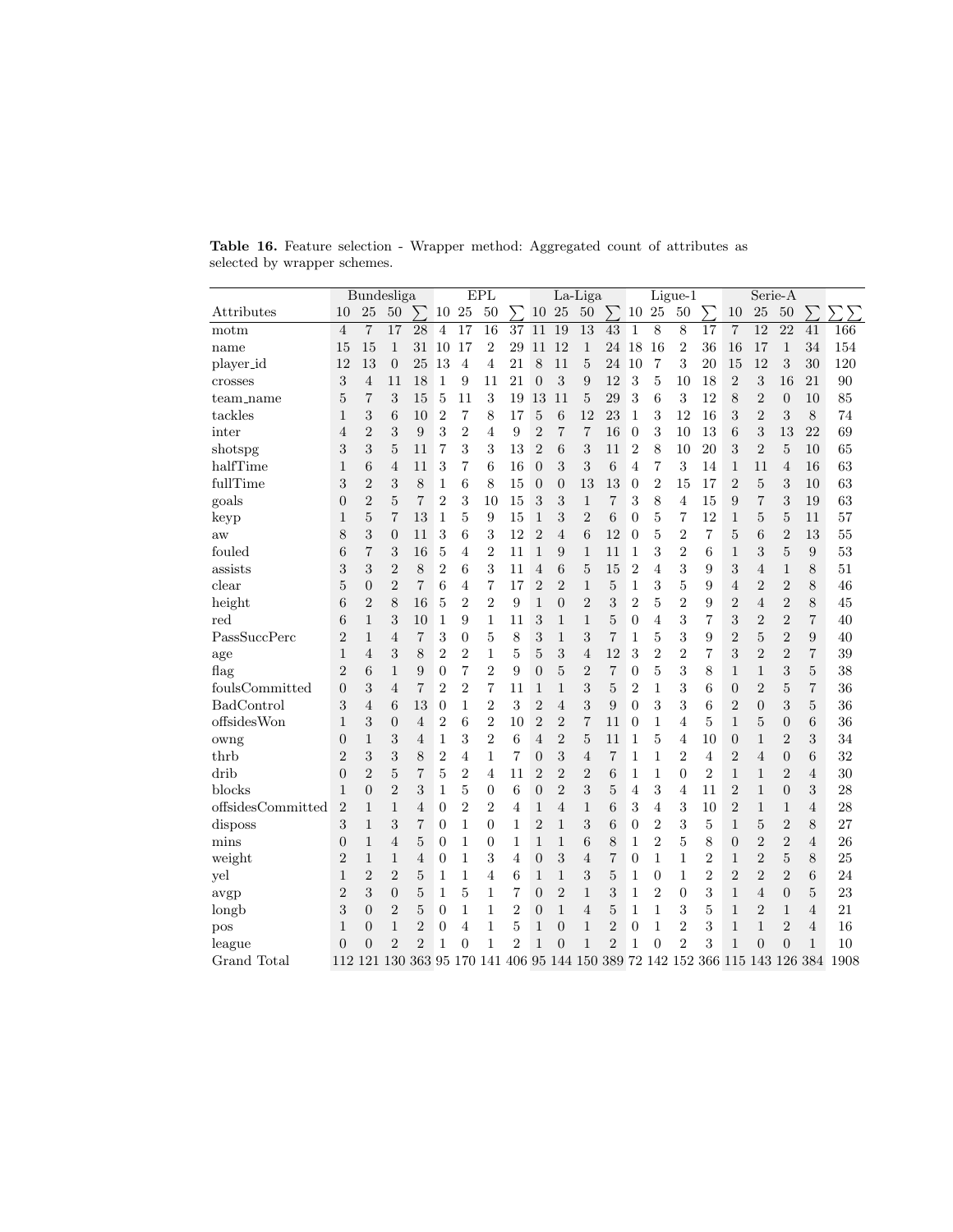# D Feature selection results, wrapper method - Merit results: scheme vs topPc

| Scheme                         | 10 | 25                      | -50 | Average |
|--------------------------------|----|-------------------------|-----|---------|
| ibk                            |    | 0.981 0.933 0.889       |     | 0.934   |
| naivebayes                     |    | 0.980 0.912 0.904       |     | 0.932   |
| logistic                       |    | 0.980 0.920 0.883       |     | 0.928   |
| randomForest 0.967 0.904 0.902 |    |                         |     | 0.924   |
| bayesnet                       |    | $0.969$ $0.902$ $0.842$ |     | 0.904   |
| i48                            |    | 0.954 0.874 0.868       |     | 0.899   |
| part                           |    | 0.957 0.867 0.866       |     | 0.896   |
| Average                        |    | 0.970 0.902 0.879       |     | 0.917   |

Table 17. Merit scheme vs topPc: Bundesliga,

| Table 18. Merit scheme vs topPc: EPL |  |  |  |  |  |
|--------------------------------------|--|--|--|--|--|
|--------------------------------------|--|--|--|--|--|

| Scheme                         | 10 | 25                | 50 | Average |
|--------------------------------|----|-------------------|----|---------|
| naivebayes                     |    | 0.971 0.935 0.863 |    | 0.923   |
| randomForest 0.983 0.924 0.857 |    |                   |    | 0.921   |
| logistic                       |    | 0.981 0.931 0.847 |    | 0.920   |
| ibk                            |    | 0.982 0.941 0.811 |    | 0.911   |
| bayesnet                       |    | 0.974 0.935 0.780 |    | 0.897   |
| part                           |    | 0.966 0.896 0.815 |    | 0.892   |
| j48                            |    | 0.961 0.895 0.804 |    | 0.886   |
| Average                        |    | 0.974 0.922 0.825 |    | 0.907   |

Table 19. Merit scheme vs topPc: La liga.

| Scheme                         | 10 | 25                | -50 | Average |
|--------------------------------|----|-------------------|-----|---------|
| logistic                       |    | 0.969 0.928 0.852 |     | 0.916   |
| naivebayes                     |    | 0.968 0.918 0.850 |     | 0.912   |
| randomForest 0.983 0.901 0.847 |    |                   |     | 0.911   |
| ibk                            |    | 0.979 0.939 0.804 |     | 0.907   |
| i48                            |    | 0.967 0.891 0.823 |     | 0.893   |
| bayesnet                       |    | 0.971 0.901 0.774 |     | 0.882   |
| part                           |    | 0.959 0.866 0.809 |     | 0.878   |
| Average                        |    | 0.971 0.906 0.823 |     | 0.900   |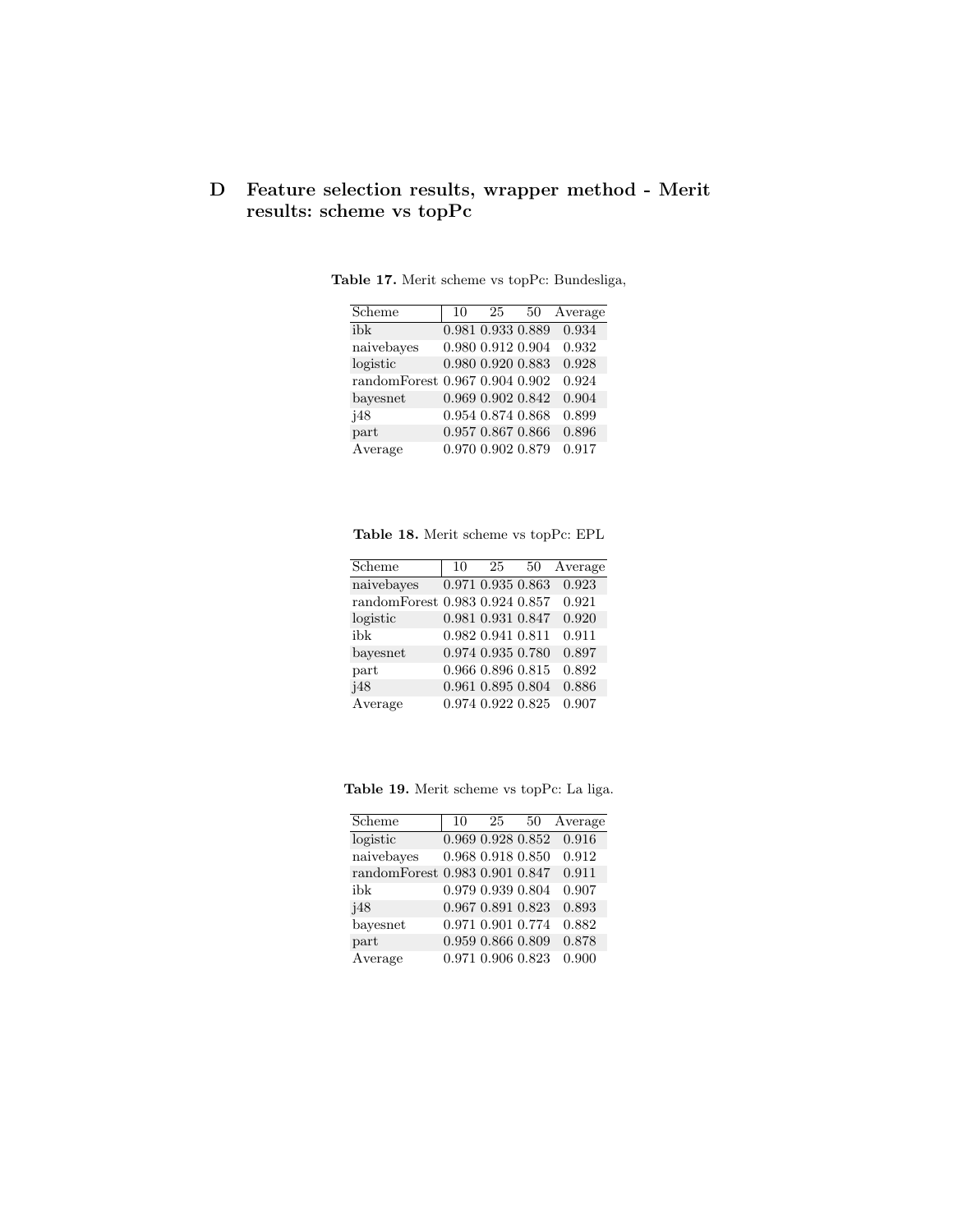| Scheme                         | 10 | 25                | - 50 | Average |
|--------------------------------|----|-------------------|------|---------|
| naivebayes                     |    | 0.968 0.921 0.867 |      | 0.919   |
| logistic                       |    | 0.970 0.925 0.847 |      | 0.914   |
| ibk                            |    | 0.971 0.939 0.823 |      | 0.911   |
| bayesnet                       |    | 0.964 0.919 0.819 |      | 0.900   |
| randomForest 0.963 0.896 0.839 |    |                   |      | 0.899   |
| part                           |    | 0.953 0.867 0.801 |      | 0.874   |
| j48                            |    | 0.960 0.863 0.787 |      | 0.870   |
| Average                        |    | 0.964 0.904 0.826 |      | 0.898   |

Table 20. Merit scheme vs topPc: Ligue 1.

Table 21. Merit scheme vs topPc: Serie-A.

| Scheme                         | 10 | 25                      | 50 | Average |
|--------------------------------|----|-------------------------|----|---------|
| ibk                            |    | 0.982 0.952 0.871       |    | 0.935   |
| naivebayes                     |    | 0.969 0.921 0.892       |    | 0.927   |
| logistic                       |    | 0.975 0.927 0.874       |    | 0.925   |
| randomForest 0.975 0.929 0.871 |    |                         |    | 0.925   |
| bayesnet                       |    | 0.985 0.909 0.825       |    | 0.906   |
| i48                            |    | 0.958 0.912 0.834       |    | 0.901   |
| part                           |    | 0.955 0.901 0.833       |    | 0.896   |
| Average                        |    | $0.971$ $0.921$ $0.857$ |    | 0.916   |



Fig. 3. Merit scheme vs topPc: Bundesliga.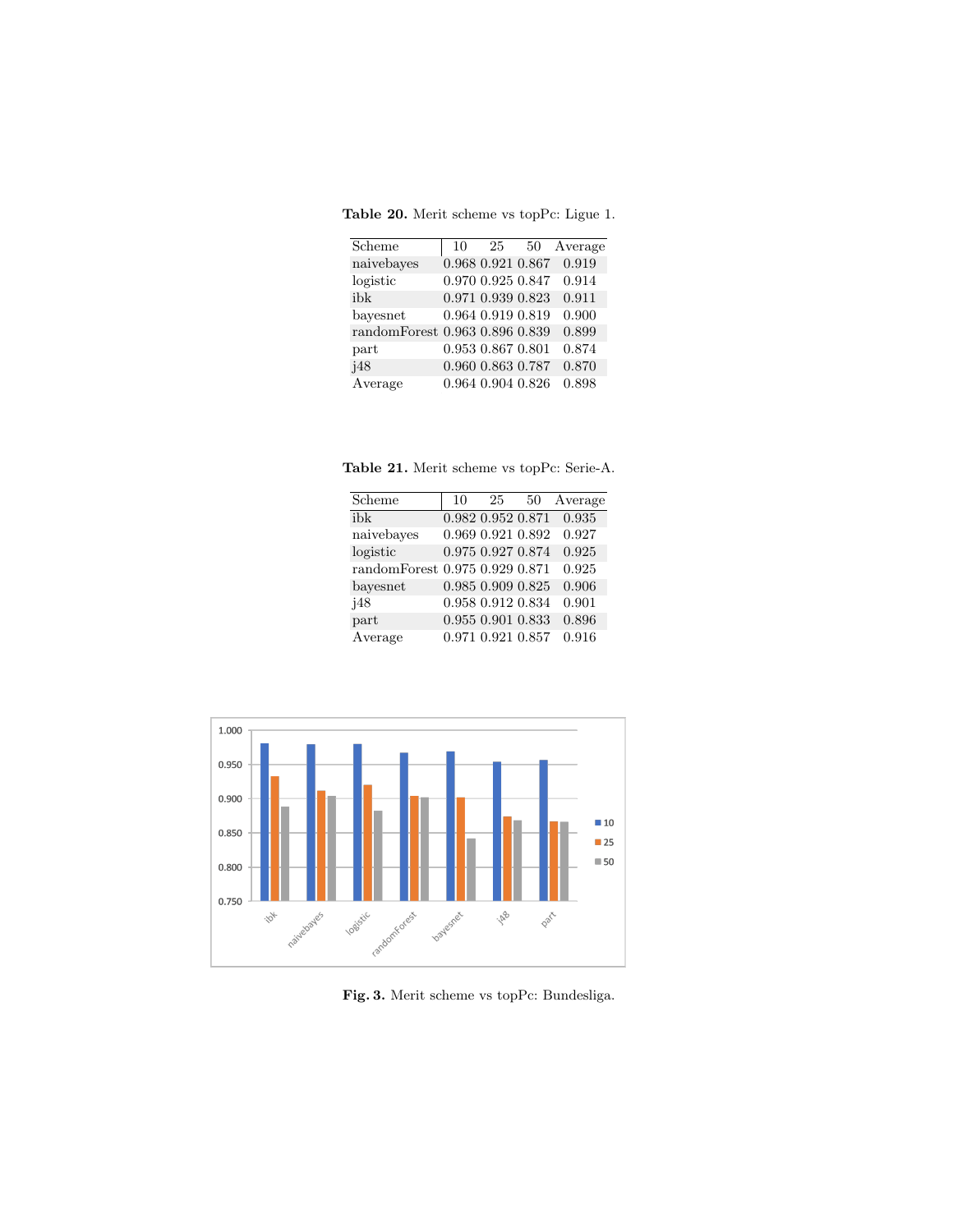

Fig. 4. Merit scheme vs topPc: EPL.



Fig. 5. Merit scheme vs topPc: La liga.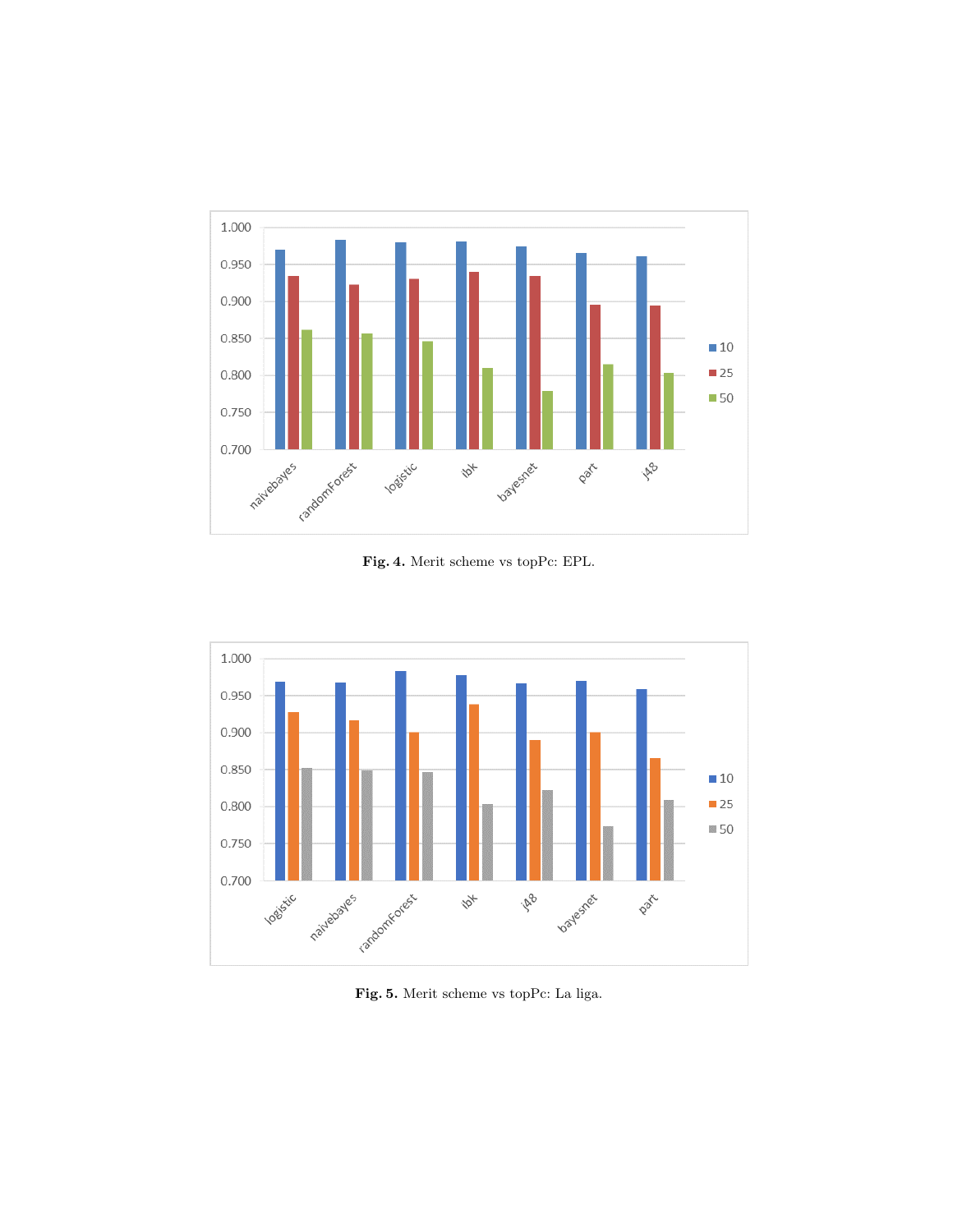

Fig. 6. Merit scheme vs topPc: Ligue 1.



Fig. 7. Merit scheme vs topPc: Serie A.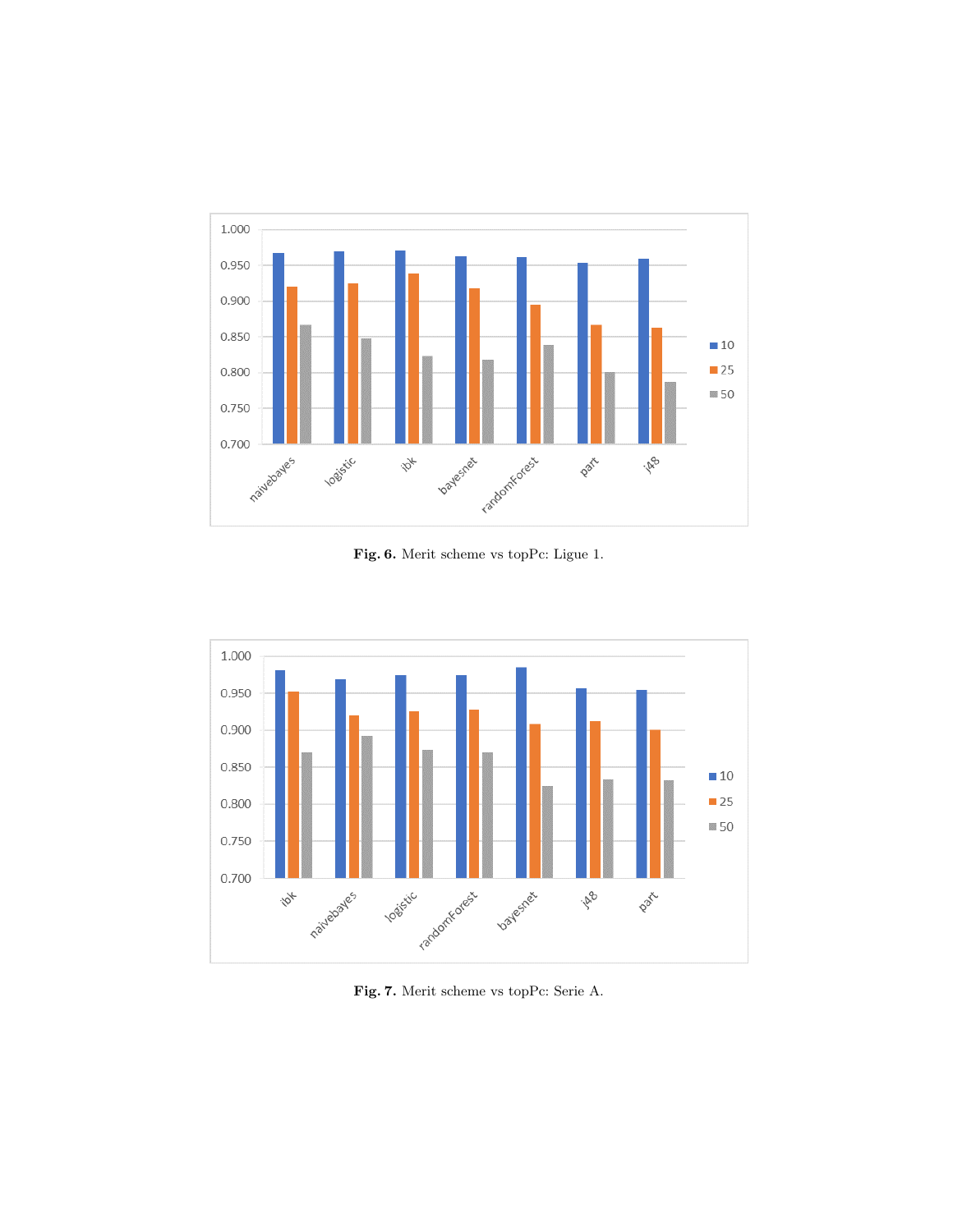## E Feature selection results, wrapper method - Merit results: scheme vs Pos

| Scheme                               |                              |  | DF FW GK MD Average |
|--------------------------------------|------------------------------|--|---------------------|
| ibk                                  | 0.910 0.989 0.918 0.920      |  | 0.934               |
| naivebayes                           | 0.908 0.976 0.903 0.939      |  | 0.932               |
| logistic                             | 0.890 0.975 0.912 0.933      |  | 0.928               |
| randomForest 0.891 0.978 0.900 0.929 |                              |  | 0.924               |
| bayesnet                             | 0.880 0.985 0.828 0.924      |  | 0.904               |
| i48                                  | 0.872 0.963 0.851 0.909      |  | 0.899               |
| part                                 | 0.866 0.963 0.851 0.906      |  | 0.896               |
| Average                              | $0.888\ 0.975\ 0.881\ 0.923$ |  | 0.917               |

Table 22. Merit scheme vs pos: Bundesliga.

Table 23. Merit scheme vs pos: EPL.

| Scheme                               |                                 |                         |  | DF FW GK MD Average |
|--------------------------------------|---------------------------------|-------------------------|--|---------------------|
| naivebayes                           | $0.894$ $0.973$ $0.898$ $0.926$ |                         |  | 0.923               |
| randomForest 0.899 0.968 0.875 0.943 |                                 |                         |  | 0.921               |
| logistic                             | $0.877$ 0.971 0.894 0.937       |                         |  | 0.920               |
| ibk                                  | $0.880$ 0.973 0.873 0.920       |                         |  | 0.911               |
| bayesnet                             | $0.894$ 0.964 0.789 0.940       |                         |  | 0.897               |
| part                                 | 0.876 0.956 0.820 0.917         |                         |  | 0.892               |
| i48                                  |                                 | 0.868 0.956 0.804 0.918 |  | 0.886               |
| Average                              | 0.884 0.966 0.850 0.929         |                         |  | 0.907               |

Table 24. Merit scheme vs pos: La liga.

| Scheme                               |                                 |  | DF FW GK MD Average |
|--------------------------------------|---------------------------------|--|---------------------|
| logistic                             | $0.901$ $0.971$ $0.863$ $0.930$ |  | 0.916               |
| naivebayes                           | $0.900$ 0.969 0.848 0.931       |  | 0.912               |
| randomForest 0.896 0.950 0.863 0.933 |                                 |  | 0.911               |
| ibk                                  | 0.877 0.936 0.902 0.914         |  | 0.907               |
| i48                                  | $0.871$ 0.928 0.854 0.920       |  | 0.893               |
| bayesnet                             | $0.889$ 0.930 0.785 0.923       |  | 0.882               |
| part                                 | $0.858$ $0.909$ $0.837$ $0.909$ |  | 0.878               |
| Average                              | 0.884 0.942 0.850 0.923         |  | 0.900               |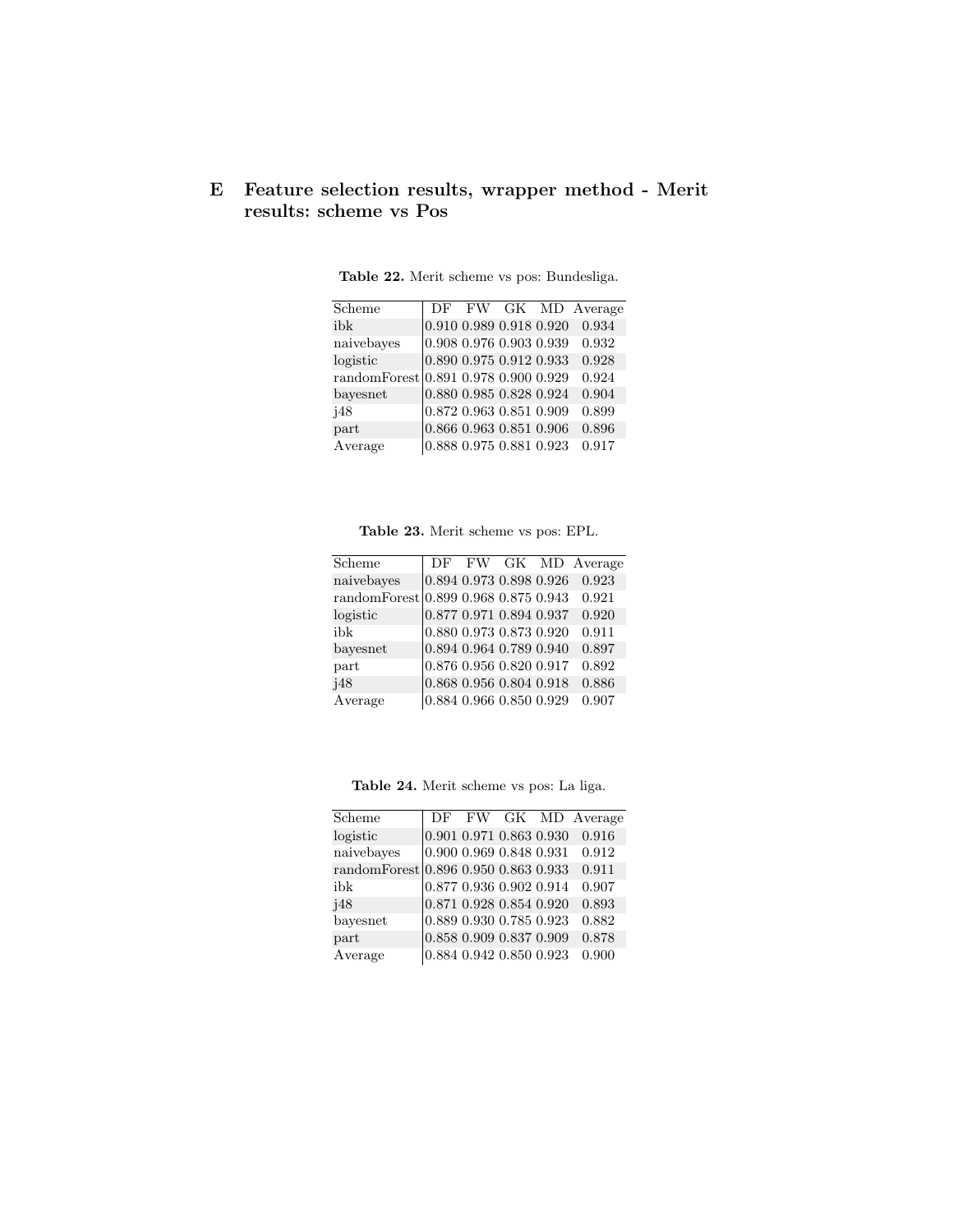Table 25. Merit scheme vs pos: Ligue 1.

| Scheme                               |                                 |  | DF FW GK MD Average |
|--------------------------------------|---------------------------------|--|---------------------|
| naivebayes                           | $0.915$ 0.973 0.858 0.928       |  | 0.919               |
| logistic                             | 0.921 0.976 0.834 0.925         |  | 0.914               |
| ibk                                  | 0.908 0.949 0.883 0.903         |  | 0.911               |
| bayesnet                             | 0.893 0.956 0.836 0.916         |  | 0.900               |
| randomForest 0.917 0.942 0.820 0.917 |                                 |  | 0.899               |
| part                                 | 0.872 0.939 0.796 0.888         |  | 0.874               |
| i48                                  | 0.875 0.928 0.778 0.899         |  | 0.870               |
| Average                              | $0.900$ $0.952$ $0.829$ $0.911$ |  | 0.898               |

Table 26. Merit scheme vs pos: Serie A.

| Scheme                               |                              |  | DF FW GK MD Average |
|--------------------------------------|------------------------------|--|---------------------|
| ibk                                  | 0.930 0.964 0.908 0.937      |  | 0.935               |
| naivebayes                           | 0.918 0.960 0.896 0.935      |  | 0.927               |
| logistic                             | 0.908 0.980 0.874 0.937      |  | 0.925               |
| randomForest 0.912 0.968 0.885 0.934 |                              |  | 0.925               |
| bayesnet                             | 0.897 0.968 0.844 0.915      |  | 0.906               |
| i48                                  | 0.890 0.946 0.858 0.912      |  | 0.901               |
| part                                 | $0.890\ 0.943\ 0.858\ 0.893$ |  | 0.896               |
| Average                              | 0.906 0.961 0.875 0.923      |  | 0.916               |



Fig. 8. Merit scheme vs pos: Bundesliga.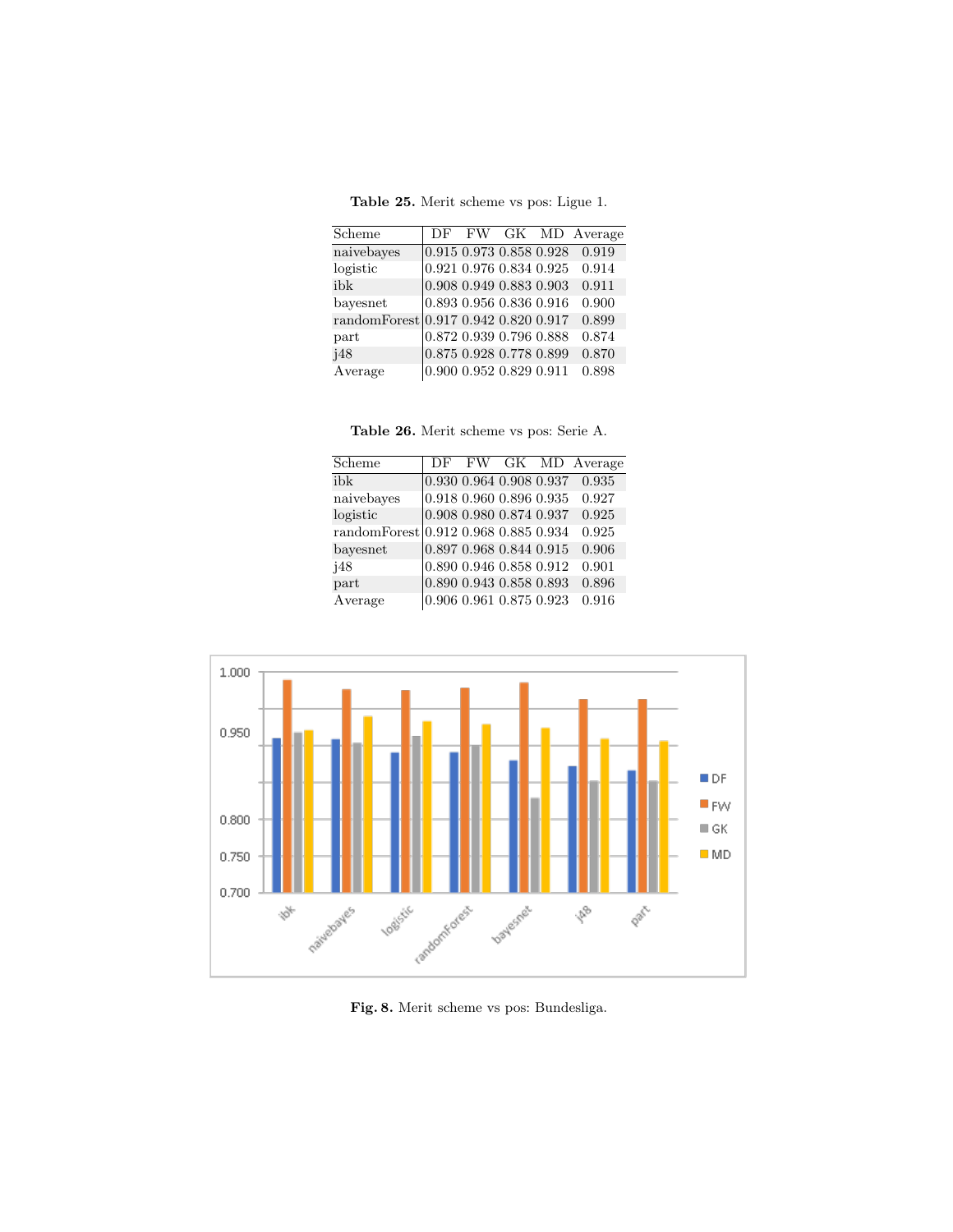

Fig. 9. Merit scheme vs pos: EPL.



Fig. 10. Merit scheme vs pos: La liga.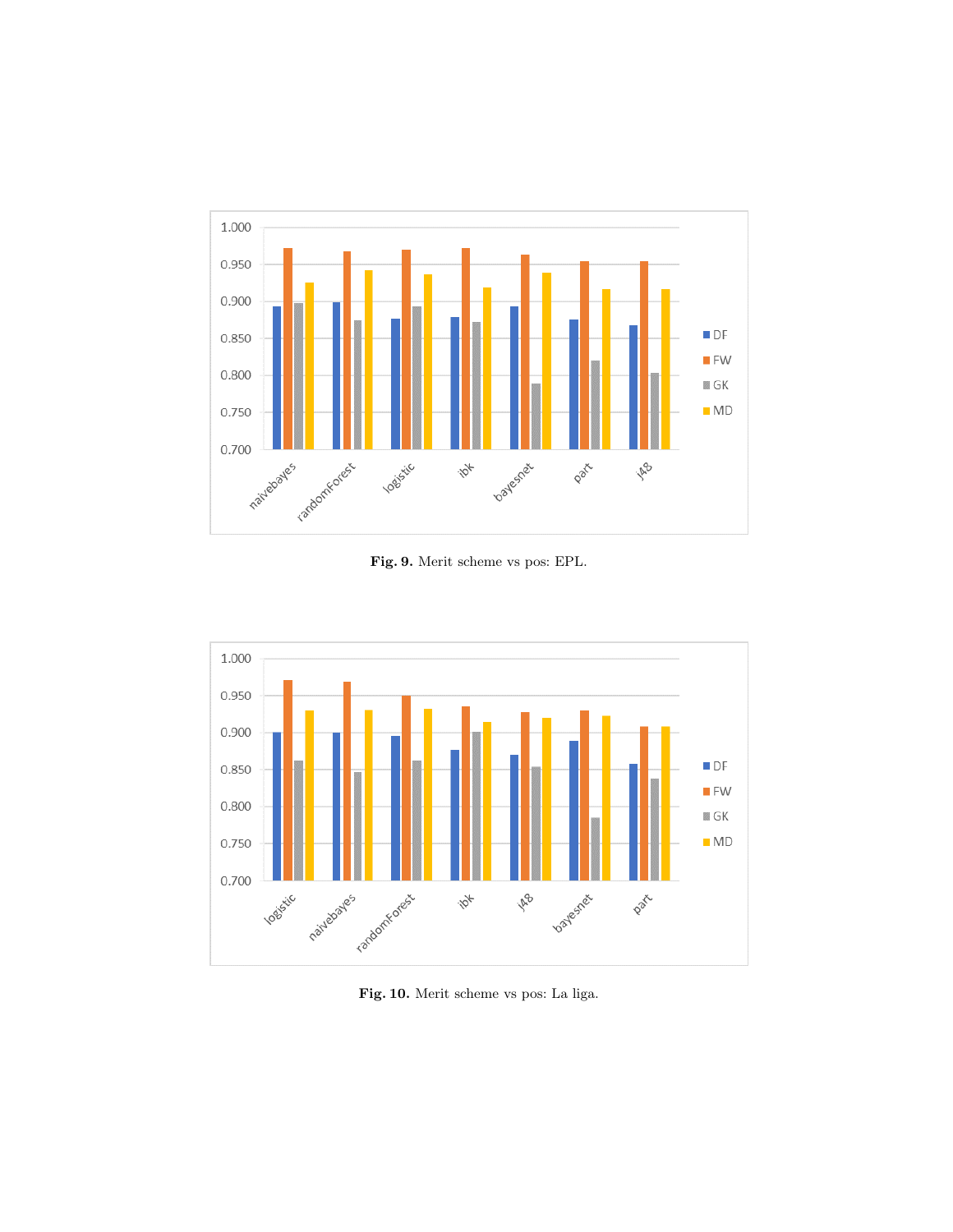

Fig. 11. Merit scheme vs pos: Ligue 1.



Fig. 12. Merit scheme vs pos: Serie A.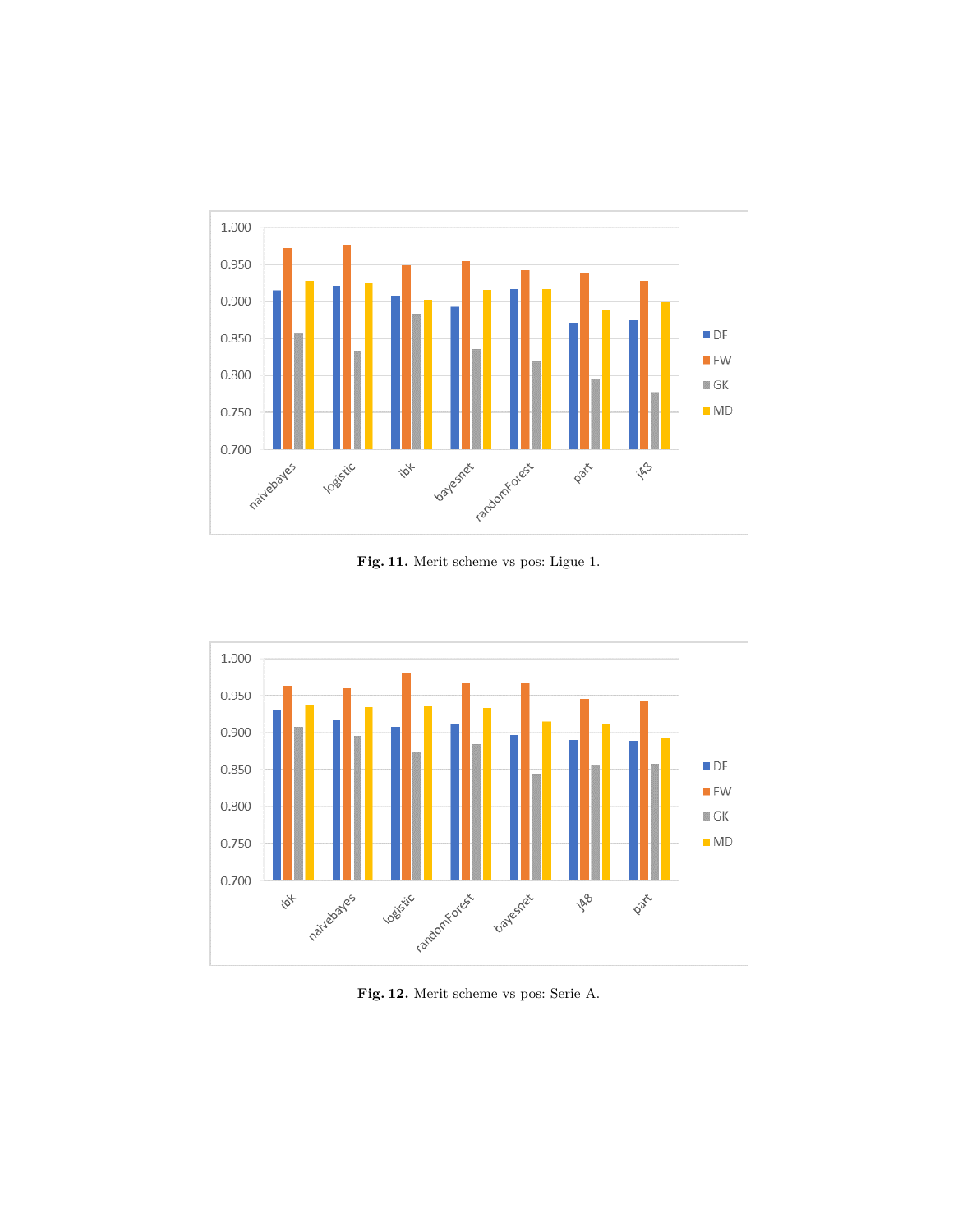# F Prediction - Accuracy results for individual leagues

|                        |      |                                                          | Filter |                          |  | Wrapper |                     |                     |
|------------------------|------|----------------------------------------------------------|--------|--------------------------|--|---------|---------------------|---------------------|
| Classifier             | DF   | <b>FW</b>                                                |        | GK MD AV DF FW           |  |         |                     | GK MD AV GAV        |
| NaiveBayes             | 79.7 | 98.7 76.0 87.8 85.5 87.1 97.6                            |        |                          |  |         |                     | 76.6 93.3 88.7 87.1 |
| top10                  |      | 81.8 100.0 69.6 87.9 84.8 96.4 96.7                      |        |                          |  |         | 82.6 91.9 91.9 88.4 |                     |
| top25                  |      | 76.9 96.0 83.3 85.6 85.5 87.9 96.0                       |        |                          |  |         | 88.9 95.2 92.0 88.7 |                     |
| top50                  |      | 80.3 100.0 75.0 90.0 86.3 77.0 100.0                     |        |                          |  |         | 58.3 92.9 82.1 84.2 |                     |
| Logistic               | 80.2 | 96.9                                                     |        | 77.0 89.4 85.9 85.4 95.6 |  |         | 73.4 92.3 86.7 86.3 |                     |
| top10                  | 85.5 | 96.7                                                     |        | 78.3 91.1 87.9 97.3 96.7 |  |         | 87.0 93.5 93.6 90.7 |                     |
| top25                  |      | 78.0 100.0 77.8 91.3 86.8 90.1 96.0                      |        |                          |  |         | 83.3 96.2 91.4 89.1 |                     |
| top50                  | 77.0 | 94.1                                                     |        | 75.0 85.7 83.0 68.9 94.1 |  |         | 50.0 87.1 75.0 79.0 |                     |
| BayesNet               | 78.6 | 98.9                                                     |        | 72.9 89.3 84.9 86.7 96.9 |  |         | 75.8 90.5 87.5 86.2 |                     |
| top10                  |      | 89.1 96.7 82.6 90.3 89.7 97.3 96.7                       |        |                          |  |         | 91.3 94.4 94.9 92.3 |                     |
| top25                  |      | 74.7 100.0 77.8 90.4 85.7 92.3 100.0                     |        |                          |  |         | 77.8 91.3 90.4 88.0 |                     |
| top50                  |      | 72.1 100.0 58.3 87.1 79.4 70.5 94.1                      |        |                          |  |         | 58.3 85.7 77.2 78.3 |                     |
| PART                   |      | 81.0 93.4 82.7 87.8 86.2 80.2 93.4                       |        |                          |  |         | 79.0 87.5 85.0 85.6 |                     |
| top10                  |      | 89.1 100.0 87.0 90.3 91.6 93.6 100.0 87.0 88.7 92.3 92.0 |        |                          |  |         |                     |                     |
| top25                  | 83.5 | 92.0                                                     |        | 77.8 87.5 85.2 68.1 92.0 |  |         | 83.3 86.5 82.5 83.8 |                     |
| top50                  | 70.5 | 88.2                                                     |        | 83.3 85.7 81.9 78.7 88.2 |  |         | 66.787.180.281.1    |                     |
| RandomForest 83.4 97.3 |      |                                                          |        | 76.6 90.3 86.9 86.6 97.6 |  |         | 55.6 88.4 82.0 84.5 |                     |
| top10                  |      | 91.8 100.0 82.6 96.8 92.8 96.4 96.7                      |        |                          |  |         | 69.6 91.9 88.6 90.7 |                     |
| top25                  |      | 84.6 92.0 72.2 88.5 84.3 87.9 96.0                       |        |                          |  |         | 72.2 90.4 86.6 85.5 |                     |
| top50                  |      | 73.8 100.0 75.0 85.7 83.6 75.4 100.0 25.0 82.9 70.8 77.2 |        |                          |  |         |                     |                     |
| J48                    |      | 78.3 93.4 80.8 88.7 85.3 77.9 93.4                       |        |                          |  |         | 67.9 87.5 81.7 83.5 |                     |
| top10                  |      | 89.1 100.0 87.0 94.4 92.6 84.5 100.0 87.0 88.7 90.1 91.3 |        |                          |  |         |                     |                     |
| top25                  |      | 76.9 92.0 72.2 87.5 82.2 70.3 92.0                       |        |                          |  |         | 50.0 86.5 74.7 78.4 |                     |
| top50                  | 68.9 | 88.2 83.3 84.3 81.2 78.7 88.2                            |        |                          |  |         | 66.787.180.280.7    |                     |
| <b>IBk</b>             | 80.1 | 92.8 63.1 87.4 80.9 83.2 96.7                            |        |                          |  |         | 72.5 88.8 85.3 83.1 |                     |
| top10                  |      | 90.0 100.0 78.3 94.4 90.7 95.5 100.0 87.0 93.5 94.0 92.3 |        |                          |  |         |                     |                     |
| top25                  |      | 81.3 96.0                                                |        | 44.4 86.5 77.1 86.8 96.0 |  |         | 72.2 94.2 87.3 82.2 |                     |
| top50                  | 68.9 | 82.4                                                     |        | 66.7 81.4 74.8 67.2 94.1 |  |         | 58.3 78.6 74.6 74.7 |                     |
| DecisionTable          | 75.1 | 92.3                                                     |        | 77.5 86.5 82.9 76.4 92.3 |  |         | 68.3 90.7 81.9 82.4 |                     |
| top10                  | 90.0 | 96.7                                                     |        | 82.6 86.3 88.9 87.3 96.7 |  |         | 82.6 93.5 90.0 89.5 |                     |
| top25                  | 71.4 | 92.0                                                     |        | 66.784.678.774.792.0     |  |         | 55.6 91.3 78.4 78.5 |                     |
| top50                  | 63.9 | 88.2                                                     |        | 83.3 88.6 81.0 67.2 88.2 |  |         | 66.7 87.1 77.3 79.2 |                     |
| ZeroR                  | 49.9 | 49.7                                                     |        | 50.7 50.3 50.1 49.9 49.7 |  |         | 50.7 50.3 50.1 50.1 |                     |
| top10                  | 50.0 | 50.0                                                     |        | 52.2 50.8 50.7 50.0 50.0 |  |         | 52.2 50.8 50.7 50.7 |                     |
| top25                  | 50.5 | 52.0                                                     |        | 50.0 50.0 50.6 50.5 52.0 |  |         | 50.0 50.0 50.6 50.6 |                     |
| top50                  | 49.2 | 47.1                                                     |        | 50.0 50.0 49.1 49.2 47.1 |  |         | 50.0 50.0 49.1 49.1 |                     |
| Grand Total            | 76.3 | 90.4                                                     |        | 73.0 84.2 81.0 79.3 90.4 |  |         | 68.9 85.5 81.0 81.0 |                     |

Table 27. Prediction - Accuracy results for Bundesliga. First columns for filter attributes, last columns for wrapper attributes.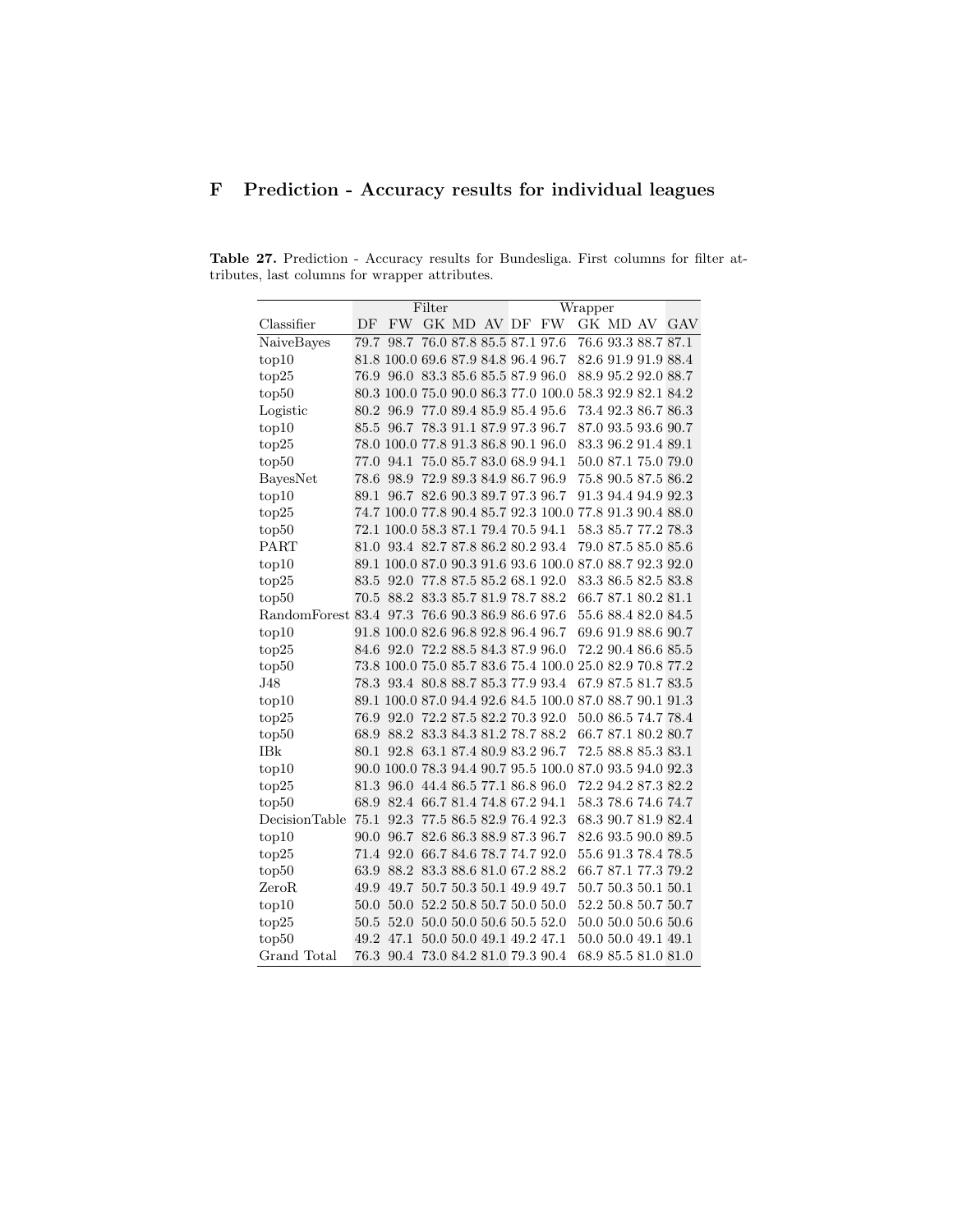|                   | Filter |                                                     |  |                     |  | Wrapper |                                         |  |                |                |              |
|-------------------|--------|-----------------------------------------------------|--|---------------------|--|---------|-----------------------------------------|--|----------------|----------------|--------------|
| Classifier        | DF     | FW                                                  |  | GK MD AV            |  | DF      | <b>FW</b>                               |  |                |                | GK MD AV GAV |
| NaiveBayes        | 81.5   | 94.4                                                |  | 84.7 88.0 87.2 82.6 |  |         | 91.7                                    |  | 87.790.188.0   |                | 87.6         |
| top10             | 83.6   | 93.3                                                |  |                     |  |         | 89.789.989.181.893.3                    |  | 96.6 91.2 90.7 |                | 89.9         |
| top25             | 83.5   | 96.0                                                |  | 83.3 86.3 87.3 90.1 |  |         | 88.0                                    |  | 91.7 93.5 90.8 |                | 89.1         |
| top50             | 77.4   | 93.8                                                |  | 81.3 88.0 85.1 75.8 |  |         | 93.8                                    |  | 75.0 85.5 82.5 |                | 83.8         |
| RandomForest 81.5 |        | 94.5                                                |  |                     |  |         | 80.6 90.1 86.7 84.0 96.6                |  | 78.7 91.0 87.6 |                | 87.1         |
| top10             |        | 87.3 100.0 89.7 92.6 92.4 93.6 100.0 86.2 94.6 93.6 |  |                     |  |         |                                         |  |                |                | 93.0         |
| top25             | 84.6   | 96.0                                                |  |                     |  |         | 95.8 88.7 91.3 89.0 96.0 87.5 92.7 91.3 |  |                |                | 91.3         |
| top50             | 72.6   | 87.5                                                |  |                     |  |         | 56.3 89.2 76.4 69.4 93.8                |  | 62.5 85.5 77.8 |                | 77.1         |
| Logistic          | 78.3   | 91.7                                                |  |                     |  |         | 82.7 90.9 85.9 84.7 92.3                |  | 74.6 92.6 86.0 |                | 86.0         |
| top10             | 85.5   | 93.3                                                |  |                     |  |         | 89.7 95.3 90.9 94.5 93.3                |  | 86.2 94.6 92.2 |                | 91.5         |
| top25             | 76.9   | 88.0                                                |  |                     |  |         | 95.8 89.5 87.6 93.4 96.0                |  | 87.5 95.2 93.0 |                | 90.3         |
| top50             | 72.6   | 93.8                                                |  |                     |  |         | 62.5 88.0 79.2 66.1 87.5                |  | 50.0 88.0 72.9 |                | 76.0         |
| BayesNet          | 78.7   | 95.5                                                |  |                     |  |         | 73.4 89.3 84.2 86.7 94.1                |  | 74.1 92.4 86.8 |                | 85.5         |
| top10             | 82.7   | 96.7                                                |  |                     |  |         | 82.8 92.6 88.7 96.4 96.7                |  | 93.1 95.3 95.4 |                | 92.0         |
| top25             | 79.1   | 96.0                                                |  |                     |  |         | 87.5 88.7 87.8 91.2 92.0                |  | 91.7 95.2 92.5 |                | 90.2         |
| top50             | 74.2   | 93.8                                                |  |                     |  |         | 50.0 86.7 76.2 72.6 93.8                |  | 37.5 86.7 72.6 |                | 74.4         |
| J48               | 80.1   | 96.6                                                |  |                     |  |         | 69.2 88.4 83.6 80.7 96.6                |  | 74.1 88.3 84.9 |                | 84.2         |
| top10             |        | 86.4 100.0 93.1 92.6 93.0 85.5 100.0 93.1 92.6 92.8 |  |                     |  |         |                                         |  |                |                | 92.9         |
| top25             | 84.6   | 96.0                                                |  |                     |  |         | 70.8 89.5 85.2 82.4 96.0                |  |                | 79.2 87.9 86.4 | 85.8         |
| top50             | 69.4   | 93.8                                                |  | 43.8 83.1 72.5 74.2 |  |         | 93.8                                    |  | 50.0 84.3 75.6 |                | 74.0         |
| <b>IBk</b>        | 80.0   | 93.2                                                |  |                     |  |         | 72.5 88.7 83.6 78.6 93.0                |  |                | 77.6 88.4 84.4 | 84.0         |
| top10             |        | 85.5 100.0 86.2 91.9 90.9 95.5                      |  |                     |  |         | 93.3                                    |  | 93.1 93.2 93.8 |                | 92.3         |
| top25             |        | 80.2 92.0                                           |  |                     |  |         | 75.0 86.3 83.4 82.4 92.0                |  |                | 83.3 93.5 87.8 | 85.6         |
| top50             |        | 74.2 87.5                                           |  |                     |  |         | 56.3 88.0 76.5 58.1 93.8 56.3 78.3 71.6 |  |                |                | 74.0         |
| DecisionTable     |        | 79.7 96.6                                           |  |                     |  |         | 66.5 88.1 82.7 79.5 96.6                |  | 72.0 91.2 84.8 |                | 83.8         |
| top10             |        | 83.6 100.0 82.8 87.2 88.4 87.3 100.0 82.8 96.6 91.7 |  |                     |  |         |                                         |  |                |                | 90.0         |
| top25             | 81.3   | 96.0                                                |  |                     |  |         | 66.7 90.3 83.6 76.9 96.0                |  | 83.3 92.7 87.2 |                | 85.4         |
| top50             | 74.2   | 93.8                                                |  |                     |  |         | 50.0 86.7 76.2 74.2 93.8                |  | 50.0 84.3 75.6 |                | 75.9         |
| PART              | 80.6   | 94.5                                                |  |                     |  |         | 68.3 89.0 83.1 78.8 94.5                |  | 69.0 87.6 82.5 |                | 82.8         |
| top10             |        | 86.4 100.0 86.2 89.9 90.6 91.8 100.0 86.2 91.2 92.3 |  |                     |  |         |                                         |  |                |                | 91.5         |
| top25             | 84.6   | 96.0                                                |  |                     |  |         | 75.0 90.3 86.5 70.3 96.0                |  | 70.8 87.1 81.1 |                | 83.8         |
| top50             | 71.0   | 87.5                                                |  | 43.8 86.7 72.2 74.2 |  |         | 87.5                                    |  | 50.0 84.3 74.0 |                | 73.1         |
| ZeroR             | 50.2   | 49.3                                                |  | 50.6 50.2 50.1 50.2 |  |         | 49.3                                    |  | 50.6 50.2 50.1 |                | 50.1         |
| top10             | 50.0   | 50.0                                                |  | 51.7 50.0 50.4 50.0 |  |         | 50.0                                    |  | 51.7 50.0 50.4 |                | 50.4         |
| top25             | 50.5   | 48.0                                                |  | 50.0 50.0 49.6 50.5 |  |         | 48.0                                    |  | 50.0 50.0 49.6 |                | 49.6         |
| top50             | 50.0   | 50.0                                                |  | 50.0 50.6 50.2 50.0 |  |         | 50.0                                    |  | 50.0 50.6 50.2 |                | 50.2         |
| Grand Total       | 76.7   | 89.6                                                |  |                     |  |         | 72.1 84.8 80.8 78.4 89.4                |  | 73.2 85.7 81.7 |                | 81.2         |

Table 28. Prediction - Accuracy results for EPL. First columns for filter attributes, last columns for wrapper attributes.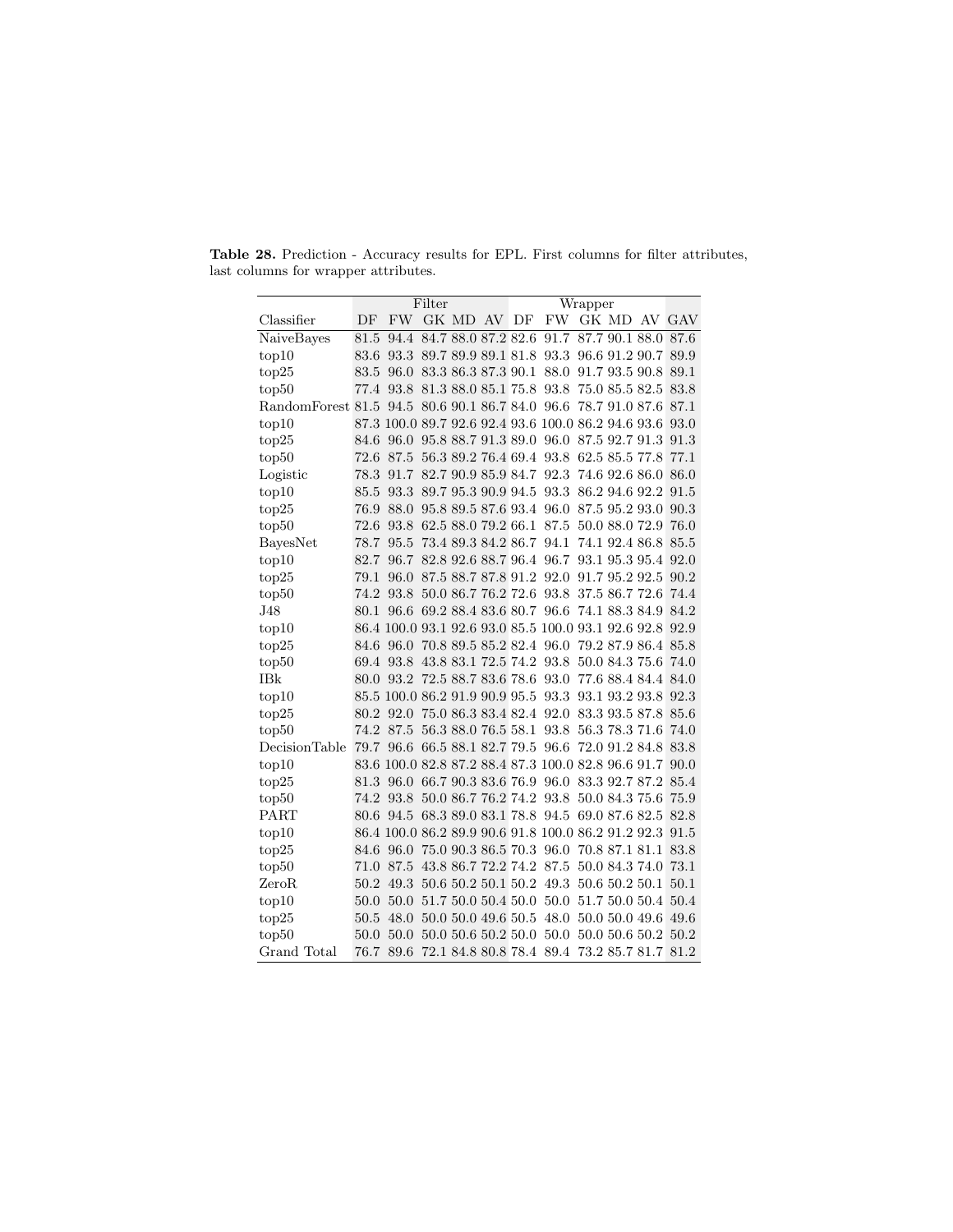|                        | Filter |           |                                     |                |                | Wrapper        |                                     |  |                |                |      |
|------------------------|--------|-----------|-------------------------------------|----------------|----------------|----------------|-------------------------------------|--|----------------|----------------|------|
|                        |        | DF FW     | <b>GK</b>                           | MD AV          |                | DF             | <b>FW</b>                           |  |                | GK MD AV       | GAV  |
| RandomForest 82.6 86.9 |        |           | 85.1                                |                | 89.2 85.9 87.4 |                | 90.4                                |  | 82.4 90.3 87.6 |                | 86.8 |
| top10                  |        |           | 92.6 90.3 100.0 93.8 94.2 92.6 93.5 |                |                |                |                                     |  | 96.2 96.6 94.7 |                | 94.4 |
| top25                  |        | 84.0 92.6 | 81.8                                |                |                |                | 90.9 87.3 91.0 100.0 90.9 94.2 94.0 |  |                |                | 90.7 |
| top50                  |        | 71.2 77.8 | 73.3                                |                | 82.7 76.3 78.8 |                | 77.8                                |  | 60.0 80.2 74.2 |                | 75.2 |
| BayesNet               |        | 79.0 86.9 | 85.3                                |                | 86.4 84.4 88.3 |                | 90.4                                |  | 85.3 90.2 88.5 |                | 86.5 |
| top10                  |        | 84.3 90.3 | 96.2                                |                | 93.8 91.2 97.5 |                | 93.5                                |  | 96.2 97.3 96.1 |                | 93.6 |
| top25                  |        | 83.0 92.6 | 86.4                                |                |                |                | 87.6 87.4 90.0 100.0 86.4 94.2 92.6 |  |                |                | 90.0 |
| top50                  |        | 69.7 77.8 | 73.3                                |                | 77.8 74.6 77.3 |                | 77.8                                |  | 73.3 79.0 76.8 |                | 75.7 |
| Logistic               |        | 80.879.5  | 81.1                                |                | 90.5 83.0 89.0 |                | 90.0                                |  | 87.791.389.5   |                | 86.2 |
| top10                  |        | 87.6 77.4 | 92.3                                | 95.9 88.3 95.0 |                |                | 90.3                                |  | 92.3 95.2 93.2 |                | 90.8 |
| top25                  |        | 79.0 88.9 | 90.9                                | 91.787.690.0   |                |                | 96.3                                |  | 90.9 90.9 92.0 |                | 89.8 |
| top50                  |        | 75.8 72.2 | 60.0                                |                |                |                | 84.0 73.0 81.8 83.3                 |  | 80.0 87.7 83.2 |                | 78.1 |
| <b>IBk</b>             |        | 76.586.3  | 86.8                                |                | 85.6 83.8 84.3 |                | 88.0                                |  | 78.3 87.5 84.5 |                | 84.2 |
| top10                  |        | 84.3 90.3 | 96.2                                |                | 95.9 91.7 90.1 |                | 93.5                                |  | 88.5 97.9 92.5 |                | 92.1 |
| top25                  |        | 68.0 96.3 | 90.9                                |                | 86.8 85.5 90.0 |                | 92.6                                |  | 86.4 91.7 90.2 |                | 87.8 |
| top50                  |        | 77.3 72.2 | 73.3                                |                | 74.1 74.2 72.7 |                | 77.8                                |  | 60.0 72.8 70.8 |                | 72.5 |
| NaiveBayes             |        | 79.0 86.9 | 75.5                                |                |                |                | 88.1 82.4 88.4 88.1                 |  | 71.7 91.4 84.9 |                | 83.7 |
| top10                  |        | 86.8 90.3 | 84.6                                |                | 92.5 88.5 93.4 |                | 90.3                                |  | 84.6 94.5 90.7 |                | 89.6 |
| top25                  |        | 79.0 92.6 | 81.8                                |                | 89.3 85.7 90.0 |                | 96.3                                |  | 77.3 93.4 89.2 |                | 87.5 |
| top50                  |        | 71.2 77.8 | 60.0                                |                | 82.7 72.9 81.8 |                | 77.8                                |  | 53.3 86.4 74.8 |                | 73.9 |
| DecisionTable          |        | 78.786.7  | 79.2                                |                | 86.8 82.8 82.8 |                | 84.9                                |  | 80.786.283.7   |                | 83.2 |
| top10                  |        | 89.393.5  | 96.2                                |                | 94.5 93.4 87.6 |                | 93.5                                |  | 96.2 95.2 93.1 |                | 93.2 |
| top25                  |        | 74.0 88.9 | 68.2                                |                | 91.7 80.7 82.0 |                | 88.9                                |  | 72.789.383.2   |                | 82.0 |
| top50                  |        | 72.7 77.8 | 73.3                                |                | 74.1 74.5 78.8 |                | 72.2                                |  | 73.3 74.1 74.6 |                | 74.5 |
| PART                   |        | 79.589.8  | 73.2                                |                | 87.9 82.6 82.9 |                | 88.6                                |  |                | 73.2 85.0 82.4 | 82.5 |
| top10                  |        | 90.9 93.5 | 96.2                                |                | 95.9 94.1 95.9 |                | 93.5                                |  | 96.2 90.4 94.0 |                | 94.1 |
| top25                  |        | 75.0 92.6 | 50.0                                |                | 90.1 76.9 80.0 |                | 88.9                                |  | 50.0 89.3 77.0 |                | 77.0 |
| top50                  |        | 72.7 83.3 | 73.3                                |                |                | 77.8 76.8 72.7 | 83.3                                |  | 73.3 75.3 76.2 |                | 76.5 |
| J48                    |        | 77.8 89.8 | 73.2                                |                | 89.5 82.6 80.2 |                | 88.6                                |  | 73.2 85.9 82.0 |                | 82.3 |
| top10                  |        | 87.6 93.5 | 96.2                                |                | 95.2 93.1 92.6 |                | 93.5                                |  | 96.2 91.8 93.5 |                | 93.3 |
| top25                  |        | 76.0 92.6 | 50.0                                |                | 91.7 77.6 80.0 |                | 88.9                                |  | 50.0 91.7 77.7 |                | 77.6 |
| top50                  |        | 69.7 83.3 | 73.3                                |                | 81.5 77.0 68.2 |                | 83.3                                |  | 73.3 74.1 74.7 |                | 75.8 |
| ZeroR                  |        | 50.149.9  | 50.2                                |                | 49.9 50.0 50.1 |                | 49.9                                |  | 50.2 49.9 50.0 |                | 50.0 |
| top10                  |        | 50.4 51.6 | 53.8                                |                |                | 50.7 51.6 50.4 | 51.6                                |  | 53.8 50.7 51.6 |                | 51.6 |
| top25                  |        | 50.0 48.1 | 50.0                                |                | 49.6 49.4 50.0 |                | 48.1                                |  | 50.0 49.6 49.4 |                | 49.4 |
| top50                  |        | 50.0 50.0 | 46.7                                |                | 49.4 49.0 50.0 |                | 50.0                                |  | 46.7 49.4 49.0 |                | 49.0 |
| Grand Total            |        | 76.0 82.5 | 76.6                                |                | 83.8 79.7 81.5 |                | 84.3                                |  | 75.8 84.2 81.5 |                | 80.6 |

Table 29. Prediction - Accuracy results for La Liga. First columns for filter attributes, last columns for wrapper attributes.

 $\sim$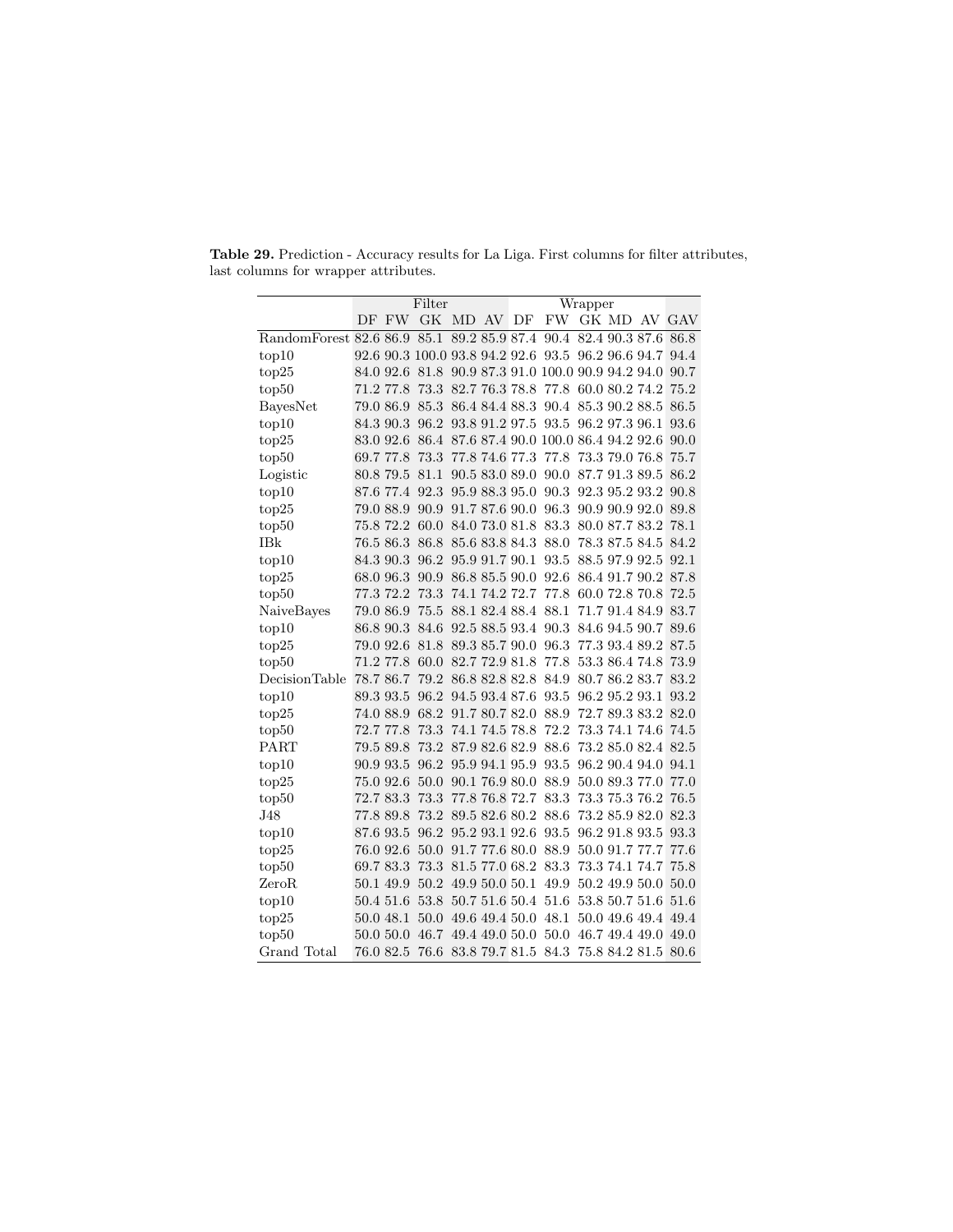|                                                               |                                                                       | Filter |  |  | Wrapper |  |          |
|---------------------------------------------------------------|-----------------------------------------------------------------------|--------|--|--|---------|--|----------|
| Classifier                                                    | DF FW GK MD AV DF FW GK MD AV GAV                                     |        |  |  |         |  |          |
| Logistic                                                      | 88.8 88.1 63.7 85.7 81.6 88.1 91.6 66.3 92.1 84.5                     |        |  |  |         |  | 83.0     |
| top10                                                         | 92.7 89.5 69.2 89.2 85.2 94.5 100. 88.5 94.6 94.4                     |        |  |  |         |  | 89.8     |
| top25                                                         | 88.0 93.9 81.8 84.8 87.2 89.1 93.9 63.6 88.8 83.9                     |        |  |  |         |  | 85.5     |
| top50                                                         | 85.5 81.0 40.0 83.1 72.4 80.6 81.0 46.7 92.8 75.3                     |        |  |  |         |  | 73.8     |
| NaiveBayes                                                    | 87.3 86.5 71.4 79.3 81.1 85.4 88.0 72.0 86.5 83.0                     |        |  |  |         |  | 82.1     |
| top10                                                         | 90.0 92.1 76.9 76.4 83.8 90.9 100. 92.3 85.1 92.1                     |        |  |  |         |  | 88.0     |
| top25                                                         | 84.8 81.8 77.3 78.4 80.6 81.5 87.9 63.6 86.4 79.9                     |        |  |  |         |  | 80.2     |
| top50                                                         | 87.1 85.7 60.0 83.1 79.0 83.9 76.2 60.0 88.0 77.0                     |        |  |  |         |  | 78.0     |
| Rand.Forest                                                   | 85.6 85.4 70.7 86.5 82.0 84.0 90.6 65.3 86.5 81.6                     |        |  |  |         |  | 81.8     |
| top10                                                         | 94.5 92.1 76.9 91.9 88.9 94.5 100. 92.3 91.2 94.5                     |        |  |  |         |  | 91.7     |
| top25                                                         | 84.8 87.9 81.8 83.2 84.4 81.5 90.9 63.6 84.0 80.0                     |        |  |  |         |  | 82.2     |
| top50                                                         | 77.4 76.2 53.3 84.3 72.8 75.8 81.0 40.0 84.3 70.3                     |        |  |  |         |  | 71.5     |
| IBk                                                           | 84.0 86.2 71.5 87.6 82.3 87.6 86.6 64.0 85.3 80.9                     |        |  |  |         |  | 81.6     |
| top10                                                         | 94.5 86.8 76.9 90.5 87.2 93.6 97.4 88.5 93.2 93.2                     |        |  |  |         |  | 90.2     |
| top25                                                         | 84.8 90.9 90.9 88.0 88.7 87.0 90.9 63.6 90.4 83.0                     |        |  |  |         |  | 85.8     |
| top50                                                         | 72.6 81.0 46.7 84.3 71.1 82.3 71.4 40.0 72.3 66.5                     |        |  |  |         |  | 68.8     |
| BayesNet                                                      | 82.0 84.1 69.9 82.3 79.5 87.1 91.6 61.0 86.6 81.6                     |        |  |  |         |  | 80.6     |
| top10                                                         | 89.1 89.5 76.9 82.4 84.5 95.5 100. 88.5 88.5 93.1                     |        |  |  |         |  | 88.8     |
| top25                                                         | 82.6 81.8 72.7 80.0 79.3 83.7 93.9 54.5 85.6 79.4                     |        |  |  |         |  | 79.4     |
| top50                                                         | 74.2 81.0 60.0 84.3 74.9 82.3 81.0 40.0 85.5 72.2                     |        |  |  |         |  | $73.5\,$ |
| PART                                                          | 84.6 84.1 68.9 83.9 80.4 77.4 89.6 72.1 82.5 80.4                     |        |  |  |         |  | 80.4     |
| top10                                                         | 93.6 86.8 80.8 91.9 88.3 91.8 100. 92.3 89.2 93.3                     |        |  |  |         |  | 90.8     |
| top25                                                         | 85.9 93.9 72.7 86.4 84.7 66.3 87.9 77.3 77.6 77.3                     |        |  |  |         |  | 81.0     |
| top50                                                         | 74.2 71.4 53.3 73.5 68.1 74.2 81.0 46.7 80.7 70.6                     |        |  |  |         |  | 69.4     |
| J48                                                           | 85.9 84.1 66.7 83.2 80.0 76.9 88.6 75.1 80.9 80.4                     |        |  |  |         |  | 80.2     |
| top10                                                         | 95.5 86.8 80.8 87.8 87.7 91.8 100. 92.3 86.5 92.7                     |        |  |  |         |  | 90.2     |
| top25                                                         | 81.5 93.9 72.7 84.8 83.2 66.3 84.8 86.4 84.0 80.4                     |        |  |  |         |  | 81.8     |
| top50                                                         | 80.6 71.4 46.7 77.1 69.0 72.6 81.0 46.7 72.3 68.1                     |        |  |  |         |  | 68.5     |
| Dec.Table                                                     | 76.0 83.5 73.7 81.9 78.8 77.8 86.8 61.7 86.6 78.2                     |        |  |  |         |  | 78.5     |
| top10                                                         | 80.9 89.5 88.5 81.1 85.0 80.9 94.7 88.5 93.9 89.5                     |        |  |  |         |  | 87.2     |
| top25                                                         | 69.6 84.8 72.7 81.6 77.2 75.0 84.8 50.0 81.6 72.9                     |        |  |  |         |  | 75.0     |
| top50                                                         | 77.4 76.2 60.0 83.1 74.2 77.4 81.0 46.7 84.3 72.3                     |        |  |  |         |  | 73.3     |
| ZeroR                                                         | 50.0 49.6 50.2 49.9 49.9 50.0 49.6 50.2 49.9 49.9                     |        |  |  |         |  | 49.9     |
| top10                                                         | $50.0\ 52.6\ 53.8\ 50.7\ 51.8\ 50.0\ 52.6\ 53.8\ 50.7\ 51.8$          |        |  |  |         |  | 51.8     |
| top25                                                         | $50.0$ $48.5$ $50.0$ $49.6$ $49.5$ $50.0$ $48.5$ $50.0$ $49.6$ $49.5$ |        |  |  |         |  | 49.5     |
| top50                                                         | 50.0 47.6 46.7 49.4 48.4 50.0 47.6 46.7 49.4 48.4                     |        |  |  |         |  | 48.4     |
| Grand Total 80.4 81.3 67.4 80.0 77.3 79.4 84.8 65.3 81.9 77.8 |                                                                       |        |  |  |         |  | 77.6     |

Table 30. Prediction - Accuracy results for Ligue 1. First columns for filter attributes, last columns for wrapper attributes.

 $\mathbb{R}^2$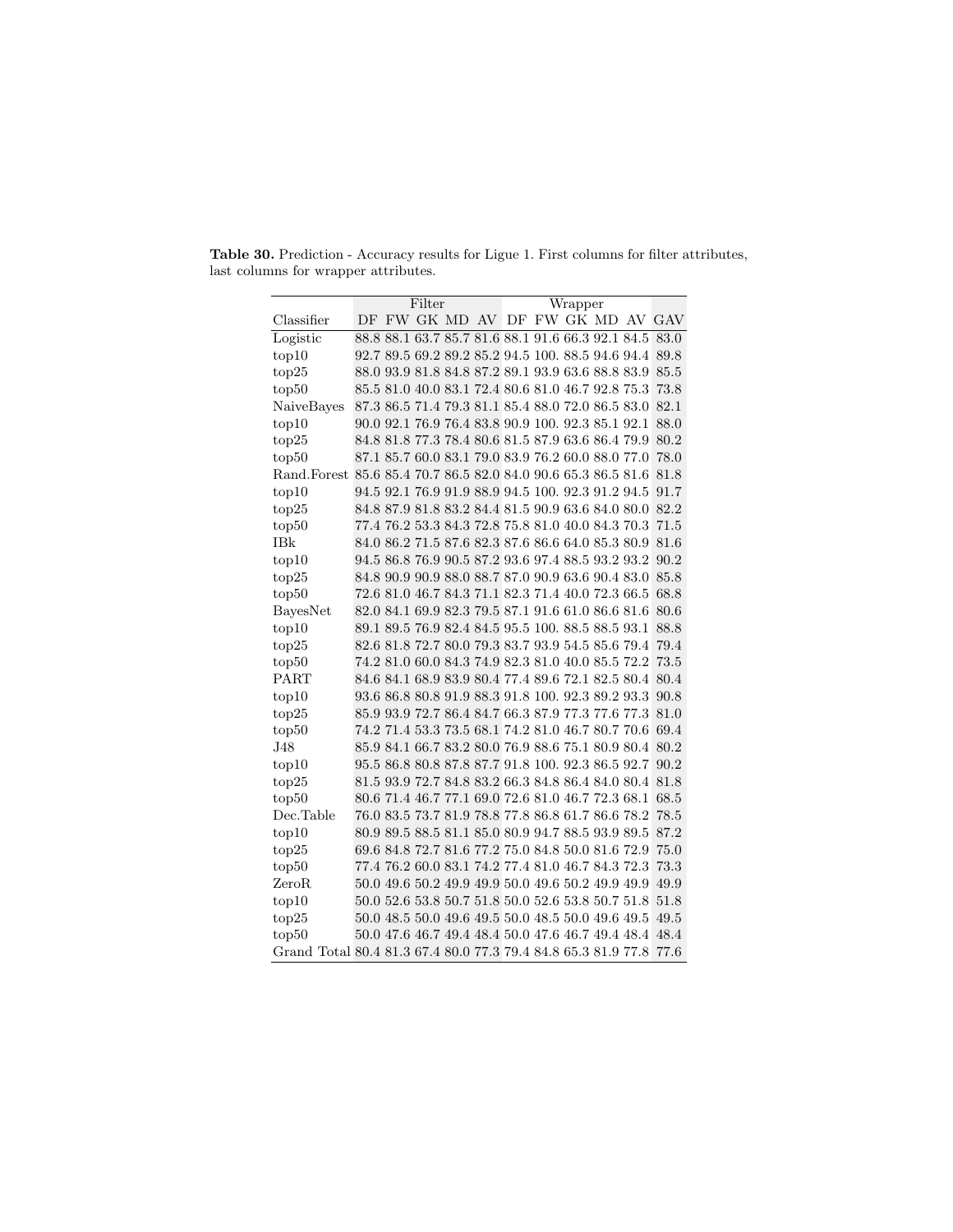|                        |          |                                 | Filter |       |                |                |                                           |         |                |  |              |
|------------------------|----------|---------------------------------|--------|-------|----------------|----------------|-------------------------------------------|---------|----------------|--|--------------|
| Classifier             | DF       | <b>FW</b>                       | GK     | MD AV |                | DF             | <b>FW</b>                                 | Wrapper |                |  | GK MD AV GAV |
| BayesNet               | 85.1     | 95.3                            | 68.9   |       | 84.8 83.5 86.2 |                | 95.3                                      |         | 71.1 84.5 84.3 |  | 83.9         |
| top10                  |          | 92.6 100.0                      | 90.0   |       |                |                | 95.2 94.4 93.4 100.0 96.7 95.2 96.3       |         |                |  | 95.4         |
| top25                  | 84.0     | 94.3                            | 52.0   |       | 90.6 80.2 88.0 |                | 94.3                                      |         | 52.0 86.8 80.3 |  | 80.2         |
| top50                  | 78.8     | 91.7                            | 64.7   |       | 68.6 75.9 77.3 |                | 91.7                                      |         | 64.7 71.4 76.3 |  | 76.1         |
| DecisionTable          | 85.0     | 89.0                            | 70.4   |       | 78.9 80.8 85.0 |                | 91.3                                      |         | 70.4 78.2 81.2 |  | 81.0         |
| top10                  | 92.6     | 95.2                            | 76.7   |       | 91.9 89.1 92.6 |                | 95.2                                      |         | 76.793.589.5   |  | 89.3         |
| top25                  | 79.0     | 88.6                            | 64.0   |       | 84.9 79.1 79.0 |                | 82.9                                      |         | 64.0 81.1 76.7 |  | 77.9         |
| top50                  | 83.3     | 83.3                            | 70.6   |       | 60.0 74.3 83.3 |                | 95.8                                      |         | 70.6 60.0 77.4 |  | 75.9         |
| <b>IBk</b>             | 90.2     | 91.3                            | 84.2   |       | 81.5 86.8 82.5 |                | 90.2                                      |         | 74.2 85.9 83.2 |  | 85.0         |
| top10                  | 91.7     | 97.6                            |        |       |                |                | 100.0 91.9 95.3 91.7 100.0 80.0 91.9 90.9 |         |                |  | 93.1         |
| top25                  | 88.0     | 97.1                            | 88.0   |       |                | 92.5 91.4 86.0 | 91.4                                      |         | 72.0 94.3 85.9 |  | 88.7         |
| top50                  | 90.9     | 79.2                            | 64.7   |       | 60.0 73.7 69.7 |                | 79.2                                      |         | 70.6 71.4 72.7 |  | 73.2         |
| J48                    | 86.8     | 92.3                            | 75.8   |       | 81.0 84.0 80.9 |                | 94.2                                      |         | 75.8 81.5 83.1 |  | 83.5         |
| top10                  | 88.4     | 95.2                            | 76.7   |       | 93.5 88.5 86.8 |                | 95.2                                      |         | 76.791.987.7   |  | 88.1         |
| top25                  | 87.0     | 94.3                            | 80.0   |       | 92.5 88.4 74.0 |                | 91.4                                      |         | 80.0 81.1 81.6 |  | 85.0         |
| top50                  | 84.8     | 87.5                            | 70.6   |       | 57.1 75.0 81.8 |                | 95.8                                      |         | 70.6 71.4 79.9 |  | 77.5         |
| Logistic               |          | 92.4 85.2                       | 78.2   |       | 79.9 83.9 87.2 |                | 96.9                                      |         | 75.8 86.6 86.6 |  | 85.2         |
| top10                  | 94.2     | 97.6                            | 90.0   |       | 91.9 93.4 94.2 |                | 97.6                                      |         | 76.7 96.8 91.3 |  | 92.4         |
| top25                  | 89.0     | 82.9                            | 68.0   |       | 90.6 82.6 90.0 |                | 97.1                                      |         | 80.0 94.3 90.4 |  | 86.5         |
| top50                  | 93.9     | 75.0                            | 76.5   |       | 57.1 75.6 77.3 |                | 95.8                                      |         | 70.6 68.6 78.1 |  | 76.9         |
| NaiveBayes             | 88.0     | 95.1                            | 76.2   |       | 85.786.392.9   |                | 96.9                                      |         | 75.3 89.7 88.7 |  | 87.5         |
| top10                  |          | 88.4 95.2                       | 80.0   |       | 95.2 89.7 94.2 |                | 97.6                                      |         | 73.3 96.8 90.5 |  | 90.1         |
| top25                  | 83.0     | 94.3                            | 84.0   |       | 90.6 88.0 92.0 |                | 97.1                                      |         | 76.0 92.5 89.4 |  | 88.7         |
| top50                  |          | 92.4 95.8                       | 64.7   |       |                |                | 71.4 81.1 92.4 95.8                       |         | 76.5 80.0 86.2 |  | 83.6         |
| PART                   | 86.3     | 93.3                            | 69.7   |       | 79.8 82.3 78.1 |                | 94.2                                      |         | 67.8 82.6 80.7 |  | 81.5         |
| top10                  | 90.1     | 95.2                            | 76.7   |       |                | 93.5 88.9 91.7 | 95.2                                      |         | 76.795.289.7   |  | 89.3         |
| top25                  | 84.0     | 97.1                            | 56.0   |       | 88.7 81.5 73.0 |                | 91.4                                      |         | 56.0 81.1 75.4 |  | 78.4         |
| top50                  | 84.8     | 87.5                            | 76.5   |       | 57.1 76.5 69.7 |                | 95.8                                      |         | 70.6 71.4 76.9 |  | 76.7         |
| RandomForest 87.4 96.3 |          |                                 | 79.5   |       | 86.0 87.3 83.1 |                | 95.9                                      |         | 77.6 86.6 85.8 |  | 86.5         |
| top10                  |          | 93.4 100.0 100.0 95.2 97.1 92.6 |        |       |                |                | 97.6                                      |         | 80.0 96.8 91.7 |  | 94.4         |
| top25                  | 87.0     | 97.1                            | 68.0   |       | 94.3 86.6 81.0 |                | 94.3                                      |         | 88.0 88.7 88.0 |  | 87.3         |
| top50                  | 81.8     | 91.7                            | 70.6   |       | 68.6 78.2 75.8 |                | 95.8                                      |         | 64.7 74.3 77.6 |  | 77.9         |
| ZeroR                  | $50.1\,$ | 49.5                            | 49.7   |       | 51.3 50.2 50.1 |                | 49.5                                      |         | 49.7 51.3 50.2 |  | 50.2         |
| top10                  | 50.4     | 50.0                            | 50.0   |       |                | 51.6 50.5 50.4 | 50.0                                      |         | 50.0 51.6 50.5 |  | 50.5         |
| top25                  | $50.0\,$ | 48.6                            | 52.0   |       | 50.9 50.4 50.0 |                | 48.6                                      |         | 52.0 50.9 50.4 |  | 50.4         |
| top50                  | 50.0     | 50.0                            | 47.1   |       | 51.4 49.6 50.0 |                | 50.0                                      |         | 47.1 51.4 49.6 |  | 49.6         |
| Grand Total            | 83.5     | 87.5                            | 72.5   |       | 78.8 80.6 80.7 |                | 89.4                                      |         | 70.8 80.8 80.4 |  | 80.5         |

Table 31. Prediction - Accuracy results for Serie A. First columns for filter attributes, last columns for wrapper attributes.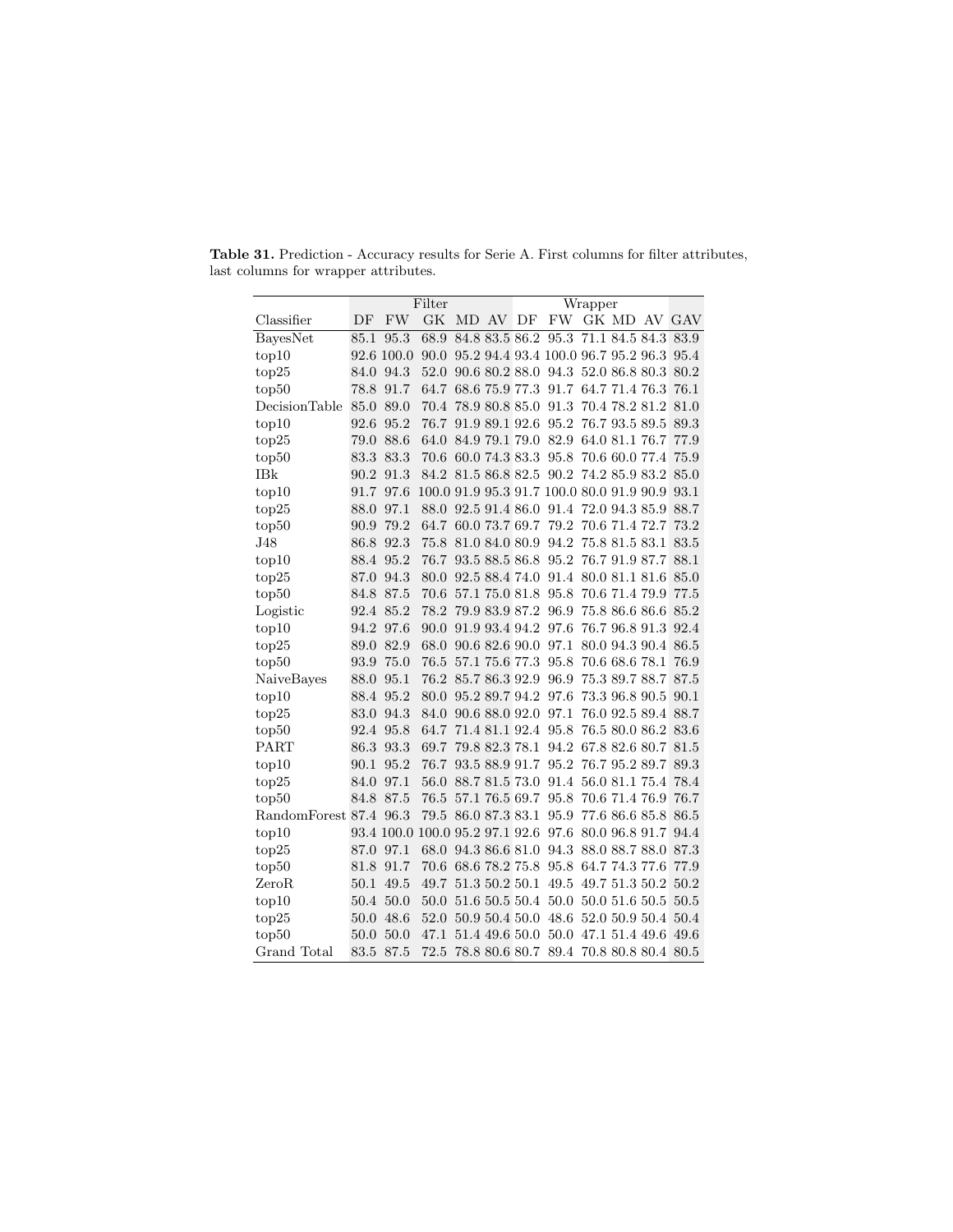# G Prediction - F-measure results for individual leagues

|                                                                |                                                        | Filter |  |  | Wrapper |  |      |
|----------------------------------------------------------------|--------------------------------------------------------|--------|--|--|---------|--|------|
| Classifier                                                     | DF FW GK MD AV DF FW GK MD AV GAV                      |        |  |  |         |  |      |
| NaiveBayes                                                     | 0.79 0.99 0.75 0.88 0.85 0.86 0.98 0.79 0.94 0.89      |        |  |  |         |  | 0.87 |
| top10                                                          | 0.82 1.00 0.67 0.89 0.84 0.96 0.97 0.86 0.92 0.93      |        |  |  |         |  | 0.89 |
| top25                                                          | 0.77 0.96 0.84 0.85 0.86 0.88 0.96 0.89 0.95 0.92      |        |  |  |         |  | 0.89 |
| top50                                                          | 0.79 1.00 0.73 0.90 0.85 0.74 1.00 0.62 0.93 0.82      |        |  |  |         |  | 0.84 |
| PART                                                           | 0.81 0.93 0.82 0.88 0.86 0.82 0.93 0.81 0.88 0.86      |        |  |  |         |  | 0.86 |
| top10                                                          | 0.89 1.00 0.87 0.91 0.92 0.94 1.00 0.87 0.89 0.92      |        |  |  |         |  | 0.92 |
| top25                                                          | 0.83 0.91 0.80 0.88 0.85 0.75 0.91 0.80 0.87 0.83      |        |  |  |         |  | 0.84 |
| top50                                                          | 0.70 0.89 0.80 0.86 0.81 0.78 0.89 0.75 0.88 0.82      |        |  |  |         |  | 0.82 |
| BayesNet                                                       | 0.78 0.99 0.72 0.90 0.85 0.86 0.97 0.75 0.91 0.87      |        |  |  |         |  | 0.86 |
| top10                                                          | 0.89 0.97 0.82 0.91 0.90 0.97 0.97 0.92 0.94 0.95      |        |  |  |         |  | 0.92 |
| top25                                                          | 0.75 1.00 0.80 0.90 0.86 0.92 1.00 0.80 0.91 0.91      |        |  |  |         |  | 0.89 |
| top50                                                          | $0.70$ 1.00 $0.55$ 0.88 0.78 0.68 0.95 0.55 0.86 0.76  |        |  |  |         |  | 0.77 |
| Logistic                                                       | 0.79 0.97 0.76 0.89 0.85 0.84 0.96 0.71 0.92 0.86      |        |  |  |         |  | 0.86 |
| top10                                                          | 0.85 0.97 0.76 0.91 0.87 0.97 0.97 0.88 0.93 0.94      |        |  |  |         |  | 0.91 |
| top25                                                          | 0.77 1.00 0.80 0.91 0.87 0.90 0.96 0.84 0.96 0.92      |        |  |  |         |  | 0.89 |
| top50                                                          | 0.74 0.94 0.73 0.85 0.82 0.65 0.95 0.40 0.87 0.72      |        |  |  |         |  | 0.77 |
| J48                                                            | 0.78 0.93 0.82 0.89 0.85 0.80 0.93 0.76 0.88 0.84      |        |  |  |         |  | 0.85 |
| top10                                                          | 0.90 1.00 0.87 0.94 0.93 0.86 1.00 0.87 0.89 0.90      |        |  |  |         |  | 0.92 |
| top25                                                          | 0.76 0.91 0.78 0.87 0.83 0.77 0.91 0.67 0.87 0.80      |        |  |  |         |  | 0.82 |
| top50                                                          | 0.68 0.89 0.80 0.85 0.81 0.78 0.89 0.75 0.88 0.83      |        |  |  |         |  | 0.82 |
| RandomForest 0.83 0.97 0.73 0.90 0.86 0.86 0.97 0.56 0.88 0.82 |                                                        |        |  |  |         |  | 0.84 |
| top10                                                          | 0.92 1.00 0.82 0.97 0.93 0.96 0.97 0.77 0.92 0.91      |        |  |  |         |  | 0.92 |
| top25                                                          | 0.83 0.91 0.71 0.88 0.83 0.88 0.96 0.74 0.90 0.87      |        |  |  |         |  | 0.85 |
| top50                                                          | 0.72 1.00 0.67 0.87 0.81 0.75 1.00 0.18 0.82 0.69      |        |  |  |         |  | 0.75 |
| <b>IBk</b>                                                     | 0.80 0.92 0.56 0.87 0.79 0.83 0.97 0.72 0.89 0.85      |        |  |  |         |  | 0.82 |
| top10                                                          | 0.90 1.00 0.78 0.94 0.91 0.96 1.00 0.89 0.94 0.95      |        |  |  |         |  | 0.93 |
| top25                                                          | 0.81 0.96 0.29 0.86 0.73 0.88 0.96 0.74 0.94 0.88      |        |  |  |         |  | 0.80 |
| top50                                                          | 0.69 0.80 0.60 0.81 0.73 0.67 0.94 0.55 0.78 0.73      |        |  |  |         |  | 0.73 |
| DecisionTable                                                  | 0.75 0.92 0.79 0.86 0.83 0.77 0.92 0.63 0.91 0.81      |        |  |  |         |  | 0.82 |
| top10                                                          | 0.90 0.97 0.82 0.87 0.89 0.88 0.97 0.82 0.93 0.90      |        |  |  |         |  | 0.89 |
| top25                                                          | 0.70 0.91 0.75 0.83 0.80 0.76 0.91 0.33 0.91 0.73      |        |  |  |         |  | 0.76 |
| top50                                                          | 0.65 0.89 0.80 0.89 0.81 0.68 0.89 0.75 0.88 0.80      |        |  |  |         |  | 0.80 |
| ZeroR                                                          | 0.66 0.67 0.67 1.00 0.67 0.66 0.67 0.67 1.00 0.67      |        |  |  |         |  | 0.67 |
| top10                                                          | 0.67 0.67 0.69 1.00 0.67 0.67 0.67 0.69 1.00 0.67      |        |  |  |         |  | 0.67 |
| top25                                                          | 1.00 1.00 0.67 1.00 0.67 1.00 1.00 0.67 1.00 0.67      |        |  |  |         |  | 0.67 |
| top50                                                          | 0.66 1.00 0.67 1.00 0.66 0.66 1.00 0.67 1.00 0.66      |        |  |  |         |  | 0.66 |
| Grand Total                                                    | 0.78 0.94 0.74 0.88 0.83 0.82 0.94 0.71 0.90 0.84 0.84 |        |  |  |         |  |      |

Table 32. Prediction - F-measure results for Bundesliga. First columns for filter attributes, last columns for wrapper attributes.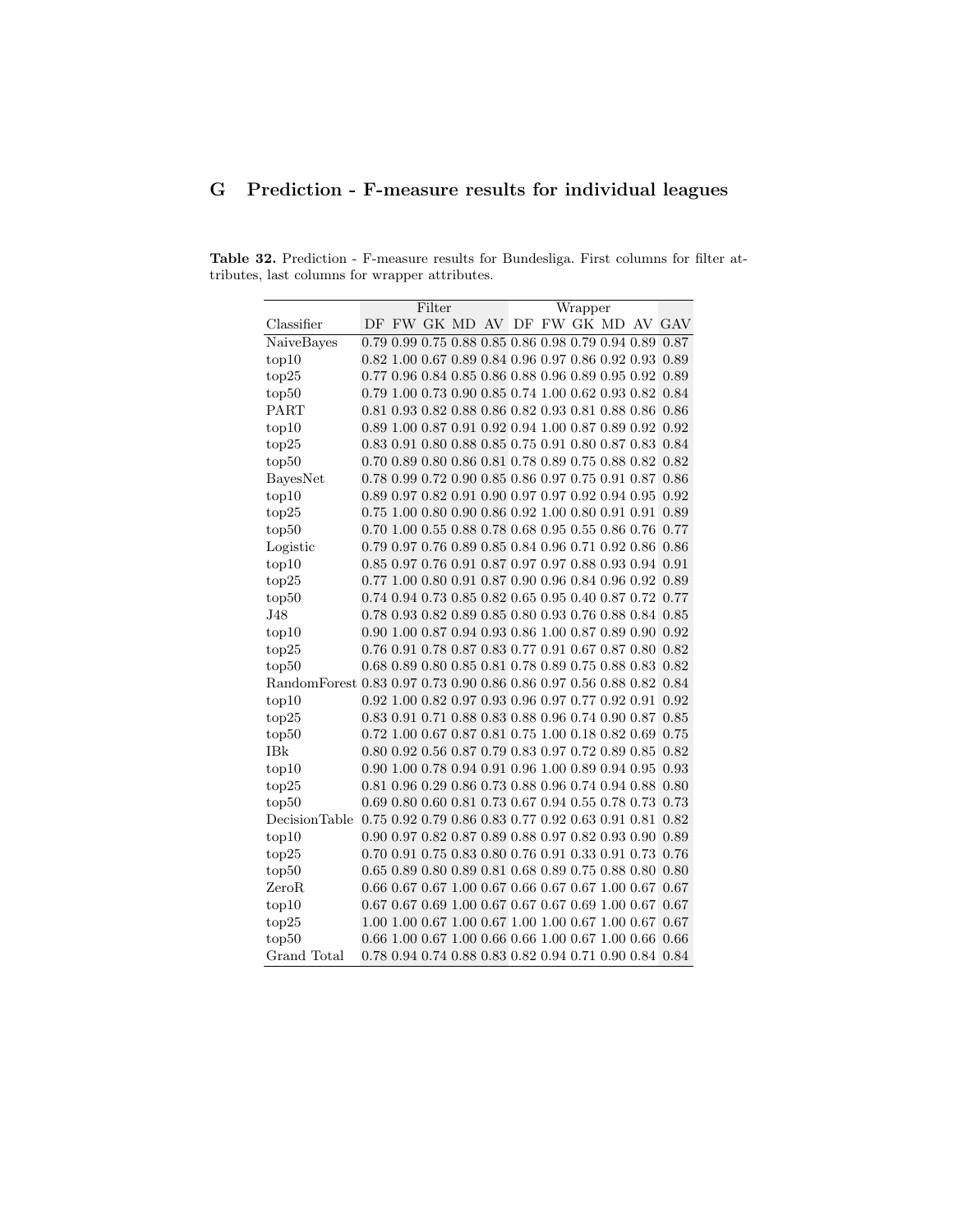|                                                                |  | Filter |  |  | Wrapper |                                                   |                                                   |                                   |
|----------------------------------------------------------------|--|--------|--|--|---------|---------------------------------------------------|---------------------------------------------------|-----------------------------------|
| Classifier                                                     |  |        |  |  |         |                                                   |                                                   | DF FW GK MD AV DF FW GK MD AV GAV |
| NaiveBayes                                                     |  |        |  |  |         | 0.81 0.95 0.84 0.88 0.87 0.82 0.93 0.86 0.90 0.88 |                                                   | 0.87                              |
| top10                                                          |  |        |  |  |         | 0.83 0.94 0.91 0.91 0.90 0.84 0.94 0.97 0.92 0.91 |                                                   | 0.91                              |
| top25                                                          |  |        |  |  |         | 0.84 0.96 0.82 0.87 0.87 0.90 0.90 0.91 0.94 0.91 |                                                   | 0.89                              |
| top50                                                          |  |        |  |  |         | 0.76 0.94 0.80 0.87 0.84 0.73 0.94 0.71 0.84 0.81 |                                                   | 0.82                              |
| RandomForest 0.82 0.95 0.82 0.90 0.87 0.83 0.97 0.77 0.90 0.87 |  |        |  |  |         |                                                   |                                                   | 0.87                              |
| top10                                                          |  |        |  |  |         | 0.88 1.00 0.90 0.93 0.93 0.94 1.00 0.87 0.95 0.94 |                                                   | 0.93                              |
| top25                                                          |  |        |  |  |         | 0.86 0.96 0.96 0.89 0.92 0.89 0.96 0.87 0.93 0.91 |                                                   | 0.92                              |
| top50                                                          |  |        |  |  |         | 0.71 0.89 0.59 0.89 0.77 0.65 0.94 0.57 0.84 0.75 |                                                   | 0.76                              |
| J48                                                            |  |        |  |  |         | 0.81 0.97 0.74 0.88 0.85 0.81 0.97 0.81 0.88 0.87 |                                                   | 0.86                              |
| top10                                                          |  |        |  |  |         | 0.86 1.00 0.94 0.93 0.93 0.86 1.00 0.94 0.93 0.93 |                                                   | 0.93                              |
| top25                                                          |  |        |  |  |         | 0.86 0.96 0.72 0.90 0.86 0.85 0.96 0.81 0.89 0.88 |                                                   | 0.87                              |
| top50                                                          |  |        |  |  |         | 0.70 0.93 0.57 0.81 0.75 0.73 0.93 0.67 0.83 0.79 |                                                   | 0.77                              |
| Logistic                                                       |  |        |  |  |         | 0.78 0.92 0.81 0.91 0.85 0.84 0.93 0.74 0.93 0.86 |                                                   | 0.85                              |
| top10                                                          |  |        |  |  |         | 0.85 0.94 0.90 0.95 0.91 0.95 0.94 0.85 0.95 0.92 |                                                   | 0.91                              |
| top25                                                          |  |        |  |  |         | 0.77 0.89 0.96 0.90 0.88 0.94 0.96 0.87 0.95 0.93 |                                                   | 0.90                              |
| top50                                                          |  |        |  |  |         | 0.71 0.93 0.57 0.87 0.77 0.63 0.88 0.50 0.88 0.72 |                                                   | 0.75                              |
| DecisionTable                                                  |  |        |  |  |         | 0.81 0.97 0.72 0.89 0.85 0.81 0.97 0.77 0.91 0.86 |                                                   | 0.85                              |
| top10                                                          |  |        |  |  |         | 0.85 1.00 0.84 0.88 0.89 0.88 1.00 0.84 0.97 0.92 |                                                   | 0.91                              |
| top25                                                          |  |        |  |  |         | 0.84 0.96 0.67 0.91 0.84 0.79 0.96 0.82 0.93 0.87 |                                                   | 0.86                              |
| top50                                                          |  |        |  |  |         | 0.73 0.93 0.67 0.87 0.80 0.75 0.93 0.67 0.83 0.80 |                                                   | 0.80                              |
| BayesNet                                                       |  |        |  |  |         | 0.79 0.96 0.79 0.89 0.86 0.85 0.95 0.62 0.92 0.83 |                                                   | 0.85                              |
| top10                                                          |  |        |  |  |         | 0.83 0.97 0.85 0.93 0.89 0.96 0.97 0.93 0.95 0.96 |                                                   | 0.92                              |
| top25                                                          |  |        |  |  |         | 0.80 0.96 0.87 0.89 0.88 0.92 0.93 0.92 0.95 0.93 |                                                   | 0.91                              |
| top50                                                          |  |        |  |  |         | 0.73 0.94 0.67 0.86 0.80 0.68 0.94 0.00 0.85 0.62 |                                                   | 0.71                              |
| <b>IBk</b>                                                     |  |        |  |  |         | 0.80 0.93 0.76 0.89 0.85 0.76 0.93 0.76 0.88 0.83 |                                                   | 0.84                              |
| top10                                                          |  |        |  |  |         | 0.85 1.00 0.87 0.92 0.91 0.96 0.94 0.93 0.94 0.94 |                                                   | 0.93                              |
| top25                                                          |  |        |  |  |         | 0.81 0.93 0.77 0.87 0.85 0.83 0.93 0.82 0.94 0.88 |                                                   | 0.86                              |
| top50                                                          |  |        |  |  |         | 0.75 0.88 0.63 0.86 0.78 0.50 0.93 0.53 0.77 0.68 |                                                   | 0.73                              |
| PART                                                           |  |        |  |  |         | 0.81 0.95 0.74 0.89 0.84 0.81 0.95 0.71 0.87 0.83 |                                                   | 0.84                              |
| top10                                                          |  |        |  |  |         | 0.86 1.00 0.87 0.90 0.91 0.92 1.00 0.87 0.91 0.93 |                                                   | 0.92                              |
| top25                                                          |  |        |  |  |         | 0.86 0.96 0.77 0.91 0.87 0.77 0.96 0.59 0.87 0.80 |                                                   | 0.84                              |
| top50                                                          |  |        |  |  |         | 0.70 0.88 0.57 0.85 0.75 0.73 0.88 0.67 0.83 0.78 |                                                   | 0.76                              |
| ZeroR                                                          |  |        |  |  |         |                                                   |                                                   | 0.67                              |
| top10                                                          |  |        |  |  |         | 0.67 0.67 0.68 1.00 0.67 0.67 0.67 0.68 1.00 0.67 |                                                   | 0.67                              |
| top25                                                          |  |        |  |  |         |                                                   | 0.67 1.00 0.67 0.67 0.67 0.67 1.00 0.67 0.67 0.67 | 0.67                              |
| top50                                                          |  |        |  |  |         |                                                   | 0.67 1.00 0.67 0.67 0.67 0.67 1.00 0.67 0.67 0.67 | 0.67                              |
| Grand Total                                                    |  |        |  |  |         |                                                   | 0.79 0.94 0.77 0.87 0.84 0.80 0.94 0.75 0.88 0.84 | 0.84                              |

Table 33. Prediction - F-measure results for EPL. First columns for filter attributes, last columns for wrapper attributes.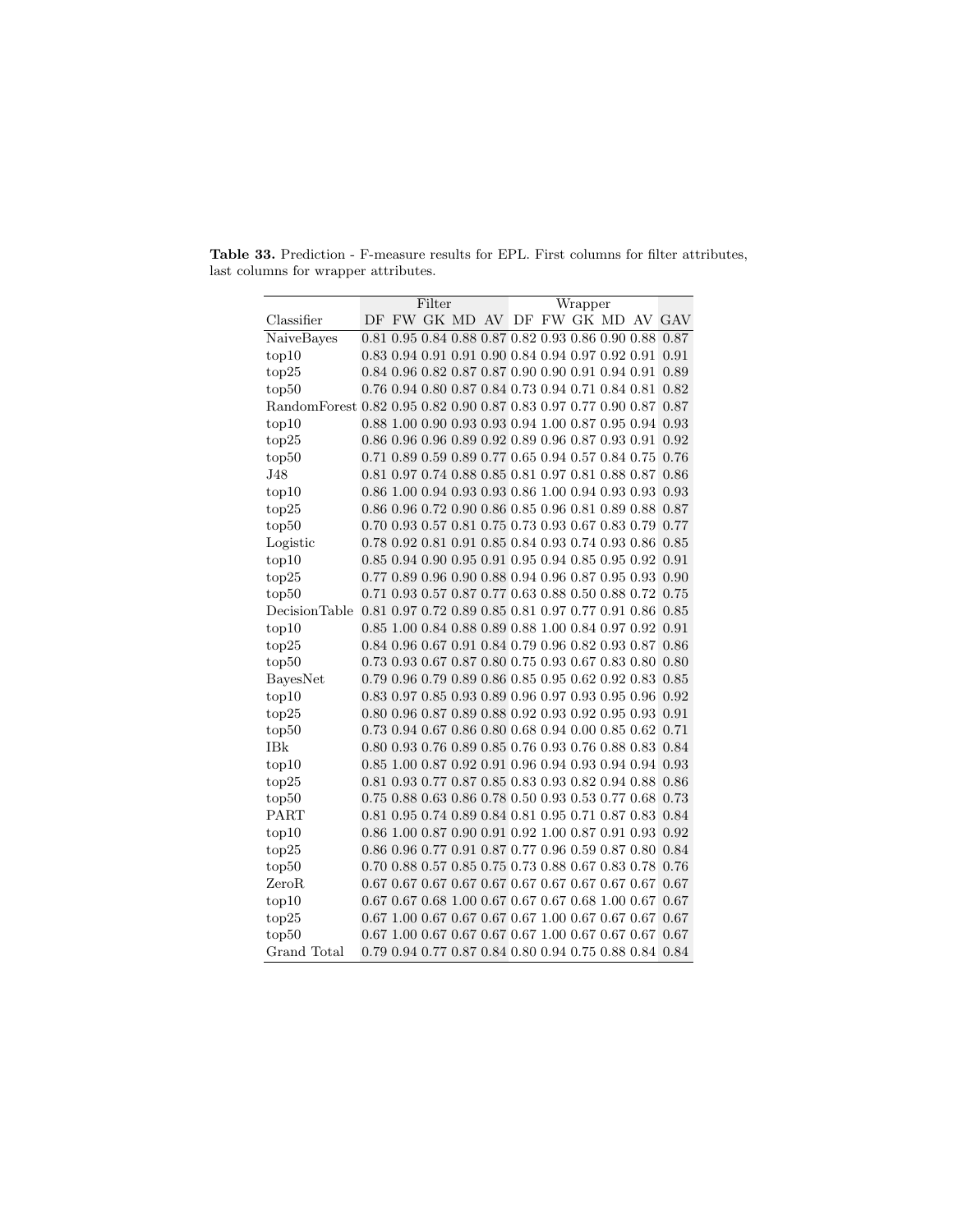|                                                                     |          |                                                              | Filter |                          |  | Wrapper |                                                   |                                                        |
|---------------------------------------------------------------------|----------|--------------------------------------------------------------|--------|--------------------------|--|---------|---------------------------------------------------|--------------------------------------------------------|
| Classifier                                                          |          |                                                              |        |                          |  |         |                                                   | DF FW GK MD AV DF FW GK MD AV GAV                      |
| RandomForest 0.83 0.87 0.85 0.89 0.86 0.88 0.90 0.83 0.90 0.88 0.87 |          |                                                              |        |                          |  |         |                                                   |                                                        |
| top10                                                               |          |                                                              |        |                          |  |         | 0.93 0.90 1.00 0.94 0.94 0.93 0.93 0.96 0.97 0.95 | 0.95                                                   |
| top25                                                               |          |                                                              |        |                          |  |         | 0.85 0.93 0.83 0.91 0.88 0.92 1.00 0.91 0.94 0.94 | 0.91                                                   |
| top50                                                               |          | 0.72 0.78 0.71 0.83 0.76 0.79 0.78 0.63 0.79 0.75            |        |                          |  |         |                                                   | 0.75                                                   |
| Logistic                                                            |          | 0.81 0.79 0.82 0.91 0.83 0.89 0.90 0.88 0.91 0.90            |        |                          |  |         |                                                   | 0.86                                                   |
| top10                                                               |          |                                                              |        |                          |  |         | 0.88 0.76 0.92 0.96 0.88 0.95 0.90 0.92 0.95 0.93 | 0.90                                                   |
| top25                                                               |          |                                                              |        |                          |  |         | 0.80 0.90 0.91 0.91 0.88 0.91 0.96 0.91 0.91 0.92 | 0.90                                                   |
| top50                                                               |          |                                                              |        |                          |  |         | 0.76 0.71 0.63 0.85 0.73 0.82 0.84 0.82 0.88 0.84 | 0.79                                                   |
| BayesNet                                                            |          |                                                              |        |                          |  |         | 0.80 0.87 0.83 0.87 0.84 0.88 0.90 0.83 0.90 0.88 | 0.86                                                   |
| top10                                                               |          |                                                              |        |                          |  |         | 0.85 0.90 0.96 0.94 0.91 0.98 0.93 0.96 0.97 0.96 | 0.94                                                   |
| top25                                                               |          |                                                              |        |                          |  |         | 0.84 0.93 0.87 0.88 0.88 0.90 1.00 0.87 0.94 0.93 | 0.90                                                   |
| top50                                                               |          |                                                              |        |                          |  |         | 0.71 0.78 0.67 0.79 0.74 0.75 0.78 0.67 0.80 0.75 | 0.74                                                   |
| <b>IBk</b>                                                          |          | 0.76 0.86 0.87 0.87 0.84 0.85 0.88 0.79 0.88 0.85            |        |                          |  |         |                                                   | 0.85                                                   |
| top10                                                               |          | 0.86 0.90 0.96 0.96 0.92 0.91 0.94 0.89 0.98 0.93            |        |                          |  |         |                                                   | 0.92                                                   |
| top25                                                               |          | 0.67 0.96 0.91 0.88 0.86 0.90 0.93 0.87 0.92 0.90            |        |                          |  |         |                                                   | 0.88                                                   |
| top50                                                               |          | 0.76 0.71 0.75 0.76 0.74 0.75 0.78 0.63 0.73 0.72            |        |                          |  |         |                                                   | 0.73                                                   |
| NaiveBayes                                                          |          | $0.79\ 0.87\ 0.77\ 0.88\ 0.83\ 0.88\ 0.88\ 0.76\ 0.91\ 0.86$ |        |                          |  |         |                                                   | 0.84                                                   |
| top10                                                               |          | 0.88 0.90 0.86 0.93 0.89 0.94 0.90 0.86 0.95 0.91            |        |                          |  |         |                                                   | 0.90                                                   |
| top25                                                               |          |                                                              |        |                          |  |         | 0.80 0.93 0.83 0.89 0.86 0.91 0.96 0.80 0.93 0.90 | 0.88                                                   |
| top50                                                               |          |                                                              |        |                          |  |         |                                                   | 0.71 0.78 0.63 0.83 0.73 0.81 0.78 0.63 0.86 0.77 0.75 |
| PART                                                                |          |                                                              |        |                          |  |         |                                                   | 0.79 0.89 0.78 0.88 0.84 0.83 0.88 0.78 0.85 0.84 0.84 |
| top10                                                               |          |                                                              |        |                          |  |         |                                                   | 0.91 0.93 0.96 0.96 0.94 0.96 0.93 0.96 0.90 0.94 0.94 |
| top25                                                               |          |                                                              |        |                          |  |         |                                                   | 0.79 0.92 0.67 0.90 0.82 0.82 0.89 0.67 0.88 0.81 0.82 |
| top50                                                               |          |                                                              |        |                          |  |         |                                                   | 0.67 0.82 0.71 0.78 0.74 0.73 0.82 0.71 0.77 0.76 0.75 |
| J48                                                                 |          |                                                              |        |                          |  |         |                                                   | 0.77 0.89 0.78 0.90 0.84 0.80 0.88 0.78 0.87 0.83 0.83 |
| top10                                                               |          |                                                              |        |                          |  |         |                                                   | 0.88 0.93 0.96 0.95 0.93 0.93 0.93 0.96 0.92 0.94 0.93 |
| top25                                                               |          |                                                              |        |                          |  |         |                                                   | 0.76 0.92 0.67 0.92 0.82 0.82 0.89 0.67 0.92 0.82 0.82 |
| top50                                                               |          |                                                              |        |                          |  |         |                                                   | 0.67 0.82 0.71 0.82 0.76 0.64 0.82 0.71 0.76 0.74 0.75 |
| DecisionTable                                                       |          |                                                              |        |                          |  |         |                                                   | 0.79 0.87 0.79 0.86 0.83 0.84 0.86 0.78 0.86 0.84 0.83 |
| top10                                                               |          |                                                              |        |                          |  |         | 0.89 0.93 0.96 0.95 0.93 0.89 0.93 0.96 0.95 0.93 | 0.93                                                   |
| top25                                                               |          | 0.74 0.89 0.70 0.92 0.81 0.84 0.89 0.67 0.90 0.82            |        |                          |  |         |                                                   | 0.82                                                   |
| top50                                                               |          |                                                              |        |                          |  |         | 0.75 0.78 0.71 0.72 0.74 0.79 0.76 0.71 0.74 0.75 | 0.75                                                   |
| ZeroR                                                               |          |                                                              |        |                          |  |         | 0.67 0.65 0.65 0.67 0.66 0.67 0.65 0.65 0.67 0.66 | 0.66                                                   |
| top10                                                               | 0.67     | /0                                                           |        | $/0$ 0.67 0.67 0.67 $/0$ |  |         | $/0$ 0.67 0.67                                    | 0.67                                                   |
| top25                                                               |          |                                                              |        |                          |  |         |                                                   | 0.67 0.65 0.67 0.66 0.66 0.67 0.65 0.67 0.66 0.66 0.66 |
| top50                                                               | $0.67\,$ | /0                                                           |        |                          |  |         | $0.64$ 0.66 0.65 0.67 /0 0.64 0.66 0.65           | 0.65                                                   |
| Grand Total                                                         |          |                                                              |        |                          |  |         |                                                   | 0.78 0.85 0.80 0.86 0.82 0.84 0.88 0.79 0.86 0.84 0.83 |

Table 34. Prediction - F-measure results for La Liga. First columns for filter attributes, last columns for wrapper attributes.

 $\overline{a}$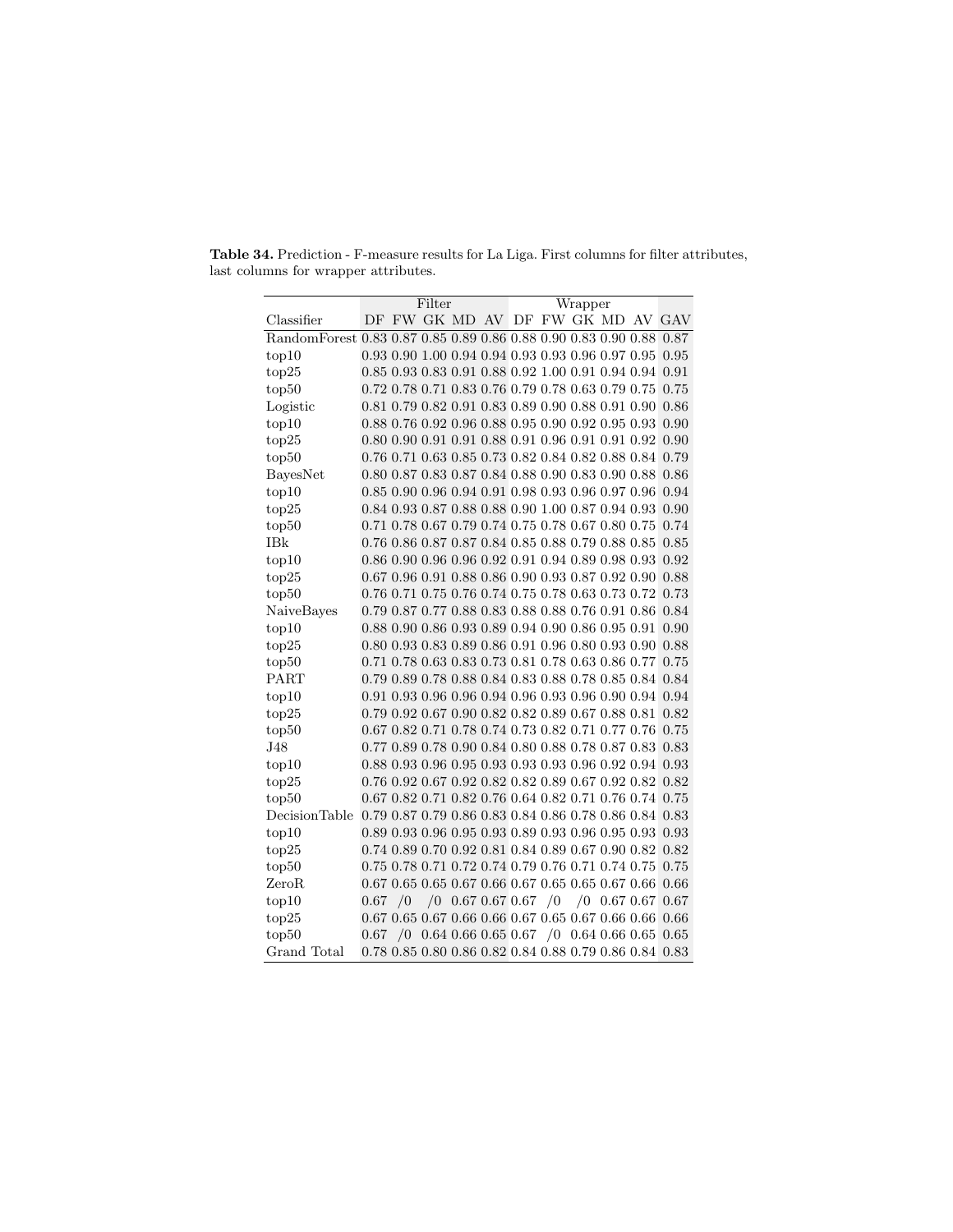|                                                                |    |    | Filter                      |    |                                                              |    |    | Wrapper |                             |                                                              |                                   |
|----------------------------------------------------------------|----|----|-----------------------------|----|--------------------------------------------------------------|----|----|---------|-----------------------------|--------------------------------------------------------------|-----------------------------------|
| Classifier                                                     |    |    |                             |    |                                                              |    |    |         |                             |                                                              | DF FW GK MD AV DF FW GK MD AV GAV |
| RandomForest 0.86 0.84 0.82 0.87 0.85 0.85 0.89 0.59 0.87 0.80 |    |    |                             |    |                                                              |    |    |         |                             |                                                              | 0.82                              |
| top10                                                          |    |    |                             |    |                                                              |    |    |         |                             | 0.94 0.92 0.80 0.92 0.90 0.95 1.00 0.91 0.92 0.94            | 0.92                              |
| top25                                                          |    |    |                             |    | 0.85 0.87 0.85 0.84 0.85 0.83 0.90 0.67 0.85 0.81            |    |    |         |                             |                                                              | 0.83                              |
| top50                                                          |    |    |                             |    | 0.79 0.74 /0 0.84 0.79 0.77 0.78 0.18 0.83 0.64              |    |    |         |                             |                                                              | 0.70                              |
| Logistic                                                       |    |    |                             |    | 0.89 0.87 0.59 0.86 0.80 0.88 0.91 0.62 0.92 0.83            |    |    |         |                             |                                                              | 0.82                              |
| top10                                                          |    |    |                             |    | 0.92 0.88 0.73 0.89 0.86 0.95 1.00 0.87 0.95 0.94            |    |    |         |                             |                                                              | 0.90                              |
| top25                                                          |    |    |                             |    | 0.88 0.94 0.85 0.85 0.88 0.90 0.94 0.67 0.88 0.85            |    |    |         |                             |                                                              | 0.86                              |
| top50                                                          |    |    |                             |    | $0.86\ 0.78\ 0.18\ 0.83\ 0.66\ 0.81\ 0.78\ 0.33\ 0.92\ 0.71$ |    |    |         |                             |                                                              | 0.69                              |
| NaiveBayes                                                     |    |    |                             |    | 0.88 0.87 0.62 0.79 0.79 0.86 0.87 0.73 0.87 0.83            |    |    |         |                             |                                                              | 0.81                              |
| top10                                                          |    |    |                             |    | 0.90 0.92 0.80 0.76 0.85 0.92 1.00 0.92 0.86 0.92            |    |    |         |                             |                                                              | 0.88                              |
| top25                                                          |    |    |                             |    | 0.85 0.83 0.81 0.78 0.82 0.84 0.88 0.71 0.87 0.83            |    |    |         |                             |                                                              | 0.82                              |
| top50                                                          |    |    |                             |    | $0.88\ 0.84\ 0.25\ 0.82\ 0.70\ 0.83\ 0.74\ 0.57\ 0.87\ 0.75$ |    |    |         |                             |                                                              | 0.73                              |
| <b>PART</b>                                                    |    |    |                             |    | 0.85 0.84 0.69 0.83 0.80 0.81 0.89 0.75 0.83 0.82            |    |    |         |                             |                                                              | 0.81                              |
| top10                                                          |    |    |                             |    | 0.93 0.87 0.81 0.92 0.89 0.92 1.00 0.91 0.90 0.93            |    |    |         |                             |                                                              | 0.91                              |
| top25                                                          |    |    |                             |    | 0.86 0.94 0.79 0.87 0.87 0.74 0.88 0.71 0.81 0.78            |    |    |         |                             |                                                              | 0.82                              |
| top50                                                          |    |    |                             |    | 0.74 0.70 0.46 0.71 0.65 0.77 0.78 0.64 0.77 0.74            |    |    |         |                             |                                                              | 0.70                              |
| J48                                                            |    |    |                             |    | 0.86 0.84 0.64 0.83 0.79 0.81 0.88 0.80 0.81 0.82            |    |    |         |                             |                                                              | 0.81                              |
| top10                                                          |    |    |                             |    | 0.96 0.87 0.81 0.88 0.88 0.92 1.00 0.91 0.88 0.93            |    |    |         |                             |                                                              | 0.90                              |
| top25                                                          |    |    |                             |    | 0.82 0.94 0.79 0.85 0.85 0.74 0.85 0.84 0.85 0.82            |    |    |         |                             |                                                              | 0.84                              |
| top50                                                          |    |    |                             |    | 0.81 0.70 0.33 0.76 0.65 0.75 0.78 0.64 0.69 0.72            |    |    |         |                             |                                                              | 0.68                              |
| <b>IBk</b>                                                     |    |    |                             |    |                                                              |    |    |         |                             | 0.83 0.85 0.72 0.88 0.82 0.88 0.86 0.57 0.85 0.79            | 0.80                              |
| top10                                                          |    |    |                             |    |                                                              |    |    |         |                             | 0.95 0.86 0.80 0.91 0.88 0.94 0.97 0.87 0.94 0.93            | 0.90                              |
| top25                                                          |    |    |                             |    |                                                              |    |    |         |                             | $0.84\ 0.91\ 0.92\ 0.89\ 0.89\ 0.88\ 0.91\ 0.67\ 0.91\ 0.84$ | 0.87                              |
| top50                                                          |    |    |                             |    |                                                              |    |    |         |                             | 0.70 0.78 0.43 0.84 0.69 0.82 0.70 0.18 0.70 0.60            | 0.64                              |
| BayesNet                                                       |    |    |                             |    | 0.83 0.83 0.61 0.82 0.77 0.87 0.91 0.56 0.87 0.80            |    |    |         |                             |                                                              | 0.79                              |
| top10                                                          |    |    |                             |    | 0.88 0.88 0.79 0.83 0.84 0.95 1.00 0.88 0.89 0.93            |    |    |         |                             |                                                              | 0.89                              |
| top25                                                          |    |    |                             |    | 0.83 0.82 0.79 0.81 0.81 0.84 0.94 0.62 0.87 0.82            |    |    |         |                             |                                                              | 0.81                              |
| top50                                                          |    |    |                             |    | 0.78 0.78 0.25 0.83 0.66 0.83 0.78 0.18 0.85 0.66            |    |    |         |                             |                                                              | 0.66                              |
| DecisionTable                                                  |    |    |                             |    | 0.74 0.83 0.63 0.82 0.76 0.78 0.86 0.73 0.87 0.81            |    |    |         |                             |                                                              | 0.78                              |
| top10                                                          |    |    |                             |    | 0.80 0.90 0.86 0.80 0.84 0.80 0.94 0.86 0.93 0.88            |    |    |         |                             |                                                              | 0.86                              |
| top25                                                          |    |    |                             |    | $0.64$ 0.86 0.79 0.83 0.78 0.75 0.85 /0 0.83 0.81            |    |    |         |                             |                                                              | 0.79                              |
| top50                                                          |    |    |                             |    | 0.78 0.74 0.25 0.83 0.65 0.79 0.78 0.60 0.84 0.75            |    |    |         |                             |                                                              | 0.70                              |
| ZeroR                                                          | /0 |    | $0.65$ $0.64$ $0.66$ $0.65$ |    |                                                              | /0 |    |         | $0.65$ $0.64$ $0.66$ $0.65$ |                                                              | 0.65                              |
| top10                                                          | /0 | /0 | /0                          | /0 | /0                                                           | /0 | /0 | /0      | /0                          | /0                                                           | /0                                |
| top25                                                          | /0 | /0 | /0                          |    | 0.66 0.66                                                    | /0 | /0 | /0      |                             | $0.66\;0.66$                                                 | 0.66                              |
| top50                                                          | /0 |    |                             |    | 0.65 0.64 0.66 0.65                                          | /0 |    |         | $0.65$ $0.64$ $0.66$ $0.65$ |                                                              | 0.65                              |
| Grand Total                                                    |    |    |                             |    | 0.84 0.84 0.66 0.82 0.79 0.84 0.87 0.66 0.84 0.81            |    |    |         |                             |                                                              | 0.80                              |

Table 35. Prediction - F-measure results for Ligue 1. First columns for filter attributes, last columns for wrapper attributes.

 $\overline{a}$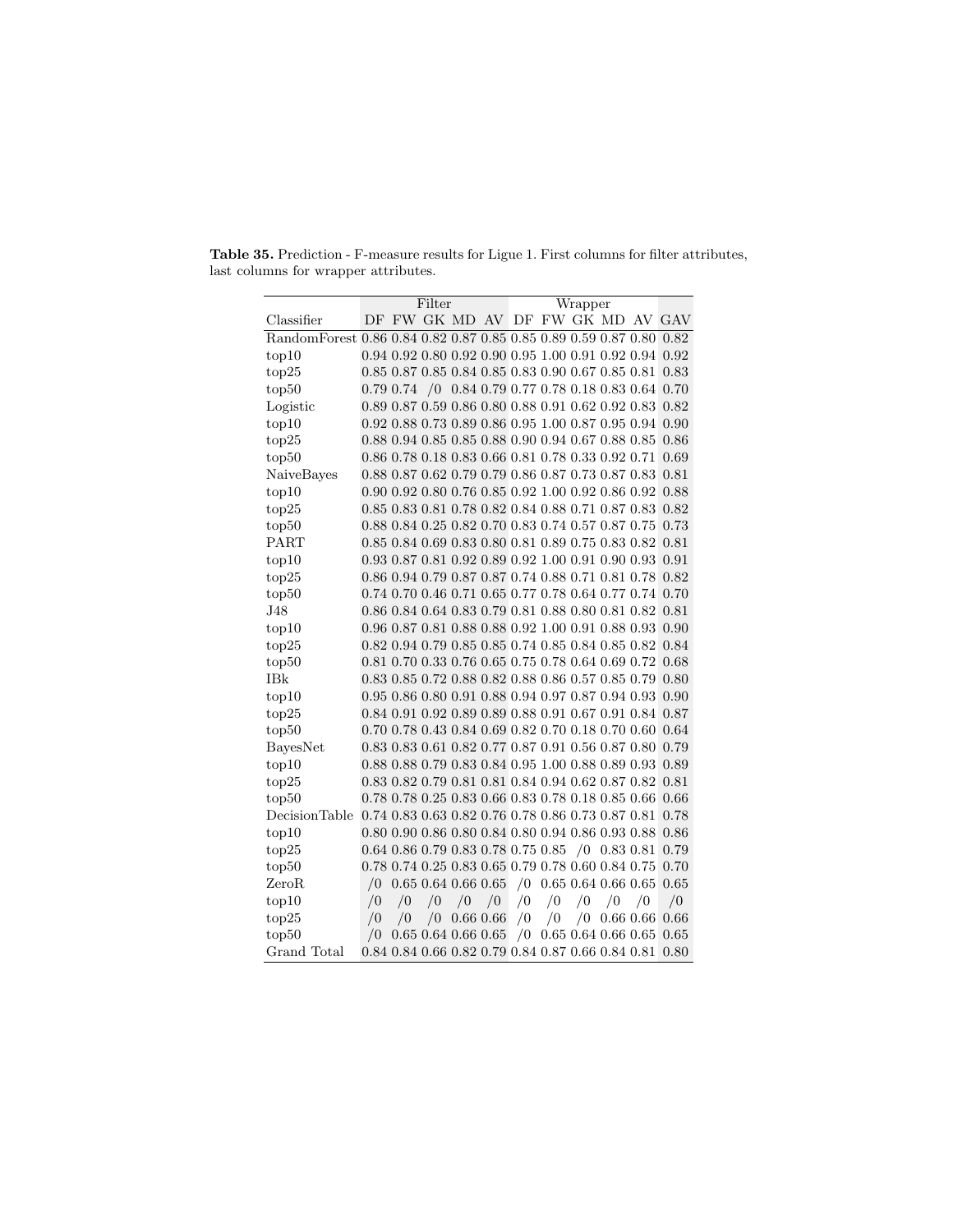|                                                                | Filter |              |            |  |                       |  | Wrapper |    |                                                              |           |                                   |  |
|----------------------------------------------------------------|--------|--------------|------------|--|-----------------------|--|---------|----|--------------------------------------------------------------|-----------|-----------------------------------|--|
| Classifier                                                     |        |              |            |  |                       |  |         |    |                                                              |           | DF FW GK MD AV DF FW GK MD AV GAV |  |
| NaiveBayes                                                     |        |              |            |  |                       |  |         |    | 0.88 0.95 0.76 0.86 0.86 0.93 0.97 0.77 0.89 0.89            |           | 0.88                              |  |
| top10                                                          |        |              |            |  |                       |  |         |    | 0.89 0.95 0.82 0.95 0.91 0.94 0.98 0.78 0.97 0.92            |           | 0.91                              |  |
| top25                                                          |        |              |            |  |                       |  |         |    | 0.83 0.94 0.83 0.91 0.88 0.92 0.97 0.77 0.93 0.90            |           | 0.89                              |  |
| top50                                                          |        |              |            |  |                       |  |         |    | 0.92 0.96 0.63 0.72 0.81 0.92 0.96 0.75 0.79 0.86            |           | 0.83                              |  |
| RandomForest 0.88 0.96 0.80 0.87 0.88 0.84 0.96 0.78 0.87 0.86 |        |              |            |  |                       |  |         |    |                                                              |           | 0.87                              |  |
| top10                                                          |        |              |            |  |                       |  |         |    | 0.94 1.00 1.00 0.95 0.97 0.93 0.98 0.82 0.97 0.92            |           | 0.95                              |  |
| top25                                                          |        |              |            |  |                       |  |         |    | 0.87 0.97 0.69 0.94 0.87 0.82 0.94 0.89 0.90 0.89            |           | 0.88                              |  |
| top50                                                          |        |              |            |  |                       |  |         |    | 0.83 0.92 0.71 0.72 0.79 0.78 0.96 0.63 0.76 0.78            |           | 0.79                              |  |
| BayesNet                                                       |        |              |            |  |                       |  |         |    | 0.85 0.95 0.77 0.86 0.86 0.87 0.96 0.79 0.85 0.86            |           | 0.86                              |  |
| top10                                                          |        |              |            |  |                       |  |         |    | 0.93 1.00 0.90 0.95 0.95 0.93 1.00 0.97 0.95 0.96            |           | 0.95                              |  |
| top25                                                          |        |              |            |  |                       |  |         |    | 0.84 0.94 0.67 0.90 0.84 0.88 0.94 0.67 0.87 0.84            |           | 0.84                              |  |
| top50                                                          |        |              |            |  |                       |  |         |    | 0.79 0.92 0.73 0.72 0.79 0.79 0.92 0.73 0.72 0.79            |           | 0.79                              |  |
| Logistic                                                       |        |              |            |  |                       |  |         |    | 0.92 0.86 0.78 0.81 0.85 0.88 0.97 0.76 0.87 0.87            |           | 0.86                              |  |
| top10                                                          |        |              |            |  |                       |  |         |    | 0.94 0.98 0.91 0.91 0.94 0.94 0.98 0.80 0.97 0.92            |           | 0.93                              |  |
| top25                                                          |        |              |            |  |                       |  |         |    | 0.89 0.84 0.69 0.91 0.83 0.89 0.97 0.78 0.95 0.90            |           | 0.87                              |  |
| top50                                                          |        |              |            |  |                       |  |         |    | 0.94 0.77 0.75 0.62 0.77 0.79 0.96 0.71 0.70 0.79            |           | 0.78                              |  |
| IBk                                                            |        |              |            |  |                       |  |         |    | 0.91 0.92 0.82 0.81 0.86 0.83 0.91 0.75 0.85 0.84            |           | 0.85                              |  |
| top10                                                          |        |              |            |  |                       |  |         |    | 0.92 0.98 1.00 0.92 0.95 0.92 1.00 0.83 0.92 0.92            |           | 0.94                              |  |
| top25                                                          |        |              |            |  |                       |  |         |    | 0.88 0.97 0.89 0.93 0.92 0.86 0.91 0.72 0.95 0.86            |           | 0.89                              |  |
| top50                                                          |        |              |            |  |                       |  |         |    | 0.91 0.80 0.57 0.59 0.72 0.71 0.81 0.71 0.69 0.73            |           | 0.72                              |  |
| J48                                                            |        |              |            |  |                       |  |         |    | 0.87 0.92 0.70 0.82 0.83 0.83 0.94 0.70 0.82 0.82            |           | 0.82                              |  |
| top10                                                          |        |              |            |  |                       |  |         |    | $0.89\ 0.95\ 0.70\ 0.93\ 0.87\ 0.88\ 0.95\ 0.70\ 0.92\ 0.86$ |           | 0.86                              |  |
| top25                                                          |        |              |            |  |                       |  |         |    | 0.87 0.94 0.74 0.92 0.87 0.77 0.91 0.74 0.83 0.81            |           | 0.84                              |  |
| top50                                                          |        |              |            |  |                       |  |         |    | 0.85 0.88 0.67 0.59 0.75 0.83 0.96 0.67 0.71 0.79            |           | 0.77                              |  |
| DecisionTable                                                  |        |              |            |  |                       |  |         |    | 0.84 0.90 0.68 0.78 0.80 0.84 0.91 0.68 0.81 0.81            |           | 0.80                              |  |
| top10                                                          |        |              |            |  |                       |  |         |    | 0.93 0.95 0.70 0.92 0.87 0.93 0.95 0.70 0.93 0.88            |           | 0.87                              |  |
| top25                                                          |        |              |            |  |                       |  |         |    | 0.76 0.89 0.67 0.83 0.79 0.76 0.82 0.67 0.82 0.77            |           | 0.78                              |  |
| top50                                                          |        |              |            |  |                       |  |         |    | 0.83 0.85 0.67 0.59 0.73 0.83 0.96 0.67 0.67 0.78            |           | 0.76                              |  |
| PART                                                           |        |              |            |  |                       |  |         |    | 0.86 0.93 0.53 0.80 0.78 0.78 0.94 0.51 0.84 0.77            |           | 0.77                              |  |
| top10                                                          |        |              |            |  |                       |  |         |    | 0.90 0.95 0.70 0.93 0.87 0.91 0.95 0.70 0.95 0.88            |           | 0.87                              |  |
| top25                                                          |        |              |            |  |                       |  |         |    | 0.84 0.97 0.15 0.88 0.71 0.77 0.91 0.15 0.83 0.67            |           | 0.69                              |  |
| top50                                                          |        |              |            |  |                       |  |         |    | 0.84 0.88 0.75 0.59 0.77 0.66 0.96 0.67 0.74 0.75            |           | 0.76                              |  |
| ZeroR                                                          |        |              |            |  |                       |  |         |    | 0.67 0.66 0.67 0.68 0.67 0.67 0.66 0.67 0.68 0.67            |           | 0.67                              |  |
| top10                                                          |        |              |            |  |                       |  |         |    | $0.67$ 0.67 0.67 $/0$ 0.67 0.67 0.67 0.67 $/0$ 0.67          |           | 0.67                              |  |
| top25                                                          |        | 0.670.65     | $\sqrt{0}$ |  | $0.67$ 0.67 0.67 0.65 |  |         |    | $/0$ 0.67 0.67                                               |           | 0.67                              |  |
| top50                                                          |        | $0.67\;0.67$ | /0         |  | 0.68 0.67 0.67 0.67   |  |         | /0 |                                                              | 0.68 0.67 | 0.67                              |  |
| Grand Total                                                    |        |              |            |  |                       |  |         |    | 0.85 0.90 0.73 0.81 0.82 0.83 0.91 0.71 0.84 0.83            |           | 0.83                              |  |

Table 36. Prediction - F-measure results for Serie A. First columns for filter attributes, last columns for wrapper attributes.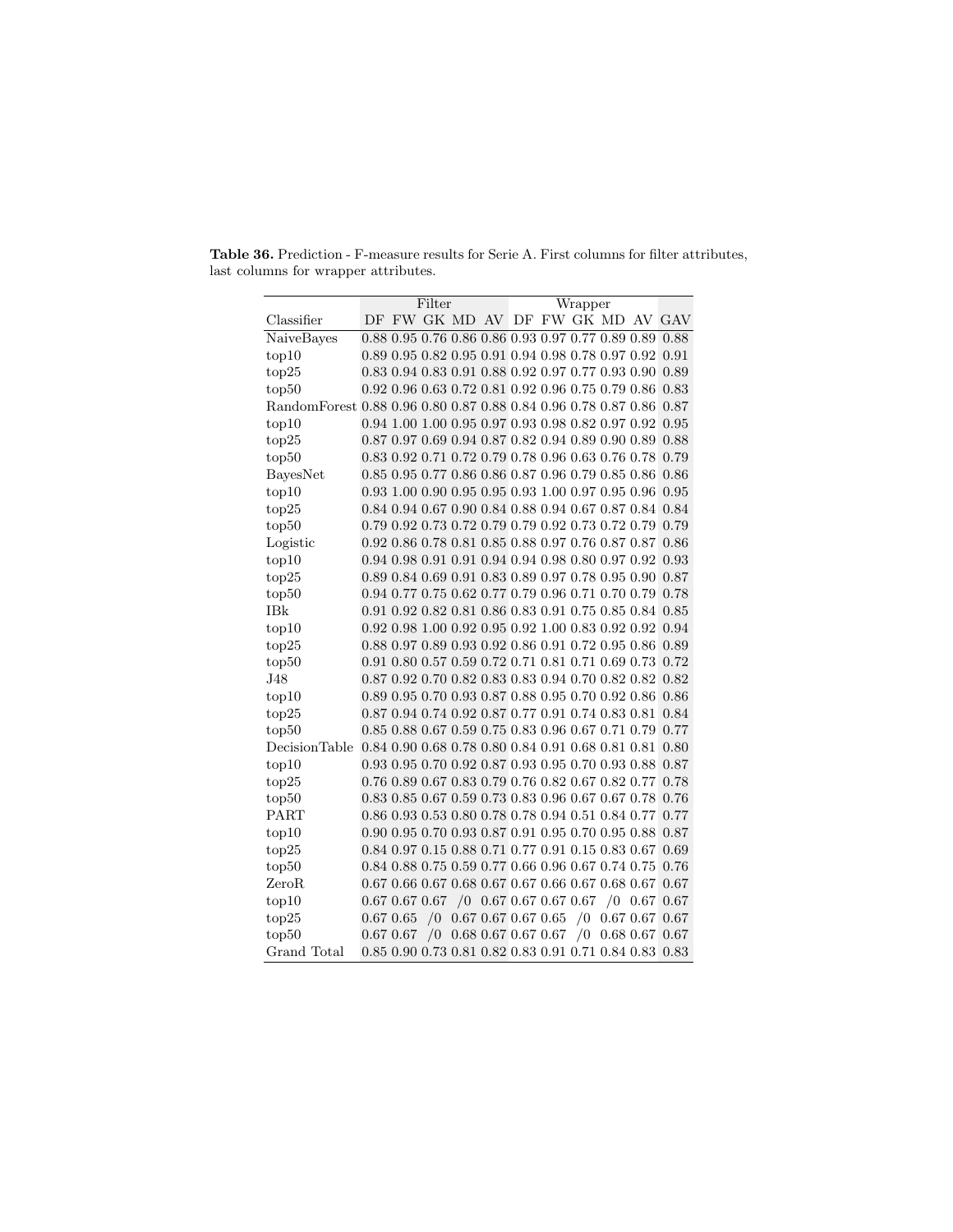# H Prediction - AUC-ROC results for individual leagues

|                                                                | Filter |  |  |  |  |  | Wrapper |  |                                                   |                                                        |                                   |  |
|----------------------------------------------------------------|--------|--|--|--|--|--|---------|--|---------------------------------------------------|--------------------------------------------------------|-----------------------------------|--|
| Classifier                                                     |        |  |  |  |  |  |         |  |                                                   |                                                        | DF FW GK MD AV DF FW GK MD AV GAV |  |
| NaiveBayes                                                     |        |  |  |  |  |  |         |  | 0.88 1.00 0.87 0.95 0.92 0.93 1.00 0.93 0.98 0.96 |                                                        | 0.94                              |  |
| top10                                                          |        |  |  |  |  |  |         |  | 0.91 1.00 0.86 0.95 0.93 0.99 1.00 0.98 0.98 0.99 |                                                        | 0.96                              |  |
| top25                                                          |        |  |  |  |  |  |         |  | 0.86 1.00 0.91 0.95 0.93 0.92 1.00 0.99 0.99 0.98 |                                                        | 0.95                              |  |
| top50                                                          |        |  |  |  |  |  |         |  | 0.87 1.00 0.83 0.95 0.91 0.87 1.00 0.81 0.98 0.91 |                                                        | 0.91                              |  |
| RandomForest 0.92 1.00 0.79 0.98 0.92 0.93 1.00 0.74 0.96 0.91 |        |  |  |  |  |  |         |  |                                                   |                                                        | 0.91                              |  |
| top10                                                          |        |  |  |  |  |  |         |  | 0.98 1.00 0.82 1.00 0.95 1.00 1.00 0.99 0.99 1.00 |                                                        | 0.97                              |  |
| top25                                                          |        |  |  |  |  |  |         |  |                                                   | 0.94 1.00 0.83 0.98 0.94 0.97 1.00 0.88 0.99 0.96      | 0.95                              |  |
| top50                                                          |        |  |  |  |  |  |         |  |                                                   | 0.85 1.00 0.71 0.95 0.88 0.84 1.00 0.33 0.91 0.77      | 0.82                              |  |
| Logistic                                                       |        |  |  |  |  |  |         |  |                                                   | 0.90 0.98 0.86 0.96 0.92 0.90 0.98 0.76 0.96 0.90      | 0.91                              |  |
| top10                                                          |        |  |  |  |  |  |         |  | 0.95 0.96 0.87 0.98 0.94 0.97 1.00 0.98 0.98 0.98 |                                                        | 0.96                              |  |
| top25                                                          |        |  |  |  |  |  |         |  | 0.88 1.00 0.86 0.97 0.93 0.95 1.00 0.90 1.00 0.96 |                                                        | 0.95                              |  |
| top50                                                          |        |  |  |  |  |  |         |  | 0.87 0.97 0.83 0.92 0.90 0.78 0.94 0.39 0.89 0.75 |                                                        | 0.82                              |  |
| BayesNet                                                       |        |  |  |  |  |  |         |  |                                                   | 0.85 1.00 0.72 0.96 0.88 0.93 1.00 0.81 0.98 0.93      | 0.91                              |  |
| top10                                                          |        |  |  |  |  |  |         |  | 0.95 1.00 0.79 0.98 0.93 1.00 1.00 0.98 0.99 0.99 |                                                        | 0.96                              |  |
| top25                                                          |        |  |  |  |  |  |         |  | 0.85 1.00 0.80 0.96 0.90 0.97 1.00 0.86 0.99 0.95 |                                                        | 0.93                              |  |
| top50                                                          |        |  |  |  |  |  |         |  | 0.76 1.00 0.57 0.95 0.82 0.82 0.99 0.58 0.96 0.84 |                                                        | 0.83                              |  |
| PART                                                           |        |  |  |  |  |  |         |  | 0.81 0.93 0.83 0.91 0.87 0.81 0.93 0.79 0.86 0.85 |                                                        | 0.86                              |  |
| top10                                                          |        |  |  |  |  |  |         |  | 0.89 1.00 0.87 0.93 0.92 0.97 1.00 0.87 0.89 0.93 |                                                        | 0.93                              |  |
| top25                                                          |        |  |  |  |  |  |         |  | 0.82 0.92 0.78 0.91 0.86 0.68 0.92 0.83 0.87 0.82 |                                                        | 0.84                              |  |
| top50                                                          |        |  |  |  |  |  |         |  |                                                   | 0.71 0.88 0.83 0.89 0.83 0.79 0.88 0.67 0.83 0.79      | 0.81                              |  |
| J48                                                            |        |  |  |  |  |  |         |  | 0.80 0.93 0.81 0.90 0.86 0.77 0.93 0.81 0.89 0.85 |                                                        | 0.86                              |  |
| top10                                                          |        |  |  |  |  |  |         |  | 0.87 1.00 0.87 0.98 0.93 0.85 1.00 0.87 0.89 0.90 |                                                        | 0.91                              |  |
| top25                                                          |        |  |  |  |  |  |         |  | 0.80 0.92 0.72 0.87 0.83 0.71 0.92 0.89 0.87 0.85 |                                                        | 0.84                              |  |
| top50                                                          |        |  |  |  |  |  |         |  | 0.75 0.88 0.83 0.86 0.83 0.77 0.88 0.67 0.91 0.81 |                                                        | 0.82                              |  |
| DecisionTable                                                  |        |  |  |  |  |  |         |  |                                                   | 0.84 0.92 0.78 0.94 0.87 0.81 0.92 0.69 0.95 0.84      | 0.85                              |  |
| top10                                                          |        |  |  |  |  |  |         |  | 0.96 0.97 0.83 0.94 0.92 0.92 0.97 0.83 0.93 0.91 |                                                        | 0.92                              |  |
| top25                                                          |        |  |  |  |  |  |         |  | 0.85 0.92 0.67 0.93 0.84 0.78 0.92 0.56 0.96 0.80 |                                                        | 0.82                              |  |
| top50                                                          |        |  |  |  |  |  |         |  | 0.72 0.88 0.83 0.95 0.84 0.72 0.88 0.67 0.95 0.80 |                                                        | 0.82                              |  |
| <b>IBk</b>                                                     |        |  |  |  |  |  |         |  | 0.80 0.93 0.63 0.87 0.81 0.83 0.97 0.72 0.89 0.85 |                                                        | 0.83                              |  |
| top10                                                          |        |  |  |  |  |  |         |  | 0.90 1.00 0.78 0.94 0.91 0.95 1.00 0.86 0.94 0.94 |                                                        | 0.92                              |  |
| top25                                                          |        |  |  |  |  |  |         |  | 0.81 0.96 0.44 0.87 0.77 0.87 0.96 0.72 0.94 0.87 |                                                        | 0.82                              |  |
| top50                                                          |        |  |  |  |  |  |         |  | 0.69 0.83 0.67 0.81 0.75 0.67 0.95 0.58 0.79 0.75 |                                                        | 0.75                              |  |
| ZeroR                                                          |        |  |  |  |  |  |         |  |                                                   |                                                        | 0.50                              |  |
| top10                                                          |        |  |  |  |  |  |         |  |                                                   |                                                        |                                   |  |
| top25                                                          |        |  |  |  |  |  |         |  |                                                   |                                                        |                                   |  |
| top50                                                          |        |  |  |  |  |  |         |  |                                                   |                                                        |                                   |  |
| Grand Total                                                    |        |  |  |  |  |  |         |  |                                                   | 0.81 0.91 0.75 0.89 0.84 0.82 0.91 0.75 0.88 0.84 0.84 |                                   |  |

Table 37. Prediction - AUC-ROC results for Bundesliga. First columns for filter attributes, last columns for wrapper attributes.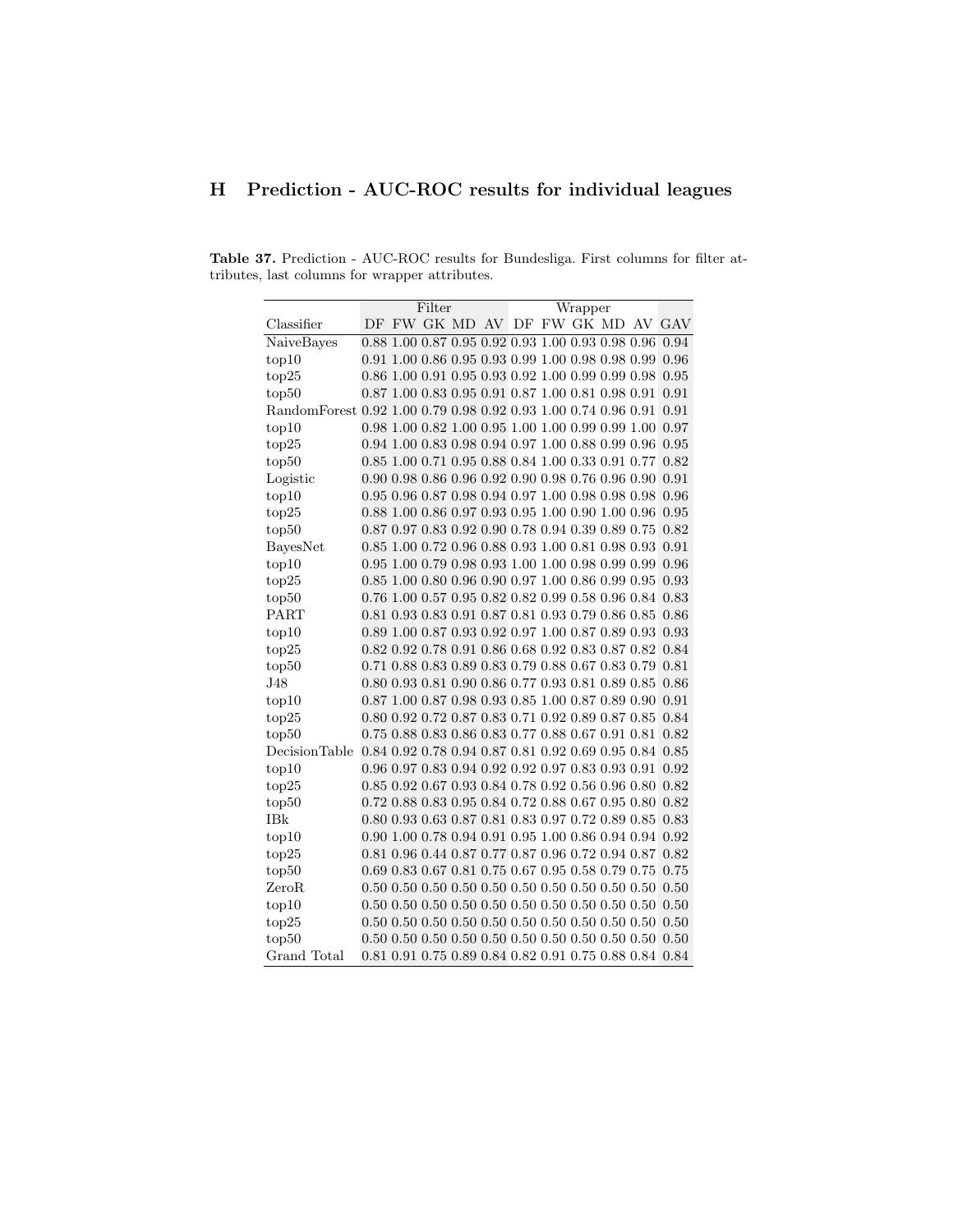|                                                                 |  | Filter |  |  |         |                                                                       |  |                                   |
|-----------------------------------------------------------------|--|--------|--|--|---------|-----------------------------------------------------------------------|--|-----------------------------------|
| Classifier                                                      |  |        |  |  | Wrapper |                                                                       |  | DF FW GK MD AV DF FW GK MD AV GAV |
| RandomForest 0.90 1.00 0.86 0.97 0.93 0.92 0.99 0.84 0.98 0.93  |  |        |  |  |         |                                                                       |  | 0.93                              |
| top10                                                           |  |        |  |  |         | 0.95 1.00 0.98 0.98 0.98 0.99 1.00 0.92 1.00 0.98                     |  | 0.98                              |
| top25                                                           |  |        |  |  |         | 0.93 0.99 0.93 0.97 0.96 0.96 1.00 0.97 0.99 0.98                     |  | 0.97                              |
| top50                                                           |  |        |  |  |         | 0.81 1.00 0.66 0.96 0.86 0.79 0.98 0.63 0.94 0.84                     |  | 0.85                              |
| NaiveBayes                                                      |  |        |  |  |         | 0.90 0.95 0.88 0.96 0.92 0.92 0.98 0.88 0.98 0.94                     |  | 0.93                              |
| top10                                                           |  |        |  |  |         | 0.92 0.99 0.97 0.95 0.96 0.95 1.00 1.00 0.97 0.98                     |  | 0.97                              |
| top25                                                           |  |        |  |  |         | 0.90 0.94 0.94 0.96 0.94 0.93 0.97 0.99 0.98 0.97                     |  | 0.95                              |
| top50                                                           |  |        |  |  |         | 0.86 0.92 0.73 0.98 0.87 0.88 0.98 0.66 0.97 0.87                     |  | 0.87                              |
| Logistic                                                        |  |        |  |  |         | 0.88 0.95 0.86 0.98 0.92 0.87 0.96 0.86 0.96 0.91                     |  | 0.91                              |
| top10                                                           |  |        |  |  |         | 0.91 1.00 0.98 0.98 0.97 0.99 0.97 0.99 0.98 0.98                     |  | 0.97                              |
| top25                                                           |  |        |  |  |         | 0.88 0.90 0.97 0.98 0.93 0.94 1.00 0.99 0.99 0.98                     |  | 0.95                              |
| top50                                                           |  |        |  |  |         | 0.85 0.95 0.63 0.97 0.85 0.67 0.92 0.61 0.92 0.78                     |  | 0.82                              |
| BayesNet                                                        |  |        |  |  |         | 0.88 0.97 0.79 0.96 0.90 0.92 1.00 0.80 0.98 0.92                     |  | 0.91                              |
| top10                                                           |  |        |  |  |         | 0.92 1.00 0.96 0.98 0.96 0.99 1.00 0.99 1.00 0.99                     |  | 0.98                              |
| top25                                                           |  |        |  |  |         | 0.88 0.93 0.90 0.97 0.92 0.96 0.99 0.97 0.99 0.98                     |  | 0.95                              |
| top50                                                           |  |        |  |  |         | 0.82 0.98 0.50 0.94 0.81 0.81 1.00 0.44 0.96 0.80                     |  | 0.81                              |
| DecisionTable 0.83 0.97 0.66 0.94 0.85 0.84 0.97 0.72 0.96 0.87 |  |        |  |  |         |                                                                       |  | 0.86                              |
| top10                                                           |  |        |  |  |         | 0.89 1.00 0.82 0.95 0.92 0.93 1.00 0.82 0.97 0.93                     |  | 0.92                              |
| top25                                                           |  |        |  |  |         | 0.86 0.96 0.67 0.96 0.86 0.83 0.96 0.84 0.98 0.90                     |  | 0.88                              |
| top50                                                           |  |        |  |  |         | 0.75 0.94 0.50 0.92 0.78 0.76 0.94 0.50 0.93 0.78                     |  | 0.78                              |
| J48                                                             |  |        |  |  |         | 0.81 0.98 0.69 0.89 0.85 0.83 0.98 0.76 0.89 0.87                     |  | 0.86                              |
| top10                                                           |  |        |  |  |         | 0.90 1.00 0.93 0.92 0.94 0.85 1.00 0.93 0.91 0.92                     |  | 0.93                              |
| top25                                                           |  |        |  |  |         | 0.91 0.96 0.71 0.88 0.87 0.86 0.96 0.86 0.93 0.90                     |  | 0.88                              |
| top50                                                           |  |        |  |  |         | 0.64 0.98 0.44 0.87 0.73 0.78 0.98 0.50 0.85 0.78                     |  | 0.76                              |
| IBk                                                             |  |        |  |  |         | $0.80$ $0.93$ $0.73$ $0.89$ $0.84$ $0.79$ $0.93$ $0.79$ $0.88$ $0.85$ |  | 0.84                              |
| top10                                                           |  |        |  |  |         | 0.85 1.00 0.86 0.92 0.91 0.95 0.93 0.93 0.93 0.94                     |  | 0.92                              |
| top25                                                           |  |        |  |  |         | $0.80$ $0.92$ $0.76$ $0.86$ $0.83$ $0.82$ $0.92$ $0.83$ $0.94$ $0.88$ |  | 0.86                              |
| top50                                                           |  |        |  |  |         | 0.74 0.88 0.58 0.88 0.77 0.58 0.94 0.59 0.78 0.72                     |  | 0.75                              |
| PART                                                            |  |        |  |  |         | 0.82 0.96 0.68 0.90 0.84 0.79 0.96 0.69 0.90 0.83                     |  | 0.84                              |
| top10                                                           |  |        |  |  |         | 0.90 1.00 0.86 0.94 0.92 0.94 1.00 0.86 0.94 0.93                     |  | 0.93                              |
| top25                                                           |  |        |  |  |         | 0.88 0.96 0.75 0.91 0.87 0.70 0.96 0.71 0.90 0.82                     |  | 0.85                              |
| top50                                                           |  |        |  |  |         | 0.67 0.92 0.44 0.86 0.72 0.74 0.92 0.50 0.84 0.75                     |  | 0.74                              |
| ZeroR                                                           |  |        |  |  |         |                                                                       |  | 0.50                              |
| top10                                                           |  |        |  |  |         |                                                                       |  | 0.50                              |
| top25                                                           |  |        |  |  |         |                                                                       |  | 0.50                              |
| top50                                                           |  |        |  |  |         |                                                                       |  | 0.50                              |
| Grand Total                                                     |  |        |  |  |         | 0.81 0.91 0.74 0.89 0.84 0.82 0.92 0.76 0.89 0.85                     |  | 0.84                              |

Table 38. Prediction - AUC-ROC results for EPL. First columns for filter attributes, last columns for wrapper attributes.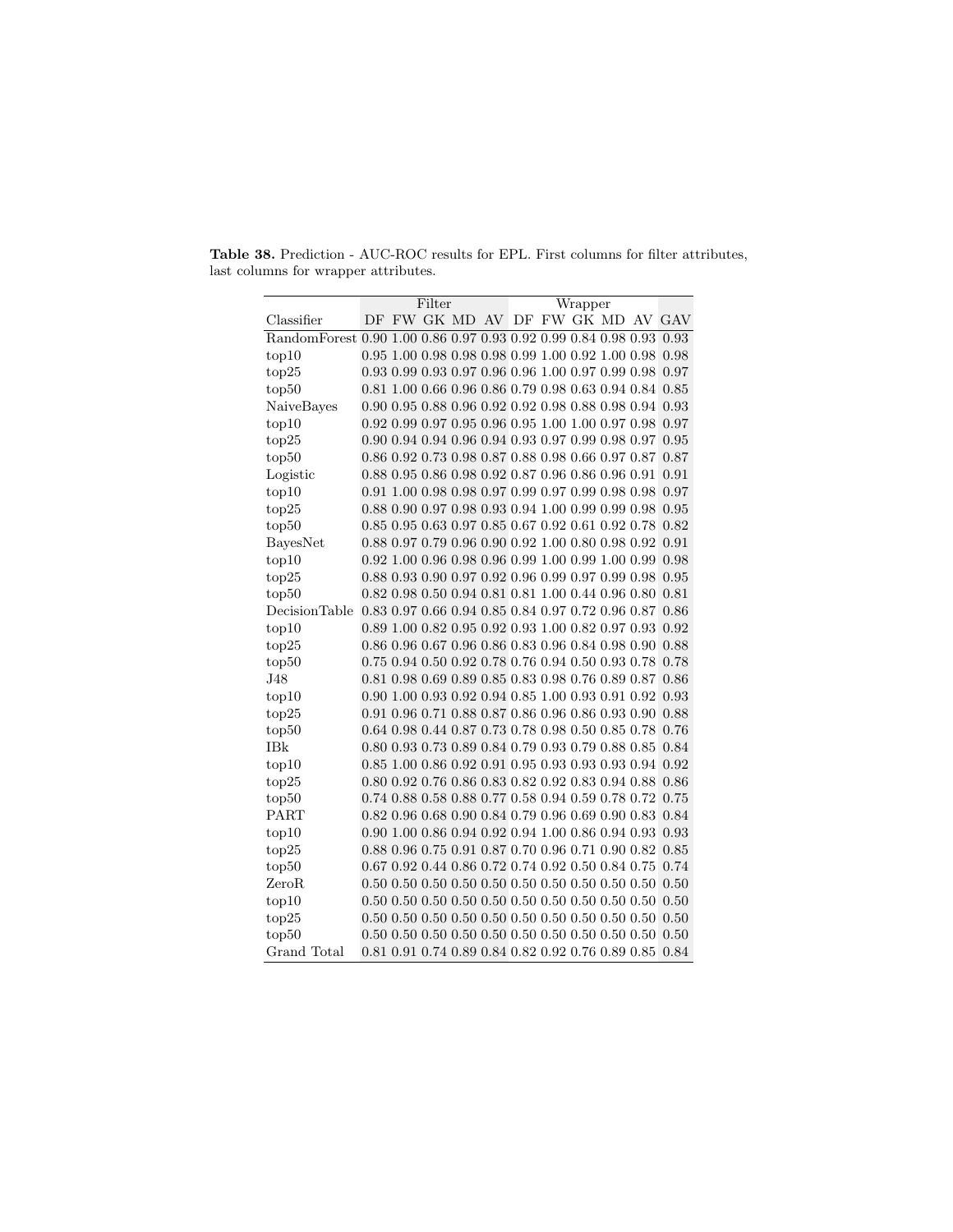|                                                                | Filter |  |  |  |                                                              |  |         |                                                              |                                                        |
|----------------------------------------------------------------|--------|--|--|--|--------------------------------------------------------------|--|---------|--------------------------------------------------------------|--------------------------------------------------------|
| Classifier                                                     |        |  |  |  |                                                              |  | Wrapper |                                                              | DF FW GK MD AV DF FW GK MD AV GAV                      |
| BayesNet                                                       |        |  |  |  | 0.87 0.93 0.88 0.95 0.91 0.94 0.94 0.88 0.97 0.93            |  |         |                                                              | 0.92                                                   |
| top10                                                          |        |  |  |  | 0.94 0.98 1.00 0.98 0.98 0.99 0.98 0.99 1.00 0.99            |  |         |                                                              | 0.98                                                   |
| top25                                                          |        |  |  |  | 0.88 0.99 0.91 0.96 0.94 0.97 1.00 0.91 0.99 0.97            |  |         |                                                              | 0.95                                                   |
| top50                                                          |        |  |  |  |                                                              |  |         | 0.79 0.80 0.73 0.91 0.81 0.86 0.83 0.73 0.91 0.84            | 0.82                                                   |
| DecisionTable                                                  |        |  |  |  | 0.85 0.89 0.79 0.93 0.86 0.86 0.87 0.81 0.92 0.87            |  |         |                                                              | 0.87                                                   |
| top10                                                          |        |  |  |  |                                                              |  |         | 0.95 0.93 0.96 0.98 0.96 0.93 0.93 0.96 0.96 0.94            | 0.95                                                   |
| top25                                                          |        |  |  |  |                                                              |  |         | 0.85 0.96 0.68 0.97 0.86 0.88 0.96 0.73 0.97 0.88            | 0.87                                                   |
| top50                                                          |        |  |  |  | 0.74 0.78 0.73 0.84 0.77 0.79 0.72 0.73 0.84 0.77            |  |         |                                                              | 0.77                                                   |
| <b>IBk</b>                                                     |        |  |  |  | 0.76 0.86 0.87 0.86 0.84 0.84 0.88 0.79 0.88 0.85            |  |         |                                                              | 0.84                                                   |
| top10                                                          |        |  |  |  | 0.84 0.90 0.96 0.96 0.92 0.90 0.94 0.89 0.98 0.93            |  |         |                                                              | 0.92                                                   |
| top25                                                          |        |  |  |  | $0.68\ 0.96\ 0.91\ 0.87\ 0.86\ 0.90\ 0.93\ 0.86\ 0.92\ 0.90$ |  |         |                                                              | 0.88                                                   |
| top50                                                          |        |  |  |  | 0.77 0.72 0.74 0.74 0.74 0.73 0.78 0.61 0.73 0.71            |  |         |                                                              | 0.73                                                   |
| J48                                                            |        |  |  |  | 0.83 0.90 0.73 0.89 0.84 0.81 0.89 0.73 0.86 0.82            |  |         |                                                              | 0.83                                                   |
| top10                                                          |        |  |  |  | 0.91 0.94 0.96 0.95 0.94 0.94 0.93 0.96 0.96 0.95            |  |         |                                                              | 0.94                                                   |
| top25                                                          |        |  |  |  | 0.85 0.93 0.50 0.88 0.79 0.80 0.89 0.50 0.89 0.77            |  |         |                                                              | 0.78                                                   |
| top50                                                          |        |  |  |  | 0.72 0.83 0.73 0.82 0.78 0.68 0.83 0.73 0.74 0.75            |  |         |                                                              | 0.76                                                   |
| Logistic                                                       |        |  |  |  |                                                              |  |         | 0.90 0.90 0.91 0.97 0.92 0.94 0.93 0.93 0.97 0.94            | 0.93                                                   |
| top10                                                          |        |  |  |  | 0.93 0.90 0.99 0.99 0.96 0.99 0.93 0.98 0.99 0.98            |  |         |                                                              | 0.97                                                   |
| top25                                                          |        |  |  |  | 0.89 0.99 0.96 0.98 0.95 0.93 1.00 0.95 0.98 0.97            |  |         |                                                              | 0.96                                                   |
| top50                                                          |        |  |  |  |                                                              |  |         | 0.87 0.81 0.79 0.94 0.85 0.89 0.85 0.86 0.95 0.89            | 0.87                                                   |
| NaiveBayes                                                     |        |  |  |  |                                                              |  |         | 0.87 0.92 0.87 0.95 0.90 0.95 0.93 0.88 0.96 0.93            | 0.92                                                   |
| top10                                                          |        |  |  |  |                                                              |  |         | 0.91 0.98 0.99 0.95 0.96 0.99 0.99 0.99 0.95 0.98            | 0.97                                                   |
| top25                                                          |        |  |  |  |                                                              |  |         | 0.88 0.97 0.95 0.95 0.94 0.97 0.99 0.93 0.97 0.96            | 0.95                                                   |
| top50                                                          |        |  |  |  |                                                              |  |         | $0.83\ 0.82\ 0.68\ 0.93\ 0.82\ 0.89\ 0.80\ 0.71\ 0.95\ 0.84$ | 0.83                                                   |
| <b>PART</b>                                                    |        |  |  |  |                                                              |  |         | 0.85 0.90 0.73 0.89 0.84 0.83 0.89 0.73 0.87 0.83            | 0.84                                                   |
| top10                                                          |        |  |  |  | 0.91 0.94 0.96 0.95 0.94 0.96 0.93 0.96 0.97 0.96            |  |         |                                                              | 0.95                                                   |
| top25                                                          |        |  |  |  |                                                              |  |         | 0.87 0.93 0.50 0.89 0.80 0.80 0.89 0.50 0.93 0.78            | 0.79                                                   |
| top50                                                          |        |  |  |  | 0.77 0.83 0.73 0.84 0.79 0.74 0.83 0.73 0.71 0.75            |  |         |                                                              | 0.77                                                   |
| RandomForest 0.90 0.93 0.88 0.96 0.92 0.96 0.95 0.89 0.95 0.94 |        |  |  |  |                                                              |  |         |                                                              | 0.93                                                   |
| top10                                                          |        |  |  |  | 0.98 0.98 1.00 0.99 0.99 0.99 0.99 0.99 1.00 0.99            |  |         |                                                              | 0.99                                                   |
| top25                                                          |        |  |  |  | 0.92 0.99 0.91 0.98 0.95 0.99 1.00 0.92 0.99 0.97            |  |         |                                                              | 0.96                                                   |
| top50                                                          |        |  |  |  | 0.81 0.81 0.73 0.90 0.81 0.89 0.85 0.77 0.87 0.85            |  |         |                                                              | 0.83                                                   |
| ZeroR                                                          |        |  |  |  |                                                              |  |         |                                                              |                                                        |
| top10                                                          |        |  |  |  |                                                              |  |         |                                                              |                                                        |
| top25                                                          |        |  |  |  |                                                              |  |         |                                                              |                                                        |
| top50                                                          |        |  |  |  |                                                              |  |         |                                                              |                                                        |
| Grand Total                                                    |        |  |  |  |                                                              |  |         |                                                              | 0.81 0.86 0.80 0.88 0.84 0.85 0.86 0.79 0.88 0.84 0.84 |

Table 39. Prediction - AUC-ROC results for La Liga. First columns for filter attributes, last columns for wrapper attributes.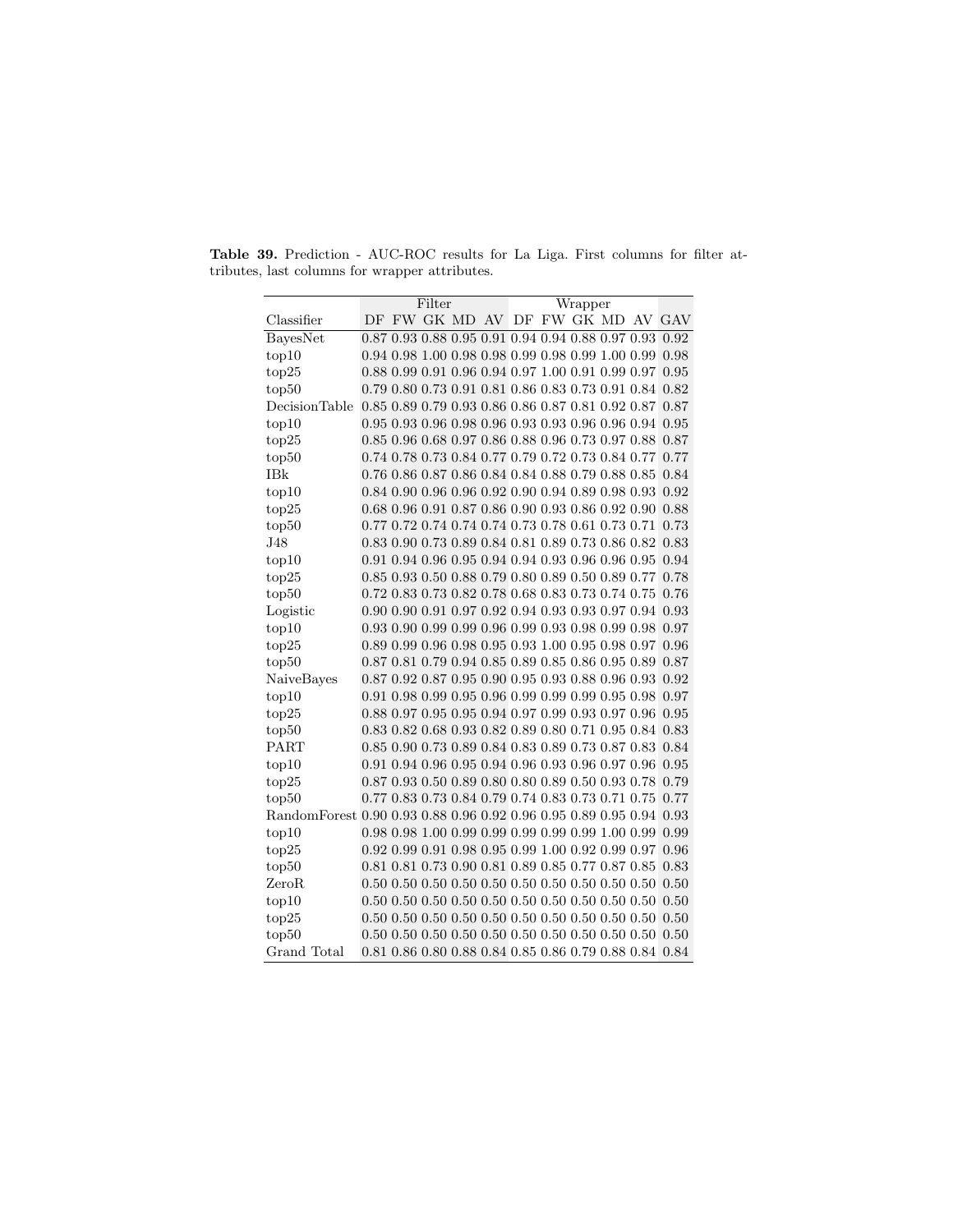|                                                                | Filter |  |  |  |  |  | Wrapper |  |                                                              |                                                   |                                   |  |
|----------------------------------------------------------------|--------|--|--|--|--|--|---------|--|--------------------------------------------------------------|---------------------------------------------------|-----------------------------------|--|
| Classifier                                                     |        |  |  |  |  |  |         |  |                                                              |                                                   | DF FW GK MD AV DF FW GK MD AV GAV |  |
| Logistic                                                       |        |  |  |  |  |  |         |  | 0.96 0.94 0.81 0.94 0.91 0.93 0.93 0.75 0.98 0.90            |                                                   | 0.90                              |  |
| top10                                                          |        |  |  |  |  |  |         |  |                                                              | 0.97 0.94 0.92 0.95 0.95 0.96 1.00 0.93 0.99 0.97 | 0.96                              |  |
| top25                                                          |        |  |  |  |  |  |         |  | 0.95 0.98 0.98 0.93 0.96 0.91 0.99 0.81 0.97 0.92            |                                                   | 0.94                              |  |
| top50                                                          |        |  |  |  |  |  |         |  | 0.96 0.91 0.54 0.93 0.83 0.91 0.79 0.51 0.98 0.80            |                                                   | 0.82                              |  |
| NaiveBayes                                                     |        |  |  |  |  |  |         |  | 0.94 0.92 0.83 0.90 0.90 0.94 0.93 0.77 0.95 0.89            |                                                   | 0.90                              |  |
| top10                                                          |        |  |  |  |  |  |         |  | 0.97 0.99 0.93 0.88 0.94 0.99 1.00 0.96 0.93 0.97            |                                                   | 0.96                              |  |
| top25                                                          |        |  |  |  |  |  |         |  | $0.90\ 0.93\ 0.98\ 0.89\ 0.93\ 0.90\ 0.93\ 0.83\ 0.95\ 0.90$ |                                                   | 0.91                              |  |
| top50                                                          |        |  |  |  |  |  |         |  | 0.94 0.84 0.57 0.92 0.82 0.92 0.86 0.50 0.96 0.81            |                                                   | 0.82                              |  |
| BayesNet                                                       |        |  |  |  |  |  |         |  | 0.93 0.93 0.82 0.91 0.89 0.95 0.93 0.71 0.96 0.89            |                                                   | 0.89                              |  |
| top10                                                          |        |  |  |  |  |  |         |  | 0.97 0.99 0.93 0.91 0.95 0.99 1.00 0.95 0.97 0.98            |                                                   | 0.96                              |  |
| top25                                                          |        |  |  |  |  |  |         |  | 0.91 0.93 0.94 0.90 0.92 0.93 0.99 0.81 0.96 0.92            |                                                   | 0.92                              |  |
| top50                                                          |        |  |  |  |  |  |         |  | 0.89 0.86 0.57 0.92 0.81 0.92 0.80 0.37 0.93 0.75            |                                                   | 0.78                              |  |
| RandomForest 0.92 0.94 0.82 0.94 0.91 0.95 0.91 0.66 0.95 0.87 |        |  |  |  |  |  |         |  |                                                              |                                                   | 0.89                              |  |
| top10                                                          |        |  |  |  |  |  |         |  | 0.98 0.98 0.93 0.97 0.97 1.00 1.00 0.94 0.99 0.98            |                                                   | 0.97                              |  |
| top25                                                          |        |  |  |  |  |  |         |  | $0.92\ 0.98\ 0.97\ 0.93\ 0.95\ 0.95\ 0.98\ 0.78\ 0.96\ 0.92$ |                                                   | 0.93                              |  |
| top50                                                          |        |  |  |  |  |  |         |  | 0.86 0.85 0.57 0.92 0.80 0.90 0.76 0.25 0.91 0.71            |                                                   | 0.75                              |  |
| DecisionTable                                                  |        |  |  |  |  |  |         |  | 0.84 0.87 0.72 0.89 0.83 0.87 0.88 0.64 0.91 0.83            |                                                   | 0.83                              |  |
| top10                                                          |        |  |  |  |  |  |         |  | 0.90 0.96 0.88 0.90 0.91 0.90 0.94 0.88 0.94 0.92            |                                                   | 0.91                              |  |
| top25                                                          |        |  |  |  |  |  |         |  | 0.79 0.90 0.73 0.90 0.83 0.86 0.89 0.50 0.90 0.79            |                                                   | 0.81                              |  |
| top50                                                          |        |  |  |  |  |  |         |  | 0.83 0.76 0.57 0.87 0.76 0.86 0.80 0.55 0.88 0.78            |                                                   | 0.77                              |  |
| IBk                                                            |        |  |  |  |  |  |         |  | 0.84 0.86 0.72 0.88 0.82 0.88 0.89 0.63 0.86 0.81            |                                                   | 0.82                              |  |
| top10                                                          |        |  |  |  |  |  |         |  | 0.95 0.87 0.77 0.91 0.87 0.94 0.98 0.88 0.93 0.93            |                                                   | 0.90                              |  |
| top25                                                          |        |  |  |  |  |  |         |  | 0.85 0.91 0.93 0.88 0.89 0.87 0.92 0.64 0.90 0.83            |                                                   | 0.86                              |  |
| top50                                                          |        |  |  |  |  |  |         |  | 0.73 0.80 0.46 0.84 0.71 0.82 0.77 0.38 0.73 0.68            |                                                   | 0.69                              |  |
| <b>PART</b>                                                    |        |  |  |  |  |  |         |  |                                                              | 0.87 0.85 0.70 0.85 0.82 0.76 0.89 0.73 0.82 0.80 | 0.81                              |  |
| top10                                                          |        |  |  |  |  |  |         |  |                                                              | 0.93 0.87 0.84 0.91 0.89 0.94 1.00 0.92 0.89 0.94 | 0.91                              |  |
| top25                                                          |        |  |  |  |  |  |         |  | 0.87 0.97 0.73 0.85 0.85 0.66 0.88 0.77 0.78 0.77            |                                                   | 0.81                              |  |
| top50                                                          |        |  |  |  |  |  |         |  | 0.80 0.71 0.53 0.79 0.71 0.67 0.80 0.50 0.81 0.70            |                                                   | 0.70                              |  |
| J48                                                            |        |  |  |  |  |  |         |  | 0.87 0.85 0.67 0.83 0.81 0.76 0.89 0.76 0.82 0.81            |                                                   | 0.81                              |  |
| top10                                                          |        |  |  |  |  |  |         |  | 0.97 0.87 0.84 0.89 0.89 0.94 1.00 0.90 0.85 0.92            |                                                   | 0.91                              |  |
| top25                                                          |        |  |  |  |  |  |         |  | 0.83 0.97 0.73 0.86 0.84 0.66 0.88 0.86 0.84 0.81            |                                                   | 0.83                              |  |
| top50                                                          |        |  |  |  |  |  |         |  | 0.81 0.71 0.46 0.75 0.68 0.69 0.80 0.50 0.77 0.69            |                                                   | 0.69                              |  |
| ZeroR                                                          |        |  |  |  |  |  |         |  | $0.50\ 0.50\ 0.50\ 0.50\ 0.50\ 0.50\ 0.50\ 0.50\ 0.50\ 0.50$ |                                                   | 0.50                              |  |
| top10                                                          |        |  |  |  |  |  |         |  |                                                              |                                                   | 0.50                              |  |
| top25                                                          |        |  |  |  |  |  |         |  |                                                              |                                                   | 0.50                              |  |
| top50                                                          |        |  |  |  |  |  |         |  |                                                              |                                                   | 0.50                              |  |
| Grand Total                                                    |        |  |  |  |  |  |         |  | 0.85 0.85 0.73 0.85 0.82 0.84 0.86 0.68 0.86 0.81            |                                                   | 0.82                              |  |

Table 40. Prediction - AUC-ROC results for Ligue 1. First columns for filter attributes, last columns for wrapper attributes.